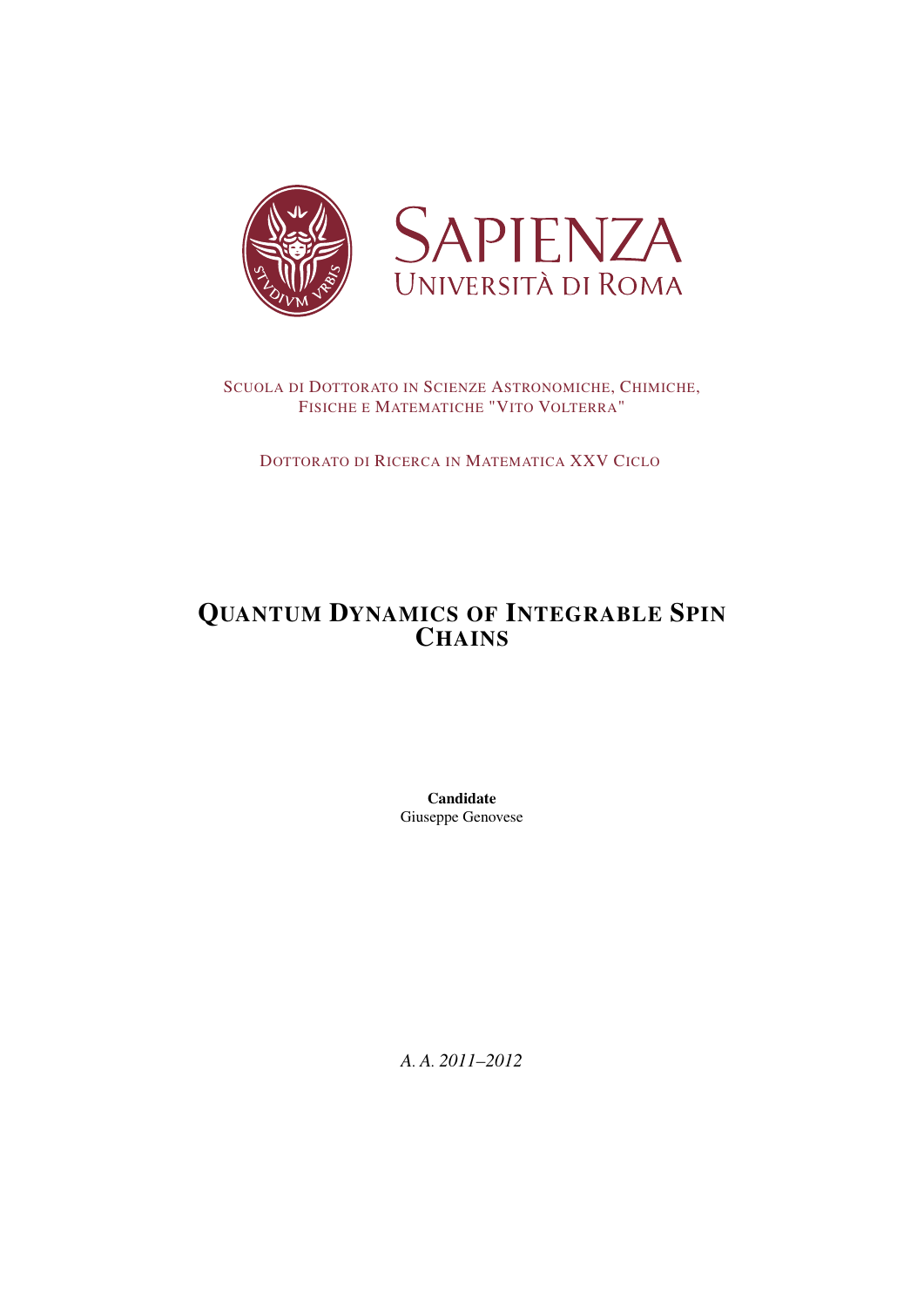# **Contents**

| Introduction                                               | 3  |
|------------------------------------------------------------|----|
| <b>Bibliography</b>                                        | 5  |
| Chapter 1. Preliminaries on Quantum Spin Chains            | 7  |
| The Models<br>$1 \quad$                                    |    |
| The Fermionic Picture<br>$2_{1}$                           | 9  |
| 3.<br>Diagonalization of the XY Hamiltonian                | 10 |
| Diagonalization in Presence of an Inhomogenous Field<br>4. | 13 |
| Time Evolution I: Generalities<br>5.                       | 18 |
| Time Evolution II: Spin Chains in a Transverse Field<br>6. | 20 |
| <b>Notes</b><br>7.                                         | 25 |
| <b>Bibliography</b>                                        | 26 |
| Chapter 2. Impurity Oscillations in the XX Chain           | 27 |
| A Spin in an Oscillating Field<br>1.                       | 27 |
| The Microscopic Model<br>2.                                | 31 |
| Linear Response Theory<br>3.                               | 35 |
| Magnetic Resonances I<br>4.                                | 38 |
| <b>Notes</b><br>5.                                         | 45 |
| <b>Bibliography</b>                                        | 46 |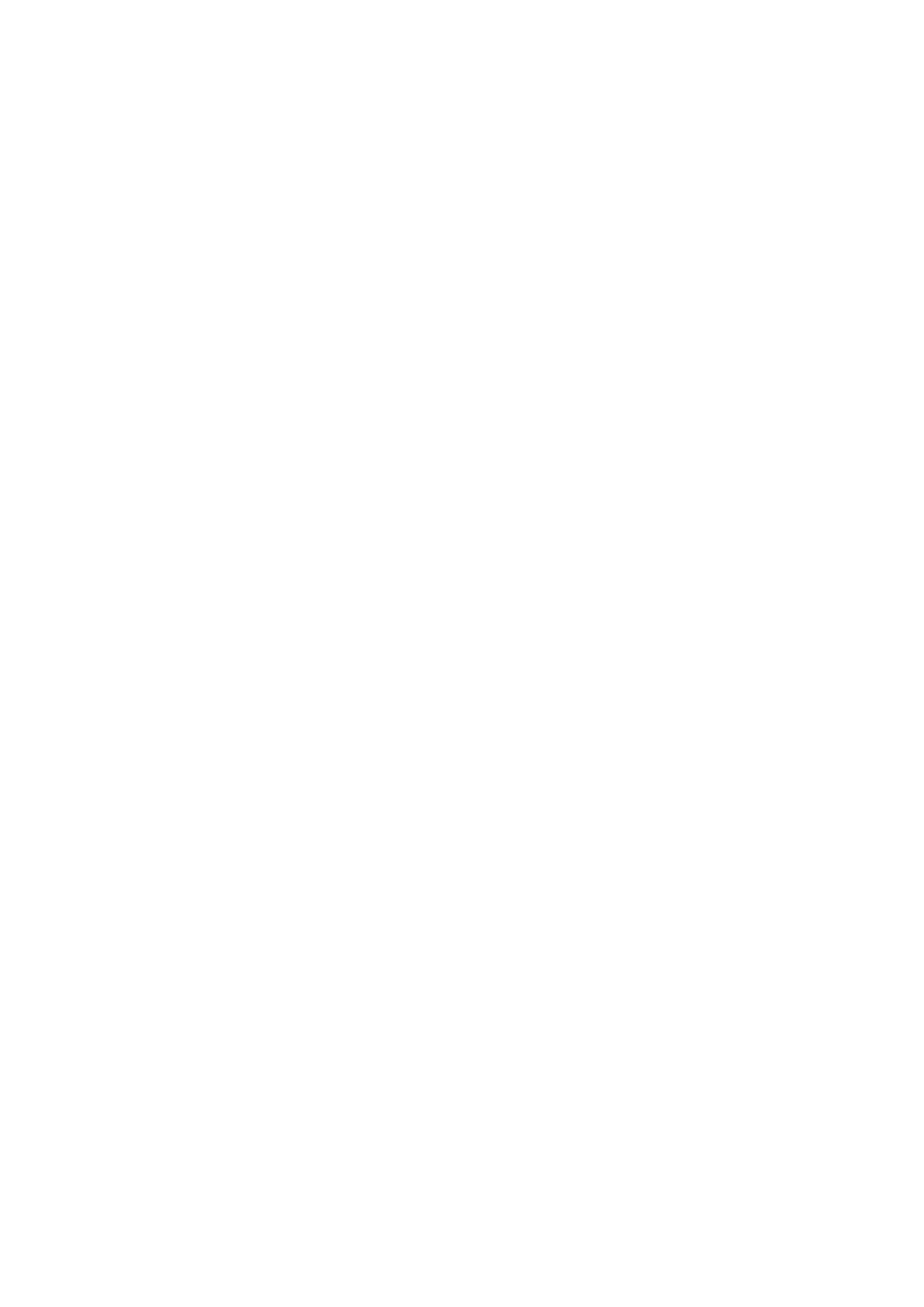## Introduction

Quantum spin chains have been introduced originally as a simple 1-D quantum model for (anti-)ferromagnetism in a paper by Bethe [7]. The author introduced the model of nearest neighborhood Heisenberg interaction in one dimension, and found the spectrum of the Hamiltonian, by using the (later on celebrated) Bethe method. Some years later Hùnthel in [14] found also the ground state energy for this model. As it is very clearly explained in the seminal paper by Lieb, Mattis and Schultz [18], the interest in such models cannot be limited to Bethe and Hùnthel results for several reasons: for example it is not clear how to extent the argument to higher dimensions; more generally, the structure of the model is more rich as it seems, and need further investigation, both in equilibrium, both out from equilibrium.

And indeed the method used for diagonalization in [18], *i.e.* the spin-fermion mapping, has revealed a crucial feature, for the study of all the models of spin chains, but also for investigating the relation between quantum spin chains and two dimensional classical spin models, as pointed out by the same authors in [26] (for an exhaustive account see also [10]). This has given a bridge between one dimensional quantum systems and two dimensional classical ones, in the sense that they can be treated with the same technique: the study of two dimensional spin systems as a problem of many fermions [19] is still one of the more interesting questions in mathematical physics and statistical mechanics [20].

In this sense, it has been introduced the definition of *integrable* spin chain, as a chain that can be mapped in a free fermion model. In this case the mathematical formalism simplifies crucially, as we will see, but we have to stress that the physical content, from the ferromagnetic point of view, remains very interesting. These models, despite idealized, are very rich, and presents all the features one could aspect from a quantum many body system. In our work we will deal only with this kind of systems.

As simple prototypes of many body quantum systems, in the '70, besides the investigation of their equilibrium properties, an interest was paid also for the dynamics. On this topic, as well as the author knows, up to now there are only results about integrable chains.

Particular attention have been paid to the non ergodic behavior exhibited by such models [16]. It has been shown very clearly by the work of Mazur [21], Girardeau [11], Barouch and McCoy and Dresden [6] , that the magnetization as a global obsevable is in fact non ergodic (in further papers Barouch and McCoy extended their results also to correlation functions).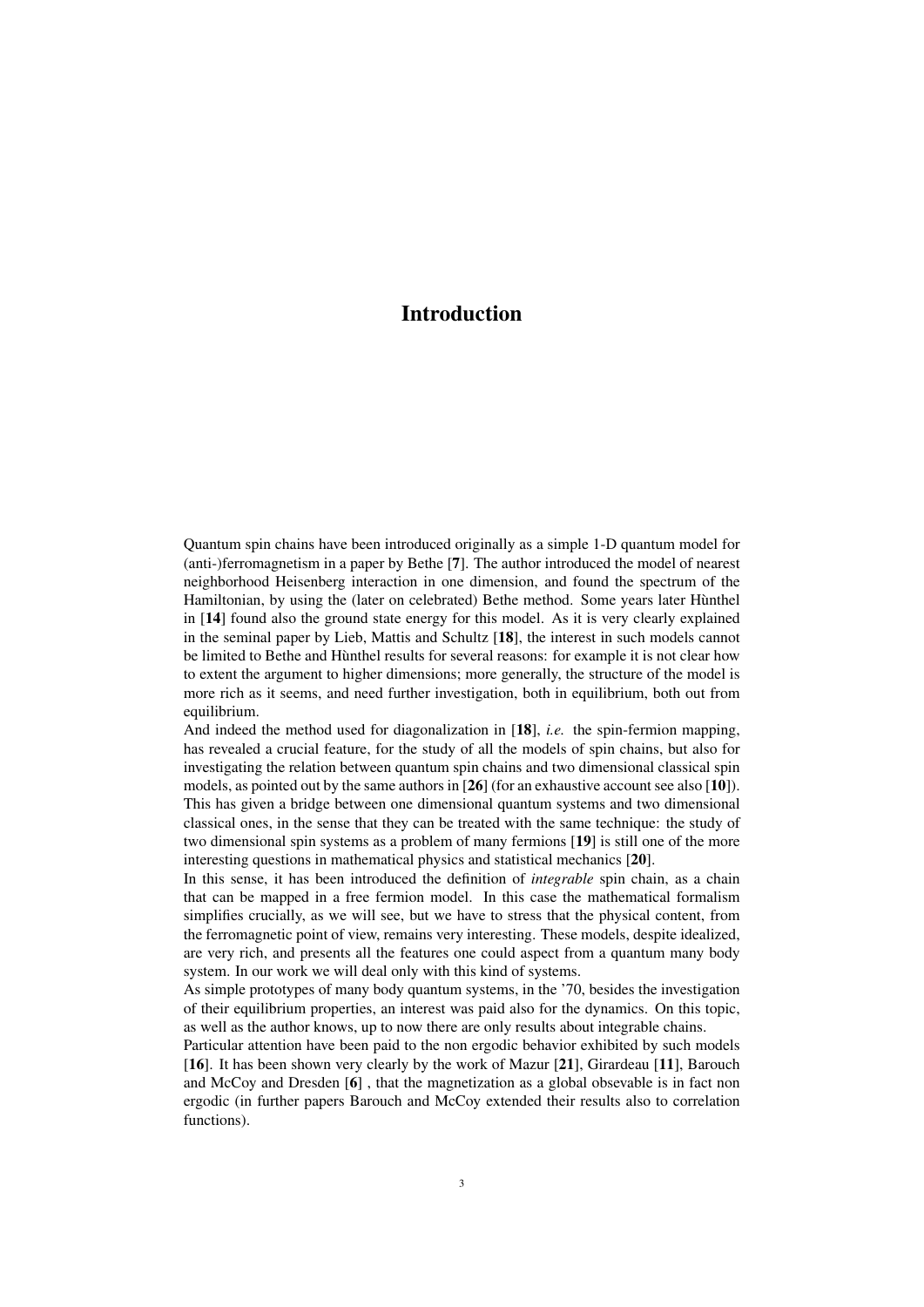The extension to local observables was done in the study of impurity models. Both Tjon [27], and Abraham, Barouch, Gallavotti and Martin-Löf [1, 2, 3] have found the same kind of behavior for the XX model with an impurity.

So, definitely, this unusual behavior of such systems could be discouraging, since, as Lebowitz pointed out in [16] discussing just these topics: *almost all physical systems are essentially ergodic*. This should mean that *integrable* quantum spin chains are not physical systems, that is they are not well posed models of statistical mechanics. This is at least a controversial idea. It is a certain fact that spin chains, as one dimensional models of magnetic alloys, are very intuitive models, and so common sense would say that they model physical situations. After all, the picture about the dynamics of non integrable chains is rather unclear, so we cannot say if the problem lies just in the integrability of such models. This remains an open question.

It is important to point out that, from a spin chain perspective, we are not dealing with an open quantum system: it is rather a closed system of many particles. On the other hand one could change point of view, and choose to look to a subsystem of the chain; this one remains coupled to the rest, and can be seen as non isolated system. A simple configuration in this sense has been studied by Ho and Araki [12] and by Platini [23] for the XX chain, and Aschbacher and Pillet for the XY chain [4]. They simply divide the chain in several parts, put different temperature on each one, and look for the time evolution: this models a spin system between reservoirs. An analogue point of view will be adopted also in the Chapter 2 of this work; so we have to make a precision: the *environment* in this configuration is *tamed*, in the sense that one can follow its dynamics time by time exactly. This is a sophistication that has origin in the decomposition of a closed system in more open subsystems. On one hand this is a choice that seems physically very natural (one divides the universe in the laboratory plus the rest of the universe); on the other hand a reservoir in which in principle one can easily look inside sounds a little artificial, and one of the main characteristics of the environments, that is putting noise inside the system, seems to be lost by an excessive simplification: mutual exchange of energy in a simple closed system. This is not precisely the case, for example, of the spin-boson model, in which one has at least look for the correct coupling between the two systems [17]. So, even if mathematically everything works fine, at least for integrable chains, the physical interpretation of such results is often incomplete and unsatisfactory. We have the feeling that, when studying mathematically the non equilibrium properties arising in such models, trying to develop new instruments in order to get more and more control on the system, one should even take care in interpreting the results.

These considerations have origin also at the light of the different approaches to the dynamics of open quantum systems, often developed in the opposite perspective, *i.e.* figuring the reservoir as a pure source of noise. In this case, however, losing the control on the whole system is simple. This approach has been adopted for open spin chains like systems in a recent work by Horstmann, Cirac and Giedke [13].

Nowadays the attention to spin chains is devoted mostly to the quantum information point of view: as a large number of two level systems in mutual interaction, they are in fact a simple model of quantum dots. One of the main problem is the storage and transfer of information (a state) form a point to the other of a given finite chain, that is a cogent problem in quantum information. The literature on the argument is very wide, and we are completely unable to give a full account, neither a significant abstract. But it is worthwhile to notice that in the past years quantum spin chains have been implemented experimentally by quantum simulation [24, 9, 5]. Taking apart the debate about quantum simulation be real physics or not, the interesting datum is that we can reproduce in a laboratory a non ergodic system. This point of view open questions and offers other perspectives. The plan of the work is the following: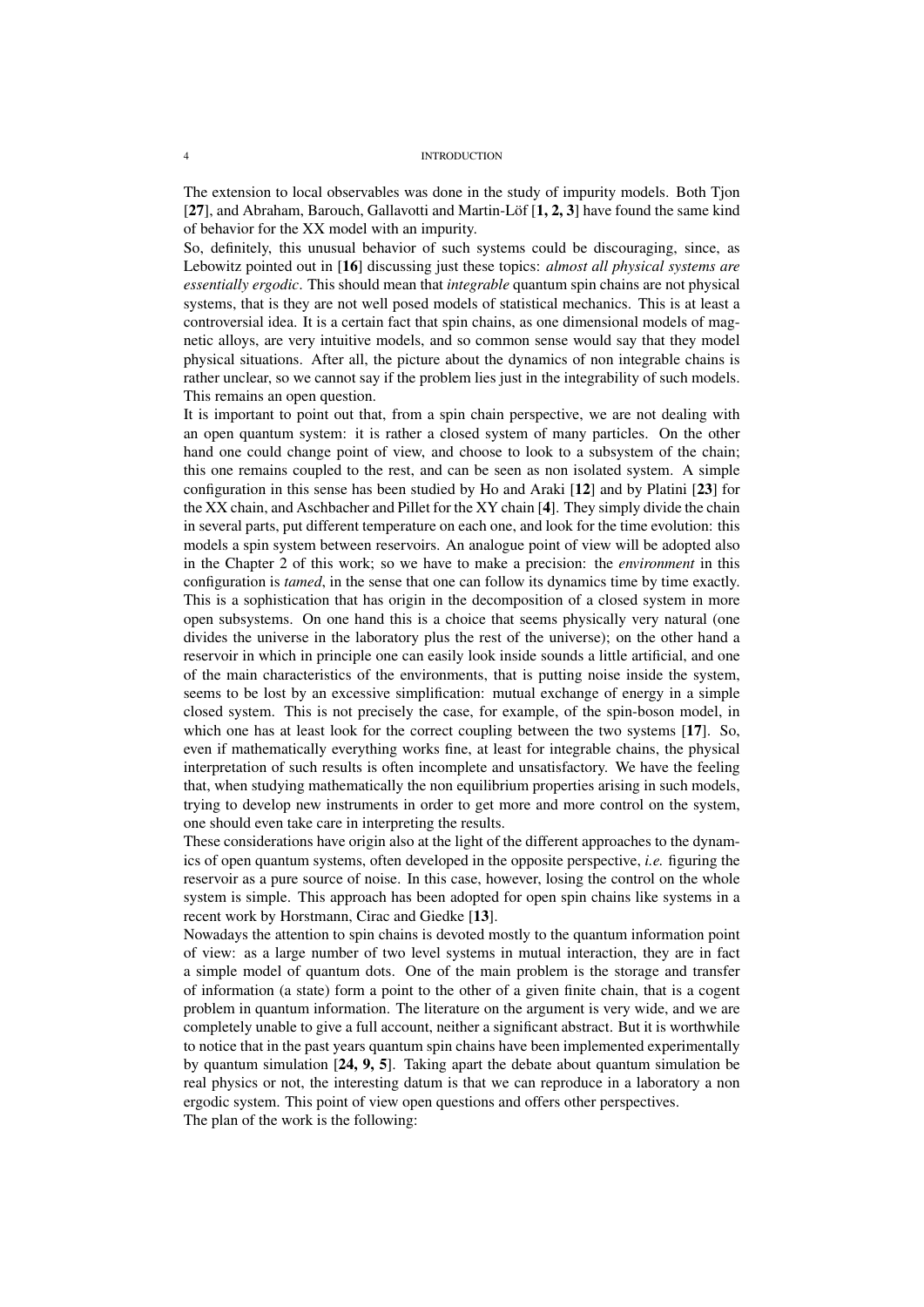#### BIBLIOGRAPHY 5

The Chapter 1 is introductory. The models of spin chains are presented, and a little deepened where it needs. Particular attention has been paid for the configuration in which we have an integrable chain with an external field in the transversal direction. This is as to say that the amplitude of the transversal direction of the spin operator is small, so two body interaction can be neglected, but not one body interactions (*i.e.* external fields).

So we face the equilibrium properties of the XX chain in presence of an inhomogeneous transverse field. We deal with XX chain for the only reason that it is mathematically simpler, but it preserves all the interesting characteristics of the non rotation invariant XY chain (when there is the field). Our results are often easy to generalize to the XY case, the difficulties being only technical.

The spectrum of the XX chain in presence of impurities is then determined. This calculation has been done in [2] for a single impurity, and we have presented and extended that result to the case of arbitrary number of impurities. Of course, as discussed in [16], the crucial point is that the spectrum is made in thermodynamic limit by an isolated eigenvalue plus a continuous interval, but at finite size it is discrete: so there is no decay of correlations.

Then we have been concerned on the problem of dynamics. We have shown that the dynamics is given by a one-parameter semigroup of rotation in the Heisenberg picture, for a generic quadratic Fermi Hamiltonian, and we have found the ODE of the semigroup. Then we develop the theory of the *state* and *observables* for such systems. Our results are very similar to the achievements of Narnhofer in [22], who studied the problem for a more algebraic point of view. The relation will be further discussed, but it is obvious that a modern perspective on the same subject naturally brings something new about it. So we have developed the theory for integrable spin chains in transverse field, having in mind the non equilibrium configuration of Ho-Araki and Aschbacher-Pillet, and the one treated in the sequent chapter.

In Chapter 2, as a direct application of the theory previously developed, we have dealt with the problem of the forced oscillation of a spin, coupled with an heat bath, namely, the rest of the chain. This is a well known problem in physics, namely the magnetic resonances absorption problem, largely studied in the '40, '50. Here we have the competition of two effects: the oscillation of the spin and the coupling with the rest of the chain. Our approach will be to look at the first one as a perturbation of the second one, and then to treat the problem perturbatively. This is a standard approach.

We solve the equation for the system proposed in Chapter 1, and then we calculate the magnetization. We get information in this way on the structure of resonances.

The conclusion we get is that the coupling with the bath behaves actually as an effective external hight field along the longitudinal direction. The temperature plays the only role to spread the resonance peaks, in full agreement to the theory of Kubo and Tomita [15].

In this work, as general reference of quantum mechanics the textbook [8] has been used, while for statistical mechanics the classical reference is [25], but also [10].

### Bibliography

- [1] D. B. Abraham, E. Baruch, G. Gallavotti, and A. Martin-Löf. Thermalization of a magnetic impurity in the isotropic XY model. *Phys. Rev. Lett.*, 25:1449, 1970.
- [2] D. B. Abraham, E. Baruch, G. Gallavotti, and A. Martin-Löf. Dynamics of a local perturbation in the XY model. I-Approach to equilibrium. *Studies in Appl. Math.*, 1:121, 1971.
- [3] D. B. Abraham, E. Baruch, G. Gallavotti, and A. Martin-Löf. Dynamics of a local perturbation in the XY model. II-Excitations. *Studies in Appl. Math.*, L1:211, 1972.
- [4] W. H. Aschbacher and C. A. Pillet. Non-equilibrium steady states of the XY chain. *J. Stat. Phys.*, 112:1153, 2003.
- [5] J. T. Barreiro, M. Müller, P. Schindler, D. Nigg, T. Monz, M. Chwalla, M. Hennrich, C. F. Roos, P. Zoller, and R. Blatt. An open-system quantum simulator with trapped ions. *Nature*, 470:486, 2010.
- [6] E. Baruch, B. McCoy, and M. Dresden. Statistical mechanics of the XY model. I. *Phys. Rev. A*, 2:1075, 1970.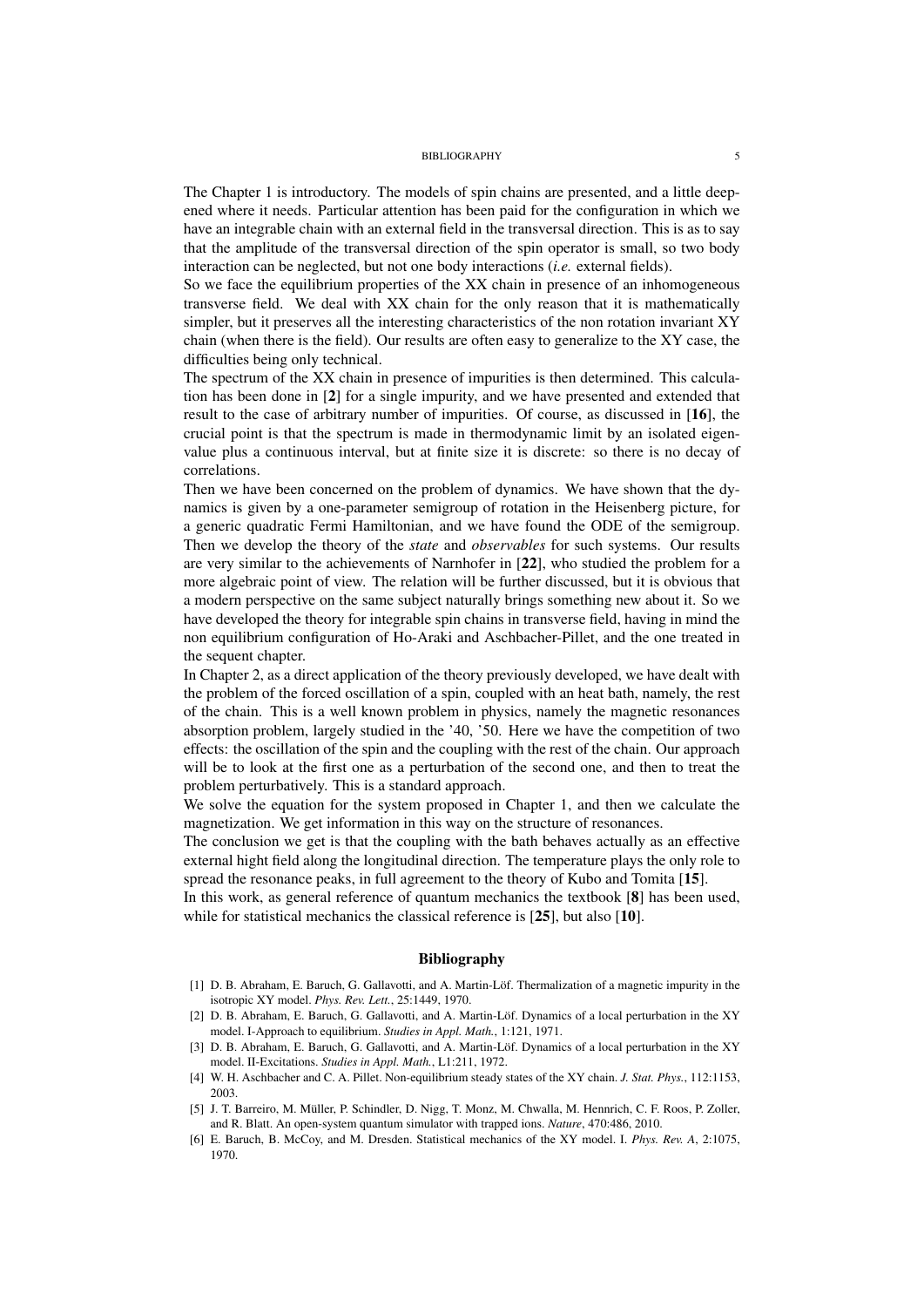#### 6 INTRODUCTION

- [7] H. Bethe. Zur theorie der metalle. *Z. Physik*, 71:205, 1931.
- [8] G. Esposito, G. Marmo, and G. Sudarshan. *From Classical to Quantum Mechanics*. Cambrige University Press, 2004.
- [9] A. Friedenauer, H. Schmitz, J. Glückert, D. Porras, and T. Schätz. Simulating a quantum magnet with trapped ions. *Nat. Phys.*, 4:757, 2008.
- [10] G. Gallavotti. *Statistical Mechanics. A Short Treatise*. Springer Verlag, Berlin, 1999.
- [11] M. L. Girardeau. Decay of magnetization in the one-dimensional XY model. *Phys. Lett. A*, 30:442, 1969.
- [12] T. G. Ho and H. Araki. Asymptotic time evolution of a partitioned infinite two-sided isotropic XY-chain. *Proc. Steklov Inst. Math.*, 228:203, 2000.
- [13] B. Horstmann, J. I. Cirac, and G. Giedke. Dissipative dynamics and phase transitions in fermionic systems, 2012. arXiv:1207.1653.
- [14] L. Hùlthen. Üher das austauschproblem eines kristalles, 1938.
- [15] R. Kubo and K. Tomita. A general theory of magnetic resonances absorption. *J. Phys. Soc. Jap.*, 9:888, 1954.
- [16] J. L. Lebowitz. Hamiltonian flows and rigorous results in nonequilibrium statistical mechanics, 1971. Lecture given at IUPAP Conference, University of Chigago.
- [17] A. J. Leggett, S. Chakravarty, A. T. Dorsey, M. P. A. Fisher, A. Garg, and W. Zwerger. Dynamics of the dissipative two-state system. *Rev. Mod. Phys.*, 59:1, 1987.
- [18] E. Lieb, D. Mattis, and T. Schultz. Two soluble models of an antiferromagnetic chain. *Ann. Phys.*, 16:407, 1961.
- [19] V. Mastropietro. *Non-Perturbative Renormalization*. World Scientific, Singapore, 2008.
- [20] V. Mastropietro. Universality, phase transitions and extended scaling relations, 2011. Proceedings of the International Congress of Mathematicians 2010.
- [21] P. Mazur. Non-ergodicity od phase functions in certain systems. *Physica*, 43:533, 1969.
- [22] H. Narnhofer. On Fermi lattice systems with quadratic hamiltonians. *Acta Phys. Austr.*, 31:349, 1970.
- [23] T. Platini. *Chaînes de spins quantiques hors de l'èquilibre*. PhD thesis, Facultè de Sciences de l'Universitè Henri Poincarè, Nancy-I, 2008.
- [24] D. Porras and J. I. Cirac. Effective quantum spin systems with trapped ions. *Phys. Rev Lett.*, 92:207901, 2004.
- [25] D. Ruelle. *Statistical Mechanics. Rigorous Results*. World Scientific, Singapore, 1969.
- [26] T.D. Schultz, D.C. Mattis, and E.H. Lieb. Two-dimensional ising model as a soluble problem of many fermions. *Rev. Mod. Phys.*, 36:856, 1964.
- [27] J. A. Tjon. Magnetic relaxation in an exactly solvable model. *Phys. Rev. B*, 2:2411, 1970.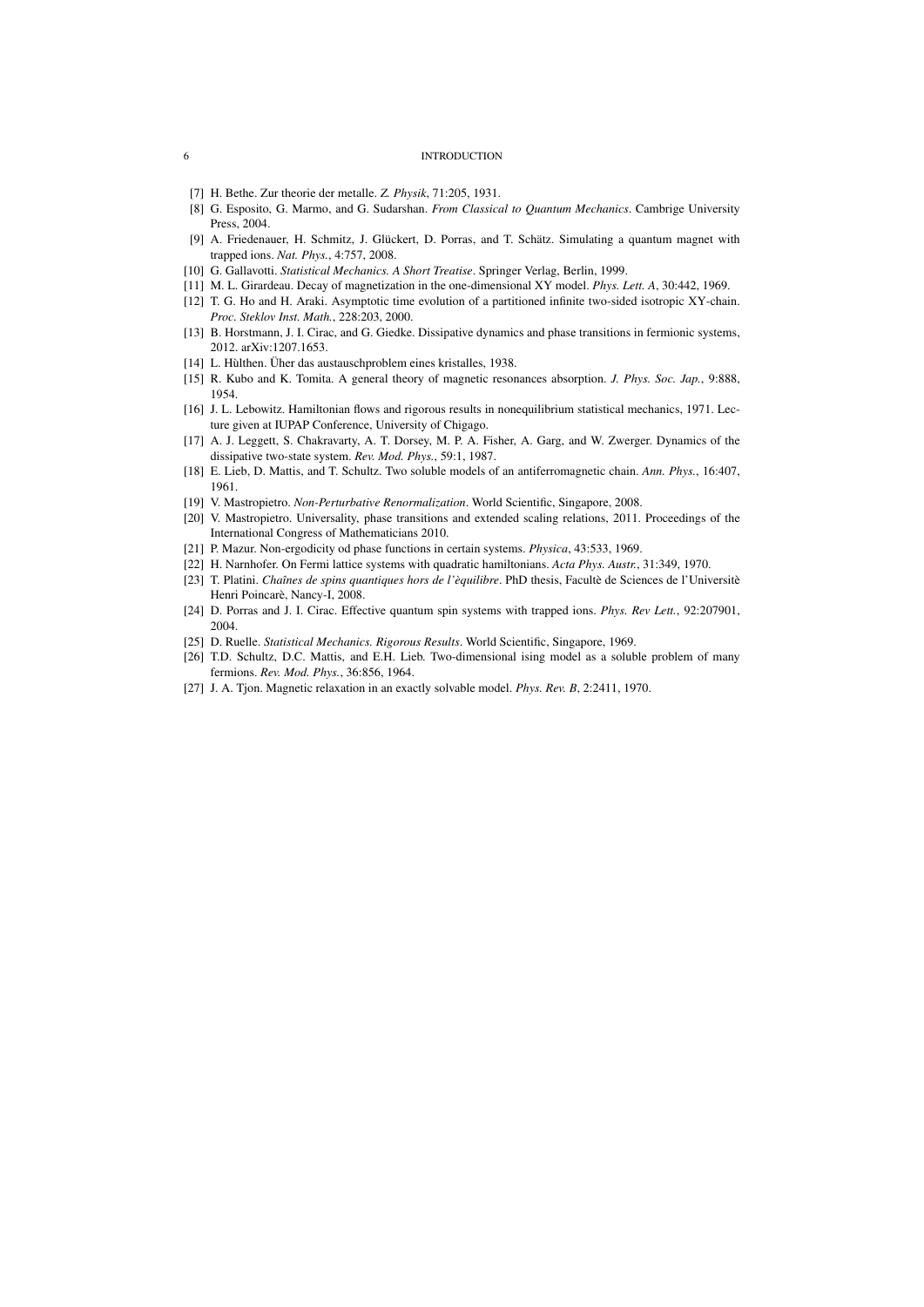## CHAPTER 1

## Preliminaries on Quantum Spin Chains

This is an introductory chapter on quantum spin chains. The main models are introduced, pointing out the crucial characteristic of being integrable or not. Furthermore, the analogy with Fermi one dimensional systems by the Jordan-Wigner transformation is deepened. This last will be used to calculate the spectrum of some selected models, namely the XY chain, or the XX chain in a transverse non homogeneous magnetic field. The case with a single impurity was dealt in [2], while its generalization to many impurities as well as we know is new. These are some of the few examples of many body quantum systems for which the exact form of the spectrum is known. In the final two sections a theory for the dynamics of general Hamiltonian of Fermi operators is derived, together with some concrete application to spin chain in a transverse field. There are presented (for the first time, at least in this form) equations encoding the dynamics of the chain.

## 1. The Models

In this work we will treat quantum spin systems, ruled by nearest neighborhood two body ferromagnetic interaction on Z. The most complete Hamiltonian for describing such a class of systems is

$$
H_N = -\sum_{j=1}^{N^*} (J_j^x S_j^x S_{j+1}^x + J_j^y S_j^y S_{j+1}^y + J_j^z S_j^z S_{j+1}^z) + 1
$$
-body interactions. (1.1)

Let us explain everything step by step. Here  $J_j^x$ ,  $J_j^y$  and  $J_j^z$  for each site *j* are real positive numbers, and  $S_x$ ,  $S_y$ , and  $S_z$  the spin operators, defined in terms of Pauli matrices as as  $S_i = \frac{1}{2}\sigma_i$ ,  $i = x, y, z$ , where

$$
\sigma^x = \begin{pmatrix} 0 & 1 \\ 1 & 0 \end{pmatrix}, \quad \sigma^y = \begin{pmatrix} 0 & -i \\ i & 0 \end{pmatrix} \quad \sigma^z = \begin{pmatrix} 1 & 0 \\ 0 & -1 \end{pmatrix}.
$$

The boundary conditions are defined by the value of  $N^*$ : *e.g.* if  $N^* = N - 1$  we are dealing with open (or free) boundary conditions at extrema, while if  $N^* = N$  we are intending that  $N+1 = N$ , so periodic boundary conditions.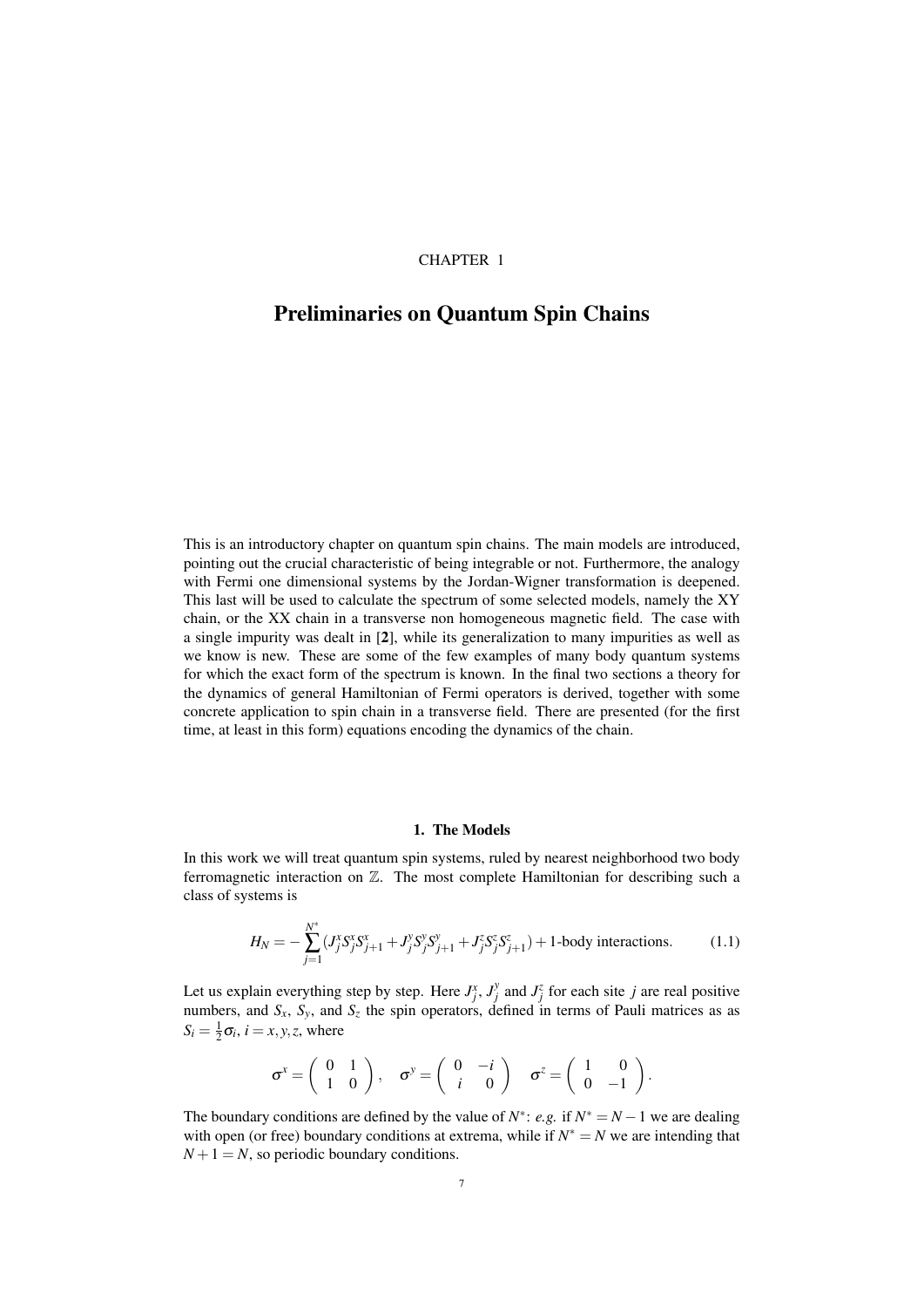The Hilbert space this operators act on is a tensor product of one spin Hilbert spaces  $\mathscr{H}_j$ , each spanned by the vectors *spin up* and *spin down*  $\left| \sigma_j^{\pm} \right\rangle$ :

$$
\mathscr{H} = \bigotimes_{j=1}^{N^*} \mathscr{H}_j.
$$

This resulting space is usually known as Fock space.

The above Hamiltonian is rather general, and almost anything is known about the model with inhomogenei couplings along all three directions. Actually, even in the homogeneous case the model is very hard. Anyway, save when specified, we will generally deal with model with homogenei couplings:

$$
H_N^{XYZ} = -\sum_{j=1}^{N^*} (J_x S_j^x S_{j+1}^x + J_y S_j^y S_{j+1}^y + J_z S_j^z S_{j+1}^z) + 1
$$
-body interactions. (1.2)

For different values of  $J_x$ ,  $J_y$ ,  $J_z$  we get different models of interest. We will treat the simpler case in which one of them, say  $J_z$ , is vanishing. In this case we get the XX Hamiltonian if  $J_x = J_z = J$ 

$$
H_N^{XX} = -J \sum_{j=1}^{N^*} (S_j^x S_{j+1}^x + S_j^y S_{j+1}^y) + 1 \text{-body interactions}
$$
  
= 
$$
-\frac{J}{4} \sum_{j=1}^{N^*} (\sigma_j^x \sigma_{j+1}^x + \sigma_j^y \sigma_{j+1}^y) + 1 \text{-body interactions.}
$$
 (1.3)

This is the simplest model of quantum spin chain: it has both translational<sup>1</sup> and rotational symmetry, at least in the bulk Hamiltonian, *i.e.* the two body interaction part. Despite these features, the model can be made rather not trivial by adding a suitable one body interaction term in the Hamiltonian. We introduce here transverse fields, *i.e.* one body interaction along the transverse direction (in this case, the  $\zeta$  direction). We notice that an homogeneous transverse field like

$$
H_N^{\mathbf{h}} = -h \sum_{j=1}^N \sigma_j^z
$$

(*h* be a constant) does not affect very much the structure of the chain. This is easily seen by noticing that

$$
[H^{XX},H^{\mathbf{h}}]=0
$$

and so we can diagonalize together the two operators: this means that no new physics arises by the presence of the homogeneous transverse term. What is really interesting is adding an inhomogeneous transverse field of the form

$$
H_N^{\dot{1}} = -\sum_{j=1}^N h_j \sigma_j^z,
$$

with generic  $h_j$  depending by the site. In this case we have

$$
[H^{XX},H^{\dot{1}}]=2i\sum_{j}^{N}(h_{j+1}-h_j)(\sigma_j^y\sigma_{j+1}^x-\sigma_j^x\sigma_{j+1}^y).
$$

Therefore this is the simplest non trivial quantum spin chain.

<sup>&</sup>lt;sup>1</sup>The translational symmetry depends (mildly) on boundary conditions: for example if we have periodic boundary conditions it is exact, while for open boundaries is recovered only when  $N \rightarrow \infty$ .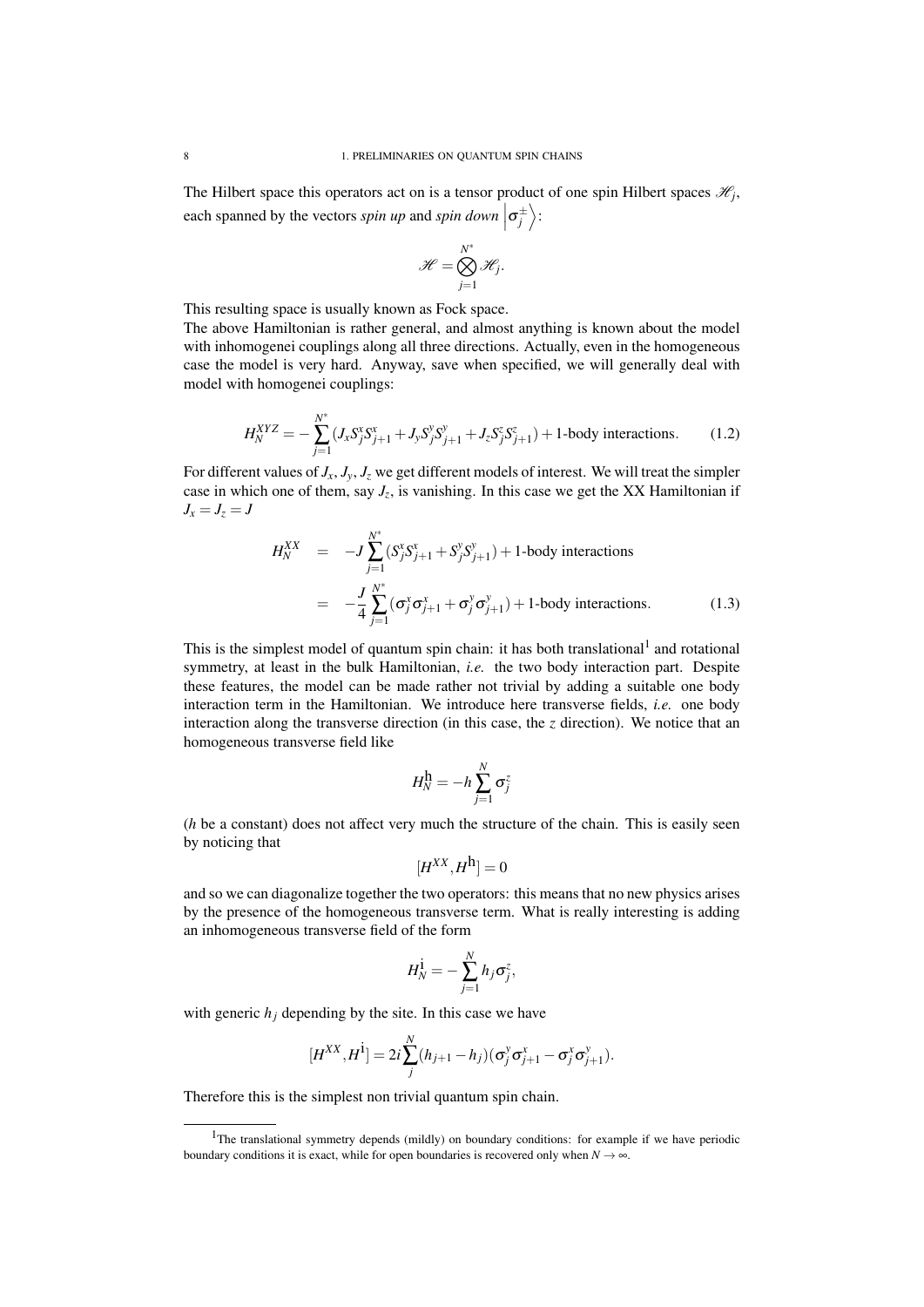Another interesting model is obtained by putting  $J_x = J(1 + \gamma)$ ,  $J_y = J(1 - \gamma)$ ,  $J_z = 0$ ,  $\gamma \in [0,1]$ . In this way it results defined the XY chain:

$$
H_N^{XY} = -J \sum_{j=1}^{N^*} ((1+\gamma)S_j^x S_{j+1}^x + (1-\gamma)S_j^y S_{j+1}^y) + 1\text{-body interactions}
$$
  
= 
$$
-\frac{J}{4} \sum_{j=1}^{N^*} ((1+\gamma)\sigma_j^x \sigma_{j+1}^x + (1-\gamma)\sigma_j^y \sigma_{j+1}^y) + 1\text{-body interactions.} \quad (1.4)
$$

In this case the rotational symmetry is broken, and the model is more complicate. For the XY chain, the first not trivial one body interaction one can introduce is the homogeneous field, since it does not commute with the Hamiltonian

$$
[H^{XY},H^h]=4i\gamma\sum_j^N(\sigma_j^x\sigma_{j+1}^y+\sigma_{j+1}^x\sigma_j^y).
$$

From a dynamical perspective, this means that in the *XX* model the magnetization is always a conserved quantity by the quantum dynamics, but in the XY model this is not the case. This is easy to understand from the point of view of the symmetry of the system, since the magnetization can be view as the generator of a total *SU*(2) rotation around the *z*-axis, that is a symmetry for the XX chain and not for the XY one.

In a certain sense,  $\gamma$  is a measure of the degree of rotational symmetry breaking: for  $\gamma = 0$ we get the rotational invariant *XX* model, and for  $\gamma = 1$  we get the Ising chain, that is a completely unbalanced model.

If all  $J_x$ ,  $J_y$ ,  $J_z$  are non zero, we have the *XYZ* model. The properties of this model are dramatically different with respect to the other two, and a rigorous approach is extremely hard even at equilibrium. The reason of that will be clarified partially in the next section. Anyway we will not deal with XYZ chains in this work.

## 2. The Fermionic Picture

It turns out that there is a close relationship between spin systems and fermions in one dimension. We have to perform a Jordan Wigner transformation [14] in order to transform the spin operators in fermionic operators<sup>2</sup>. We put

$$
\left\{\n\begin{array}{rcl}\nc_j & = & \frac{1}{2}(\sigma_j^x - i\sigma_j^y) \bigotimes_{k=1}^{j-1}(-\sigma_k^z) \\
c_j^{\dagger} & = & \frac{1}{2}(\sigma_j^x + i\sigma_j^y) \bigotimes_{k=1}^{j-1}(-\sigma_k^z),\n\end{array}\n\right.
$$

and their inverses

$$
\begin{cases}\n\sigma_j^x = (c_j^{\dagger} + c_j) \otimes_{k=1}^{j-1} (-\sigma_k^z) \\
\sigma_j^y = -i(c_j^{\dagger} - c_j) \otimes_{k=1}^{j-1} (-\sigma_k^z) \\
\sigma_j^z = 2c_j^{\dagger} c_j - \mathbb{I}.\n\end{cases}
$$

It is easily seen that the *c* operators satisfies fermionic anti-commutation relations:

$$
\begin{array}{rcl}\n\{c_j, c_k\} & = & 0; \\
\{c_j^{\dagger}, c_k\} & = & \delta_{jk}.\n\end{array}
$$

The morphism of algebras naturally induces a morphism of Fock spaces: we have that each  $c_j$  ( $c_j^{\dagger}$ ) acts on a two level Hilbert space  $\mathcal{H}_j'$  as an annihilation (creation) operator, spanned by the vectors  $|0\rangle_j$  (hole) and  $|1\rangle_j$  (particle), as usually in the theory of Fermi systems.

 $2$ It is suggestive to think at the Jordan Wigner transformation as the quantum analog of the classical transformation for spin variable from  $\pm 1$  values to  $\{0,1\}$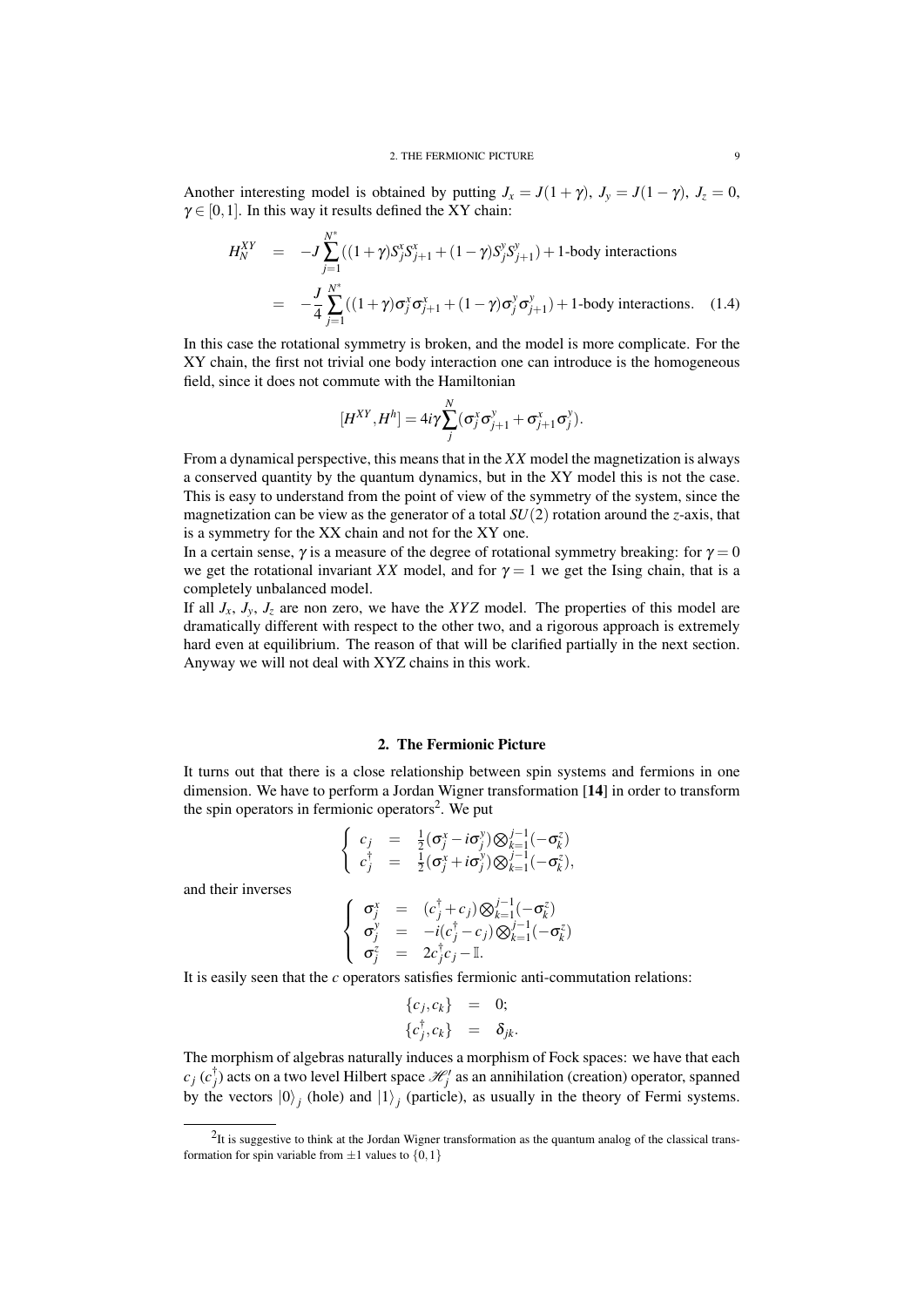So the morphism is  $\mathcal{H} \to \mathcal{H}' \equiv \bigotimes_{j=1}^{N^*} \mathcal{H}'_j$ , but of course not between the single Hilbert spaces (spin and fermion). This is a peculiar feature of quantum mechanics.

However, in what follows it results more convenient to think at fermion operators as anti commuting numbers (*a-numbers*) than an algebra of anti commuting operators acting on  $\mathcal{H}'$ . In this way, as will be soon clear, the Hamiltonians of spin chain can be seen as (quadratic in our cases) forms of *a-numbers* (that is particularly useful in diagonalization). Therefore, up to a constant term, the Hamiltonian of the XYZ model is the same of the following Hamiltonian for a one dimensional Fermi gas:

$$
H_N = -\sum_{j=1}^{N^*} S_{xy}(c_j^{\dagger}c_{j+1} - c_j c_{j+1}^{\dagger}) - A_{xy} \sum_{j=1}^{N^*} (c_j^{\dagger}c_{j+1}^{\dagger} - c_j c_{j+1})
$$
  
-  $J_z \sum_{j=1}^{N^*} c_j^{\dagger} c_j c_{j+1}^{\dagger} c_{j+1} + \text{chemical potential},$  (1.5)

where  $S_{xy} = \frac{J_x + J_y}{2}$  $\frac{J_y + J_y}{2}$  and  $A_{xy} = \frac{J_x - J_y}{2}$  $\frac{y-y_y}{2}$ . This is a very complicate object, since it describes a Fermi gas with particles interacting each others, where the interaction is given by the quartic term in the Fermi operators in the Hamiltonian.

We also notice that the one body interaction, *i.e.* the transverse field, is nothing but the chemical potential for the Fermi gas, since it fixes the number of modes for every  $j \sigma_j^z =$  $2n<sub>i</sub>$  − I. Thus the magnetization becomes the total number of fermions

$$
\frac{1+m_N}{2} = \sum_{j=1}^N \sigma_j^z = \sum_{j=1}^N n_j.
$$
 (1.6)

It is interesting to notice that in the *XY Z* model a chemical potential with strength proportional to  $J_z$  arises without any transverse field in the original spin model. For example, if we choose periodic boundary conditions, we get just the additional term

$$
J_z\sum_{j=1}^N n_j
$$

that can be easily eliminated by a suitable counter-term in the spin Hamiltonian

$$
-\frac{J_z}{2}\sum_{j=1}^N\sigma_j^z.
$$

In this case the model has been exactly solved in [6].

Anyway, as previously said, we shall limit ourself to study the free fermion theory, in which one has  $J_z = 0$ . In particular, in the units in which  $J_x = 1$  and  $J_y = \gamma$  we get the fermionic analog of the *XY* chain in a transverse constant field:

$$
2H_N(\gamma, h) = -\sum_{j=1}^N (c_j^{\dagger} c_{j+1} - c_j c_{j+1}^{\dagger}) - \gamma \sum_{j=1}^N (c_j^{\dagger} c_{j+1}^{\dagger} - c_j c_{j+1}) - 2 \sum_{j=1}^N h_j c_j^{\dagger} c_j.
$$
 (1.7)

This last will be the starting point of all our consideration during the whole work.

## 3. Diagonalization of the XY Hamiltonian

The first step for investigating the properties of this model is to recall the procedure of diagonalization developed in [15] (see also [5]). Hereafter will use mainly the fermions. Let us perform a Fourier transform on the Fermi operators:

$$
\begin{cases}\n a_q = \frac{1}{\sqrt{N}} \sum_{j=1}^N e^{iqj} c_j \\
 a_q^{\dagger} = \frac{1}{\sqrt{N}} \sum_j e^{-iqj} c_j^{\dagger}\n\end{cases}
$$
\n(1.8)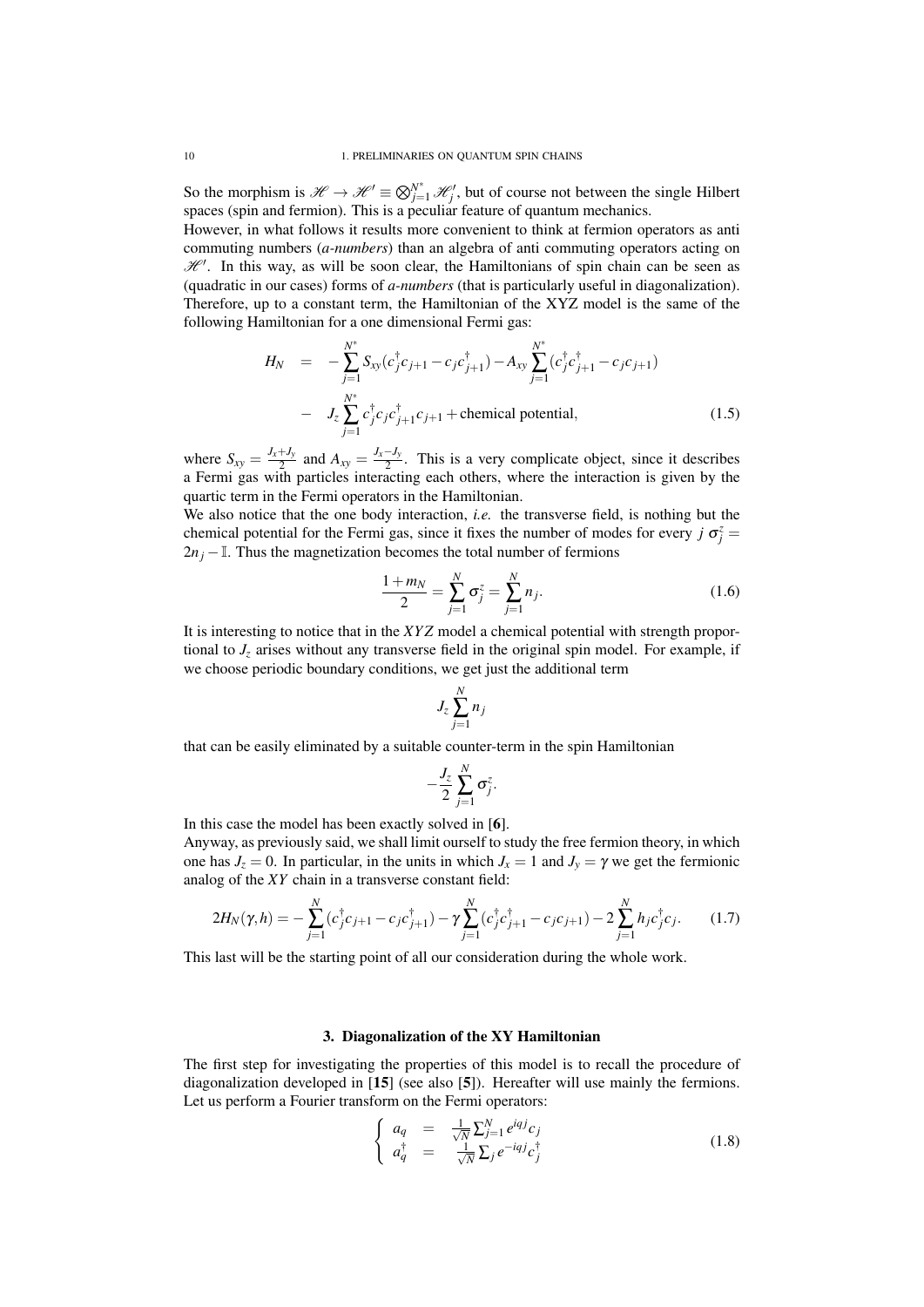where  $q = -\pi, ..., \pi$ , with the inverses

$$
\begin{cases}\nc_j = \frac{1}{\sqrt{N}} \sum_q e^{-iqj} a_q \\
c_j^{\dagger} = \frac{1}{\sqrt{N}} \sum_q e^{iqj} a_q^{\dagger}\n\end{cases} \tag{1.9}
$$

In terms of these new operator the Hamiltonian becomes (up to the irrelevant addendum  $\sum_q e^{iq} = 1$ 

$$
2H_N(\gamma, h) = -\sum_{q} (2\cos q + 2h)a_q^{\dagger} a_q + e^{-iq} a_q^{\dagger} a_{-q}^{\dagger} - e^{iq} a_q a_{-q}
$$
  
\n
$$
= -\sum_{q} \left[ (\cos q + h)(a_q^{\dagger} a_q + a_{-q}^{\dagger} a_{-q}) - i\gamma \sin q (a_q^{\dagger} a_{-q}^{\dagger} + a_q a_{-q}) \right]
$$
  
\n
$$
= -\sum_{q} H_q(\gamma, h), \qquad (1.10)
$$

bearing in mind that

$$
\sum_{q} g(q) \alpha_{q} \alpha_{-q} = \frac{1}{2} \sum_{q} (g(q) - g(-q)) \alpha_{q} \alpha_{-q}
$$
\n
$$
\sum_{q} g(q) \alpha_{q} \beta_{q} = \frac{1}{2} \sum_{q} g(q) \alpha_{q} \beta_{q} + g(-q) \alpha_{-q} \beta_{-q}
$$
\n
$$
\alpha_{q} \beta_{q} = \frac{1}{2} [\alpha_{q}, \beta_{q}] + \frac{\delta_{qp} \delta_{\alpha \beta^{\dagger}}}{2}, \qquad (1.11)
$$

for every couple of *a*-numbers  $\{\alpha_q, \beta_p\} = \delta_{qp}$  (the last line will be useful in the next considerations).

We notice that all the  $H_q$  acts in independent subspaces, that is

$$
2H_q = \mathbb{I} \otimes \ldots \otimes \left[ (\cos q + h)(a_q^{\dagger} a_q + a_{-q}^{\dagger} a_{-q}) - i \gamma \sin q (a_q^{\dagger} a_{-q}^{\dagger} + a_q a_{-q}) \right] \otimes \ldots \otimes \mathbb{I}
$$

and so we always have  $[H_p, H_q] = 0 \forall p, q$ . This last simply means that we can diagonalize all the modes independently, thus we can operate fixing  $q$ . Each  $H_q$  is a quadratic form in the creation and annihilation operators. In order to render it more symmetric, we will write (up to a constant term  $\cos q + h$ )

$$
4H_q = \frac{1}{2} ((\cos q + h)([a_q^{\dagger}, a_q] + [a_{-q}^{\dagger}, a_{-q}]) - i\gamma \sin q([a_q^{\dagger}, a_{-q}^{\dagger}] + [a_q, a_{-q}])),
$$

or in matrix form

$$
4H_q = \begin{pmatrix} a_q^{\dagger} & a_q & a_{-q}^{\dagger} & a_{-q} \end{pmatrix} \begin{pmatrix} \Gamma_1 & 0 & 0 & -i\Gamma_2 \\ 0 & -\Gamma_1 & -i\Gamma_2 & 0 \\ 0 & i\Gamma_2 & \Gamma_1 & 0 \\ i\Gamma_2 & 0 & 0 & -\Gamma_1 \end{pmatrix} \begin{pmatrix} a_q \\ a_q^{\dagger} \\ a_{-q} \\ a_{-q}^{\dagger} \\ a_{-q}^{\dagger} \end{pmatrix}
$$
(1.12)

with  $\Gamma_1 = \cos q + h$  and  $\Gamma_2 = \gamma \sin q$ . This form can be easily diagonalized obtaining the eigenvalues for the energy of the system:

$$
E_q^2 = (\cos q + h)^2 + \gamma^2 \sin^2 q. \tag{1.13}
$$

This formula gives us informations on the phase diagram of the system. For  $\gamma = 0$  we recover the *XX* model: it exhibits a transition for  $h = 1$ , since for  $h > 1$  it presents a spectral gap (the lowest eigenvalue is greater than zero) and instead for  $h < 1$  the spectrum is a continuum interval. For  $\gamma \neq 0$  *h* = 1 is always a singular point, since,  $\forall \gamma$ , we always have continuous spectrum; as well as  $h \neq 1$  one again has a spectral gap.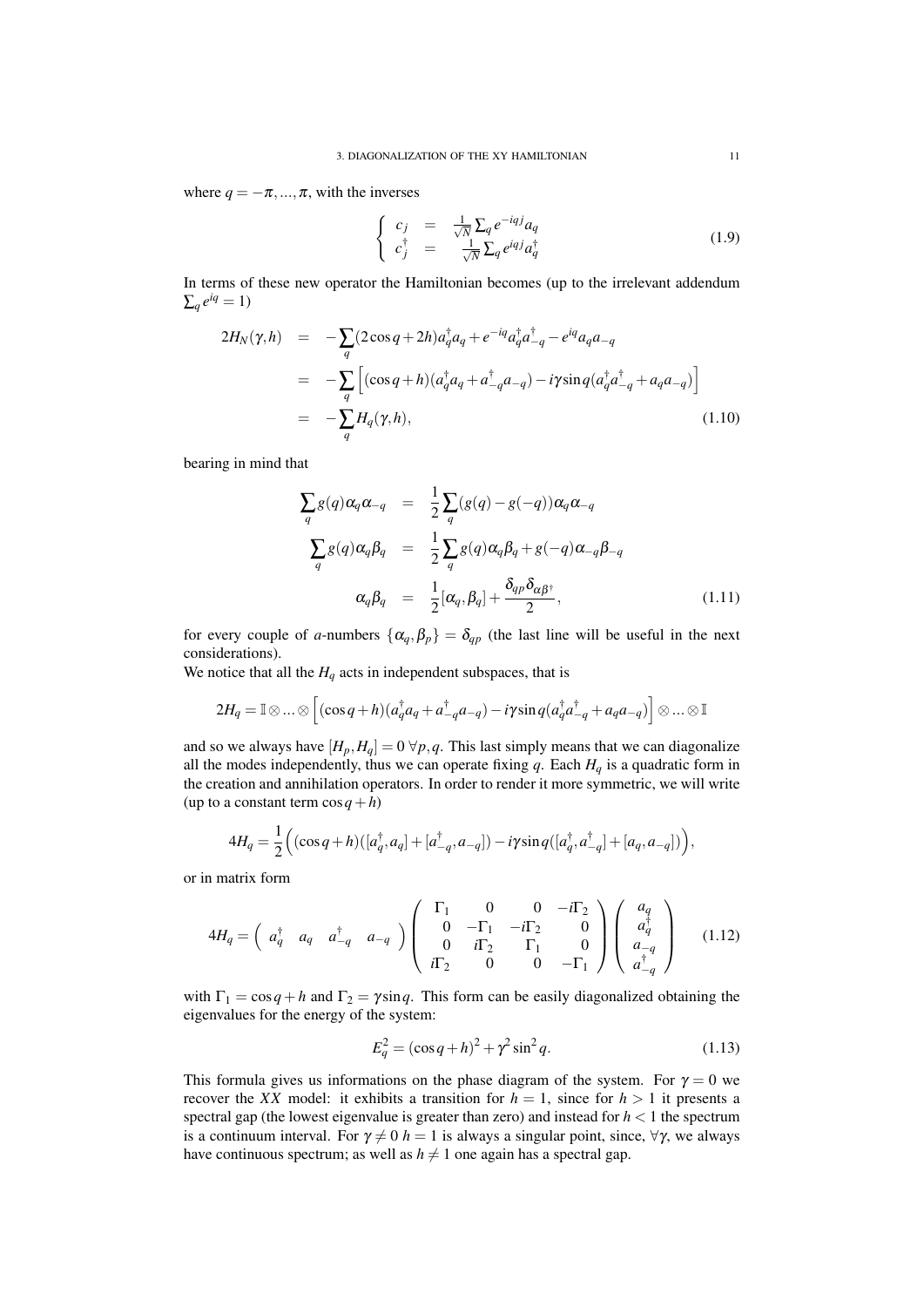The Bogoliubov-Valatin transformation [8][21] *W* that diagonalizes the matrix can be directly verified be the tensor product of (SU(2)×SU(2)) rotations around the *y*-axis [15][2]:

$$
W = \bigotimes_{q=-\pi}^{\pi} W_q,
$$
  
\n
$$
W_q = \begin{pmatrix} \operatorname{Icos} \phi_q & -\sigma^y \sin \phi_q \\ \sigma^y \sin \phi_q & \operatorname{Icos} \phi_q \end{pmatrix},
$$
\n(1.14)

that is as to say that the Hamiltonian is diagonal in the new operators

$$
b_q = a_q \cos \phi_q + i a_{-q}^{\dagger} \sin \phi_q
$$
  
\n
$$
b_q^{\dagger} = a_q^{\dagger} \cos \phi_q - i a_{-q} \sin \phi_q,
$$
\n(1.15)

with  $\cos 2\phi_q = (\cos q + h)/E_q$ ,  $\sin \phi_q = -\gamma \sin q/E_q$ . Sometimes it can be useful to get rid of imaginary unit and make everything real. Let us introduce the unitary matrix

$$
T=\left(\begin{array}{cc} e^{i\frac{\pi}{4}}&0\\0&e^{-i\frac{\pi}{4}}\end{array}\right),\end{array}
$$

with  $\sigma^y T = T^{\dagger} \sigma^y$ , and  $T^{\dagger} \sigma^y T = (T^{\dagger})^2 \sigma^y = -i \sigma^z \sigma^y = -\sigma^x$ , and define<sup>3</sup>

$$
\tilde{W}_q = \left(\begin{array}{cc} \mathbb{I}\cos\phi_q & -T^\dagger \sigma^\gamma T \sin\phi_q \\ T^\dagger \sigma^\gamma T \sin\phi_q & \mathbb{I}\cos\phi_q \end{array}\right),
$$

as the transformation that diagonalizes our bilinear form with phase adjustment. Thus for the new operator so obtained we have

$$
\tilde{b}_q = a_q \cos \phi_q + a_{-q}^{\dagger} \sin \phi_q \n\tilde{b}_q^{\dagger} = a_q^{\dagger} \cos \phi_q + a_{-q} \sin \phi_q,
$$
\n(1.16)

Anyway the Hamiltonian in the new variables becomes

$$
-\sum_{q} H_{q} = -\sum_{q} \frac{1}{4} \left( E_{q} [b_{q}^{\dagger}, b_{q}] + E_{q} [b_{-q}^{\dagger}, b_{-q}] \right)
$$
  

$$
= -\frac{1}{2} \sum_{q} \left( E_{q} b_{q}^{\dagger} b_{q} + E_{q} b_{-q}^{\dagger} b_{-q} \right)
$$
  

$$
= -\sum_{q} E_{q} b_{q}^{\dagger} b_{q}.
$$
 (1.17)

In the same way it is

$$
-\sum_q H_q = -\sum_q E_q \tilde{b}_q^\dagger \tilde{b}_q.
$$

It turns useful to explicitly write down the transformation that diagonalized our initial Fermi Hamiltonian in  $c, c^{\dagger}$ ; denoting by  $b \equiv (b_q, b_q^{\dagger})$  and  $c \equiv (c_j, c_j^{\dagger})$  one has

$$
b = U^{\dagger} c U
$$

where  $U = W \circ FT$  is the composition of a Fourier Transform and our B-V Transformation. Thus the relations defining *U* (or, better, its matrix element  $U_{qj}$ ) are

$$
\begin{cases}\nb_q = \frac{1}{\sqrt{N}} \sum_{j=1}^N e^{iqj} \left( \cos \phi_q c_j + i \sin \phi_q c_j^{\dagger} \right) \\
b_q^{\dagger} = \frac{1}{\sqrt{N}} \sum_{j=1}^N e^{-iqj} \left( \cos \phi_q c_j^{\dagger} - i \sin \phi_q c_j \right),\n\end{cases} \tag{1.18}
$$

 $3$ It seems to the author more important to write the B-V transform in this form in order to stress its clear rotational nature. Of course, for SU(2) rotations, phase shift, even if meaningless from a physical point of view, can change the transformation.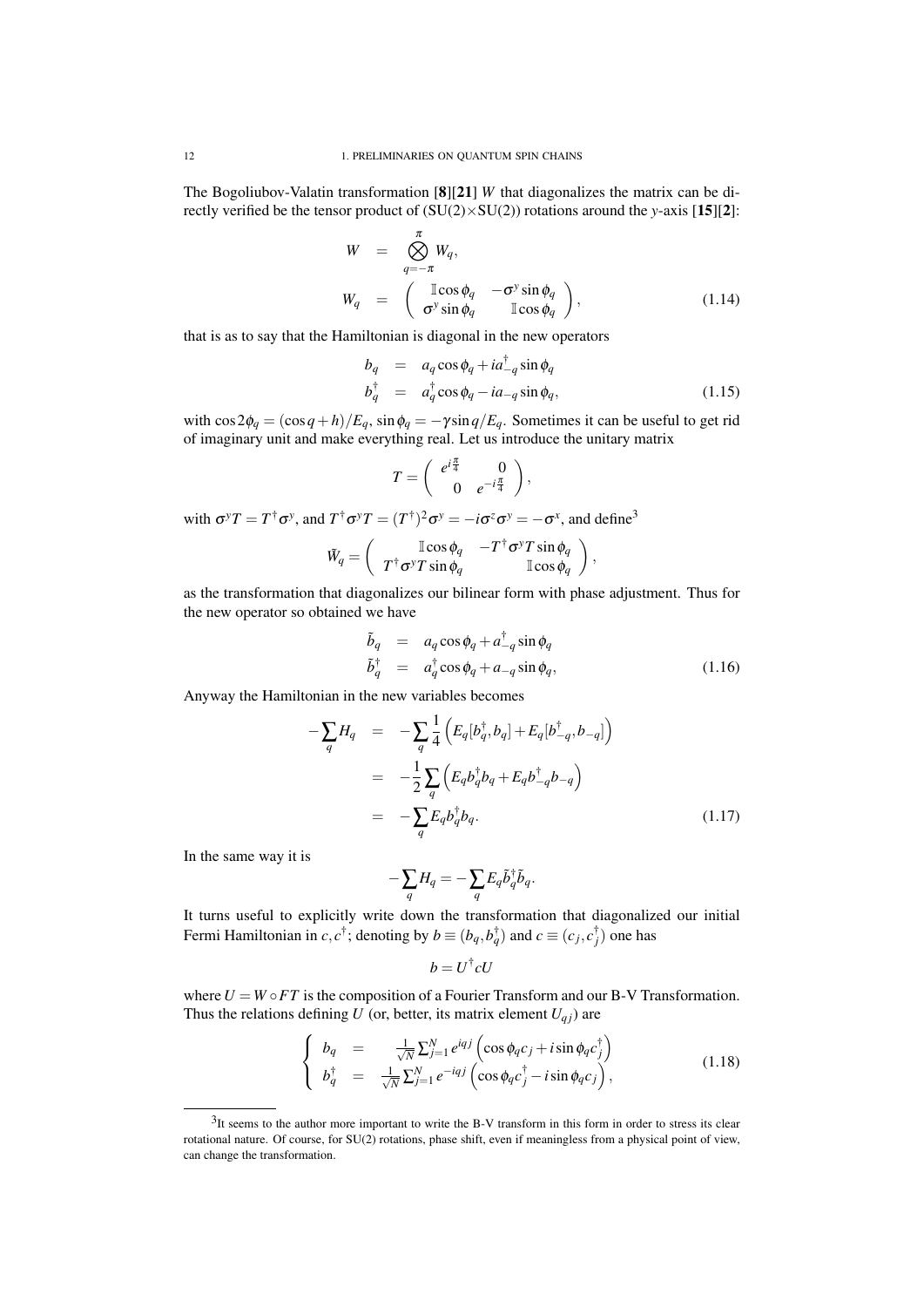with the obvious (more useful) inverses:

$$
\begin{cases}\nc_j = \frac{1}{\sqrt{N}} \sum_q e^{-iqj} \cos \phi_q b_q + ie^{iqj} \sin \phi_q b_q^{\dagger}, \\
c_j^{\dagger} = \frac{1}{\sqrt{N}} \sum_q e^{iqj} \cos \phi_q b_q^{\dagger} - ie^{-iqj} \sin \phi_q b_q.\n\end{cases} \tag{1.19}
$$

## 4. Diagonalization in Presence of an Inhomogenous Field

Now we concern of generalizing the previous procedure in the case where the external field is no longer constant. This breaks the translational symmetry, removing the degeneracy of the eigenvalues for  $q \rightarrow -q$ . The obvious consequence is the occurrence of new non conserved observables, and makes more difficult the diagonalization of the Hamiltonian. We will start, for sake of simplicity, with the simpler case of the *XX* chain, where the field is acting only in one site, say *k*. This has been done for the first time in [2] (see also [1]). Hereafter we will refer to this as the *XX impurity* model.

The Hamiltonian of the model is

$$
H_N = \sum_{j=1}^{N-1} \left( \sigma_j^x \sigma_{j+1}^x + \sigma_j^y \sigma_{j+1}^y \right) + h \sigma_k^z, \qquad (1.20)
$$

that reads, in terms of fermionic operators, as formula (1.7) with open boundaries,  $\gamma = 0$ and  $h_j = h\delta_{jk}$ , *i.e.* 

$$
2H_N = -\sum_{j=1}^{N-1} (c_j^{\dagger} c_{j+1} - c_j c_{j+1}^{\dagger}) - h c_k^{\dagger} c_k.
$$
 (1.21)

Also here we shall perform a Fourier transform of the fermionic operators like (1.8), in order to get

$$
H_N = -\sum_{q} \left[ \cos q (a_q^{\dagger} a_q + a_{-q}^{\dagger} a_{-q}) \right] - \frac{h}{N} \sum_{q,p} e^{i(q-p)k} a_q^{\dagger} a_p. \tag{1.22}
$$

As a consequence of translational symmetry breaking, we have that the last expression can be no longer written as a tensor product of operators acting in independent subspaces for each *q*. We need further manipulations. Following [2], we have to solve the following secular equation in order to diagonalize the Hamiltonian:

$$
\sum_{p,q} U_{q\alpha}(\cos q\delta_{qp} + \frac{h}{N}e^{i(q-p)k})U_{p\beta}^{\dagger} = E_{\alpha}\delta_{\alpha\beta}.
$$

It is easily seen that, for elementary properties of unitary matrices, this equation is equivalent to

$$
(E_{\alpha} - \cos q)U_{q\alpha} = \frac{h}{N} \sum_{p} e^{-i(q-p)k} U_{p\alpha},
$$
\n(1.23)

in the sense that a matrix with entries satisfying the last equation diagonalizes the Hamiltonian (and viceversa). A first class of eigenvalue are given by  $E_\alpha$ :  $E_\alpha = \cos q_\alpha$ , *i.e.* the unperturbed eigenvalues. In this case we find the transformation according to the relation

$$
\sum_{p} e^{ipm} U_{p\alpha} = 0,
$$

meaning that each eigenvector has to be orthogonal to the mode *m*. If we expand

$$
U_{p\alpha} = \frac{1}{N} \sum_{k} c_k(q_{\alpha}) e^{ikp} + d_k(q_{\alpha}) e^{-ikp},
$$

since the condition of unitarity is

$$
\sum_{k} c_k^*(q_\alpha)c_k(q_\alpha) + d_k^*(q_\beta)d_k(q_\beta) = \delta_{\alpha\beta}
$$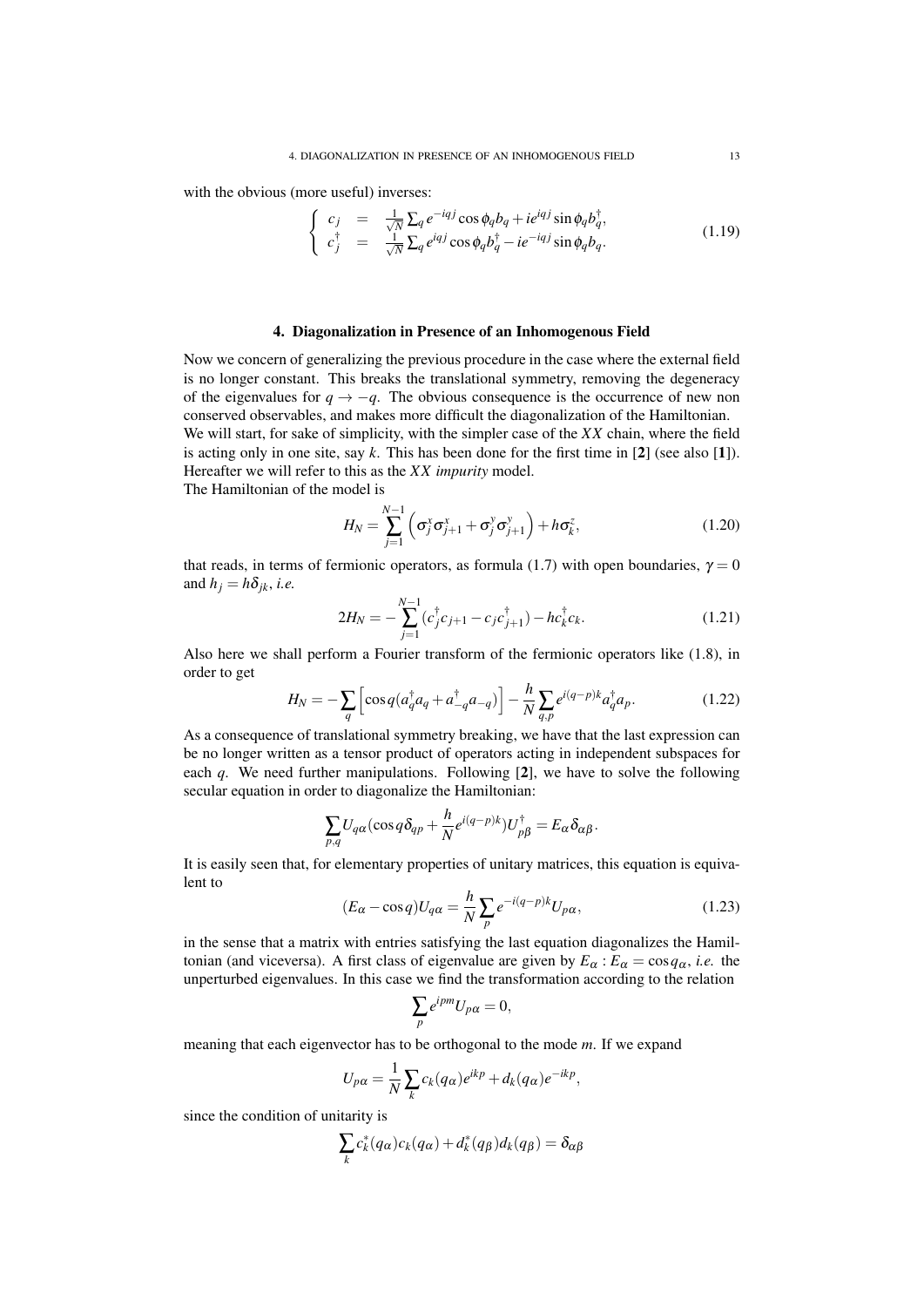and the condition of orthogonality  $c_m(q_\alpha) = -d_{-m}(q_\alpha)$ , we can simply choose  $c_k(q_\alpha) =$  $-e^{iq_{\alpha}(k-m)}/\sqrt{2}$  and  $d_k(q_{\alpha}) = e^{iq_{\alpha}(k+m)}/\sqrt{2}$ , such that:

$$
U_{p,\alpha} = \frac{1}{\sqrt{2}N} \sum_{k}^{N} \left( -e^{ik(q+q_{\alpha})} e^{-iq_{\alpha}m} + e^{-ik(q-q_{\alpha})} e^{iq_{\alpha}m} \right),
$$
 (1.24)

or

$$
U_{p,\alpha} = \frac{1}{\sqrt{2}} (\delta_{qq_\alpha} e^{-iq_\alpha m} - \delta_{-qq_\alpha} e^{iq_\alpha m}).
$$
\n(1.25)

We notice that

$$
U_{q,\alpha} \equiv U_{q,q_{\alpha}} = U_{q,-q_{\alpha}},
$$

meaning that to the eigenvalue  $E_\alpha = \cos q_\alpha$  corresponds only one eigenvector, that is to say that we are considering only the  $q_\alpha \geq 0$ ; therefore there are only  $N/2$  solution of this kind (since the perturbation breaks the translation invariance removing the degeneracies). The transformations giving the new operators are then  $(b_{\alpha} = b_{q_{\alpha}})$ 

$$
b_{\alpha} = \frac{1}{\sqrt{2}} \left( e^{iq_{\alpha} m} a_{q_{\alpha}} - e^{-iq_{\alpha} m} a_{-q_{\alpha}} \right) \tag{1.26}
$$

$$
b_{\alpha}^{\dagger} = \frac{1}{\sqrt{2}} \left( e^{-iq_{\alpha}m} a_{q_{\alpha}}^{\dagger} - e^{iq_{\alpha}m} a_{-q_{\alpha}}^{\dagger} \right), \qquad (1.27)
$$

together with their inverses

$$
a_q = \text{sign}(q)e^{-i|q|m}b_{|q|} \tag{1.28}
$$

$$
a_q^{\dagger} = \text{sign}(q)e^{i|q|m}b_{|q|}^{\dagger}.
$$
 (1.29)

In order to recover the other  $N/2$  eigenvalues and eigenvectors, we have to come back to (1.23). If  $E_\alpha \neq \cos q_\alpha$  we have, with a little manipulation

$$
\sum_{q} e^{iqm} U_{q\alpha} = \frac{h}{N} \sum_{q} \frac{1}{E_{\alpha} - \cos q} \sum_{p} e^{ipm} U_{p\alpha}
$$

*i.e.* the eigenvalues are given (even in thermodynamic limit) by the zeros of the function

$$
F_N(E) = 1 - \frac{h}{N} \sum_{q} \frac{1}{E_{\alpha} - \cos q N}.
$$
\n(1.30)

Then we look for a transformation unitary matrix of the form

$$
U_{p\alpha} = \frac{1}{N} \sum_{k=1}^{N} c_{k,\alpha} e^{-ipk},
$$

that in  $(1.23)$  brings to

$$
U_{q\alpha} = \frac{h}{N} \frac{e^{-iqm} c_{m\alpha}}{E_{\alpha} - \cos q},
$$

with  $c_{m\alpha}$  be determined by the normalization condition to

$$
|c_{m\alpha}|^{-2} = \left(\frac{h}{N}\right)^2 \sum_{q} \frac{1}{(E_{\alpha} - \cos q)^2}.
$$

Definitely one has

$$
U_{q\alpha} = \frac{1}{\mathcal{N}_{\alpha}} \frac{e^{-iqm}}{E_{\alpha} - \cos q},\tag{1.31}
$$

where  $\mathcal{N}_{\alpha} = |c_{m\alpha}| h/N$ . Thus we can give the formulas for the other *N*/2 operators

$$
b_{\alpha} = \sum_{q} \frac{1}{\mathcal{N}_{\alpha}} \frac{e^{-iqm}}{E_{\alpha} - \cos q} a_q \tag{1.32}
$$

$$
b_{\alpha}^{\dagger} = \sum_{q} \frac{1}{\mathcal{N}_{\alpha}} \frac{e^{iqm}}{E_{\alpha} - \cos q} a_{q}^{\dagger}, \qquad (1.33)
$$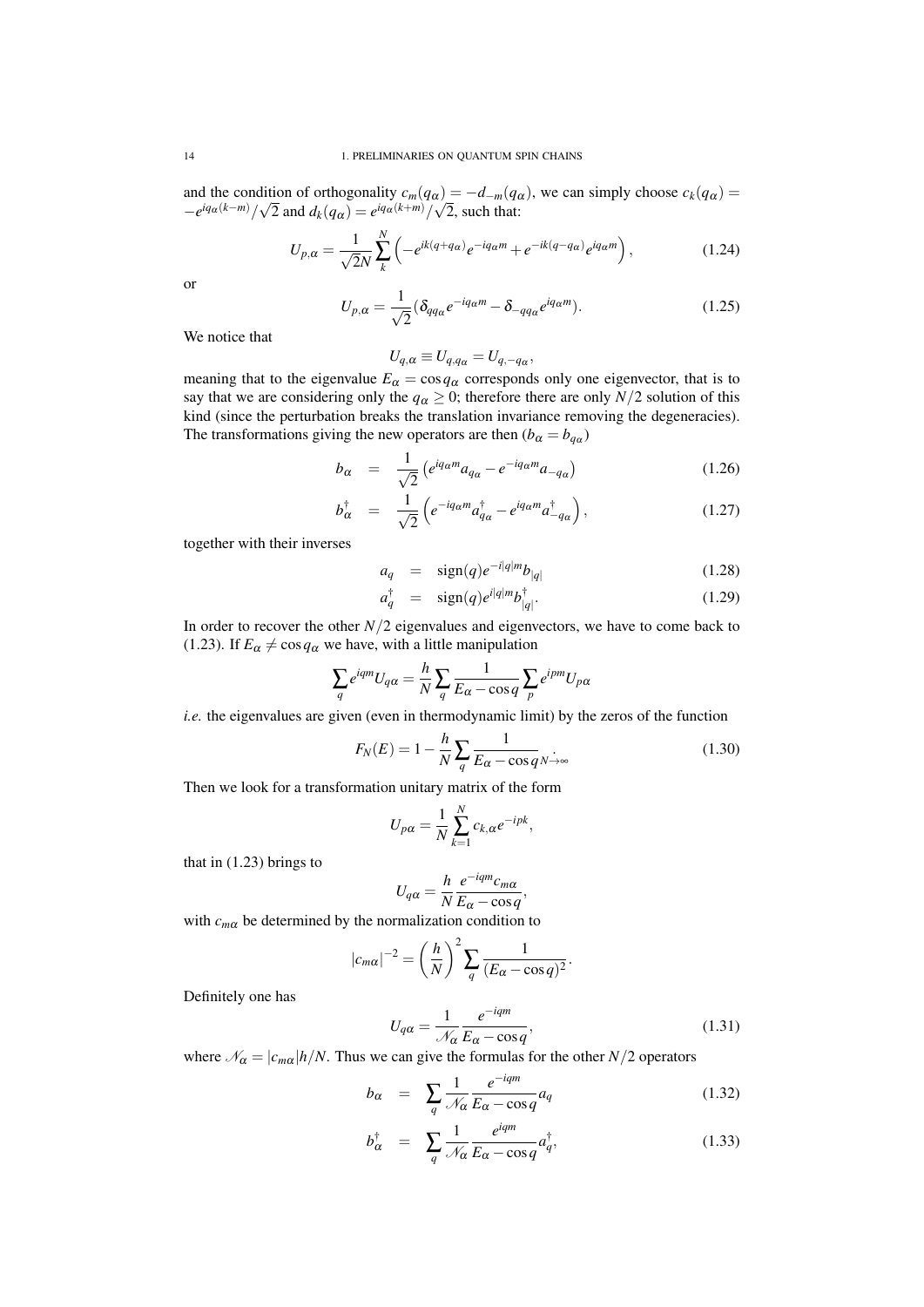and the inverses

$$
a_q = \sum_{\alpha} \frac{1}{\mathcal{N}_{\alpha}} \frac{e^{iqm}}{E_{\alpha} - \cos q} b_{\alpha} \tag{1.34}
$$

$$
a_q^{\dagger} = \sum_{\alpha} \frac{1}{\mathcal{N}_{\alpha}} \frac{e^{-iqm}}{E_{\alpha} - \cos q} b_{\alpha}^{\dagger}.
$$
 (1.35)

Often it results useful to write down (1.34) and (1.35) in a different form, basically using the residues theorem<sup>4</sup>:

$$
a_q = \frac{1}{2\pi i} \oint d\log F_N(E) \frac{1}{\mathcal{N}_\alpha} \frac{e^{iqm}}{E_\alpha - \cos q} b_E \tag{1.36}
$$

$$
a_q^{\dagger} = \frac{1}{2\pi i} \oint d\log F_N(E) \frac{1}{\mathcal{N}_{\alpha}} \frac{e^{-iqm}}{E_{\alpha} - \cos q} b_E^{\dagger}.
$$
 (1.37)

Thus we have that, at fixed N, the spectrum of the *XX* chain with a single impurity is point-wise and it is given in the thermodynamic limit by all the zeros and the poles of the function

$$
F(E) = 1 - \frac{h}{\pi} \sum_{q} \frac{1}{E - \cos q}.
$$

Now we can take the thermodynamic limit: we have that the unperturbed eigenvalues fill the interval  $[-1,1]$ , and since for  $|E| > 1^5$ 

$$
F_N(E) \longrightarrow F(E) = 1 - \frac{h}{\pi} \int_{-\pi}^{\pi} dq \frac{dq}{E - \cos q} = 1 - \frac{h \operatorname{sign}(E)}{\sqrt{E^2 - 1}},
$$

we obtain another isolated energy level at  $E = sign(h)$  $1+h^2$ . Therefore we can resume our result in the following

THEOREM 1. *The spectrum of the XX chain with a single impurity at every finite N is point wise, and it is given by all the zeros and the poles of the function*  $F_N(E)$ *; in the thermodynamic limit instead it becomes an interval plus an isolated value, namely the set* [-1,1]  $\cup$  {sign(h) $\sqrt{1+h^2}$ }. This represents as well the set of all zeros and poles of the *limiting function F*(*E*)*.*

We notice that the set of eigenvalues can be characterized as the set of all the singularities (the entire interval [−1,1] in this case) and zeros (only one in this case) of *F*(*E*), as it is at fixed *N*.

The structure of this theorem permits to be generalized to the case of completely inhomogeneous transverse field.

We can split the field as  $h + h_j$ , where *h* is the mean value and  $h_j$ , such that  $\sum_j h_j = 0$ ; they can be interpreted as frozen fluctuation of the transverse field around its mean value, in order to maintain the *impurity* point of view.

The Hamiltonian of the *XX* chain in an inhomogeneous transverse field is

$$
H_N = \sum_{j=1}^{N-1} \left( \sigma_j^x \sigma_{j+1}^x + \sigma_j^y \sigma_{j+1}^y \right) + \sum_{j=1}^{N} (h_j + h) \sigma_j^z,
$$
 (1.38)

or, in terms of fermionic operators (see formula (1.7))

$$
2H_N = -\sum_{j=1}^{N-1} (c_j^{\dagger} c_{j+1} - c_j c_{j+1}^{\dagger}) - 2\sum_{j=1}^{N} (h_j + h) c_j^{\dagger} c_j.
$$
 (1.39)

By taking the lattice Fourier Transform we get

$$
H_N = -\sum_{q} \left[ (\cos q + h)(a_q^{\dagger} a_q + a_{-q}^{\dagger} a_{-q}) \right] - \frac{1}{N} \sum_{k} \sum_{q,p} h_k e^{i(q-p)k} a_q^{\dagger} a_p. \tag{1.40}
$$

<sup>&</sup>lt;sup>4</sup>It can be easily checked that  $F'(E) = \mathcal{N}(E)$  has no poles.

<sup>5</sup>This is the form that condition  $E_\alpha \neq \cos q_\alpha$  assumes when  $N \to \infty$ .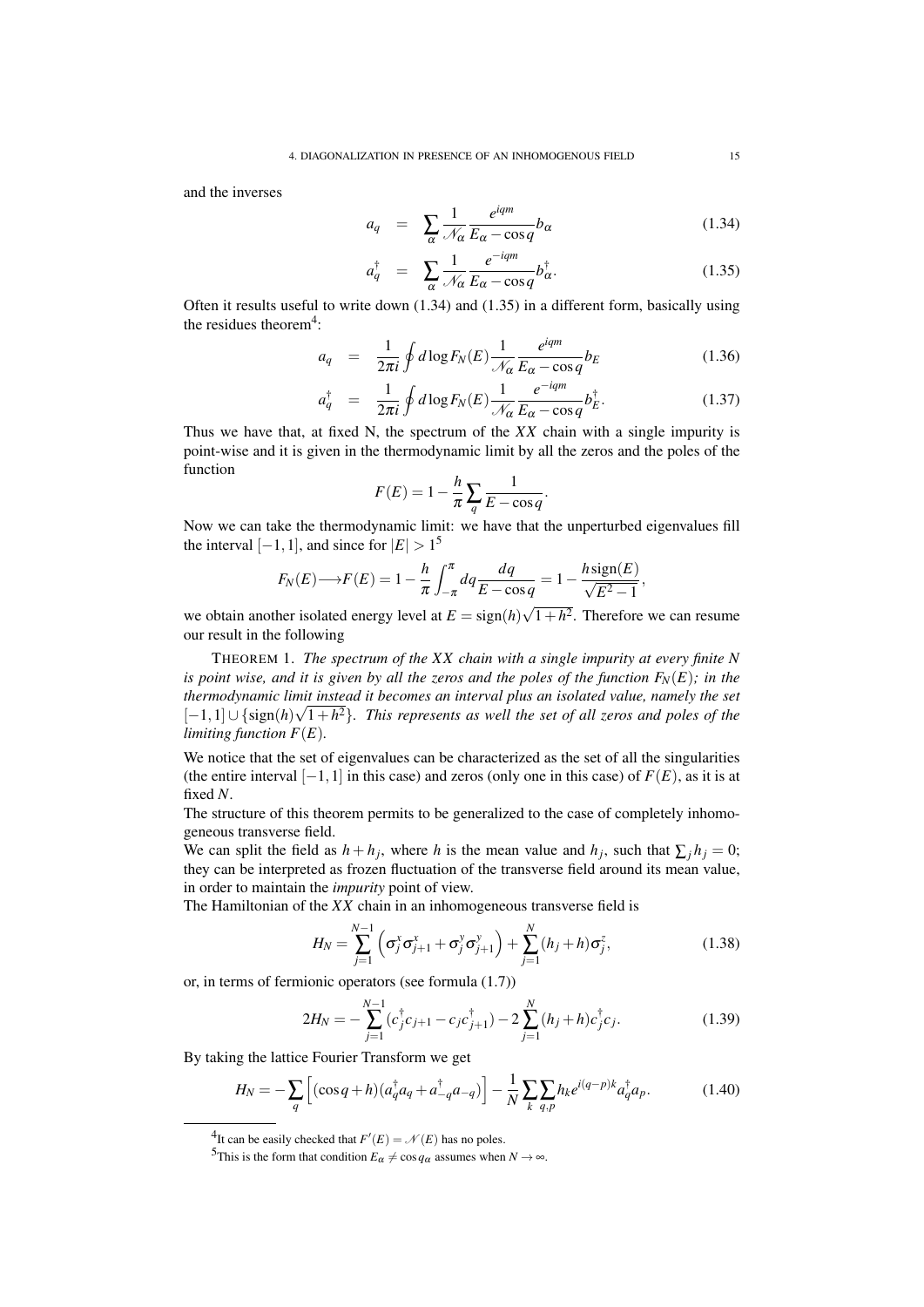We can follow the same strategy used in the simpler case of only one impurity. At first we write the secular equation:

$$
\sum_{p,q} U_{q\alpha}((\cos q + h)\delta_{qp} + \frac{1}{N}\sum_{k} h_{k}e^{i(q-p)k})U_{p\beta}^{\dagger} = E_{\alpha}\delta_{\alpha\beta}.
$$

or equivalently the equations for the eigenvectors

$$
(E_{\alpha} - \cos q)U_{q\alpha} = \frac{1}{N} \sum_{p,k} h_k e^{-i(q-p)k} U_{p\alpha}.
$$
 (1.41)

Again we can look for eigenvalues of the form  $E_\alpha = \cos q_\alpha$ , with eigenvectors given by the condition

$$
\frac{1}{N} \sum_{p,k} h_k e^{-i(q-p)k} U_{p\alpha} = 0.
$$

It is easy to imagine that we can generalize the procedure adopted before in the completely inhomogeneous case. Thus we have to sum over all the sites the transformation (1.25), with a suitable normalization, obtaining

$$
U_{p,\alpha} = \frac{1}{\sqrt{2h^2}} \sum_{m=1}^{N} h_m (\delta_{qq\alpha} e^{-iq\alpha m} - \delta_{-qq\alpha} e^{iq\alpha m}).
$$
 (1.42)

,

with  $h^2 = \sum_k h_k^2$ . Again we have

$$
U_{q,\alpha} \equiv U_{q,q_\alpha} = -U_{q,-q_\alpha}
$$

thus the same eigenvector is associated to the eigenvalues corresponding to  $\pm q_\alpha$ , and we can choose all the  $q_\alpha$  positive as well. Therefore we have found  $N/2$  eigenvectors and eigenvalues, and the new operators are given by

$$
b_{\alpha} = \frac{1}{\sqrt{2N}} \sum_{m} \left( e^{-iq_{\alpha}m} a_{q_{\alpha}} - e^{iq_{\alpha}m} a_{-q_{\alpha}}^{\dagger} \right)
$$
  
\n
$$
b_{\alpha}^{\dagger} = \frac{1}{\sqrt{2N}} \sum_{m} \left( e^{iq_{\alpha}m} a_{q_{\alpha}}^{\dagger} - e^{-iq_{\alpha}m} a_{-q_{\alpha}}^{\dagger} \right),
$$
\n(1.43)

with the inverses

$$
a_q = \text{sign}(q) \sum_m e^{i|q|m} b_{|q|}
$$
\n
$$
a_q^{\dagger} = \text{sign}(q) \sum_m e^{-i|q|m} b_{|q|}^{\dagger}.
$$
\n(1.44)

Starting by  $(1.41)$  we can recover the form of the other  $N/2$  eigenvalues and eigenvectors. Remembering that  $c_{k,\alpha}$  is the k-th Fourier coefficient of  $U_{q\alpha}$ , *i.e.* 

$$
U_{q\alpha} = \frac{1}{N} \sum_{k} c_{k\alpha} e^{-ipk},
$$

we have

$$
U_{q\alpha} = \frac{\frac{1}{N} \sum_{p,k} h_k e^{-i(q-p)k} U_{p\alpha}}{E_{\alpha} - (\cos q + h)},
$$

and so, multiplying by  $\tilde{h}(q)$  (where  $\tilde{g}_q$  is the Fourier transform on the lattice calculated in *q*) and summing over *q* we get

$$
\sum_{q} U_{q\alpha} \tilde{h}(q) = \frac{1}{N^2} \sum_{q} \sum_{j} \sum_{k} e^{iq(k-j)} h_{j} c_{k,\alpha}
$$

$$
= \frac{1}{N} \sum_{k} h_{k} c_{k,\alpha}
$$

$$
= \sum_{q} \frac{\tilde{h}(q)}{E_{\alpha} - (\cos q + h)} \left( \frac{1}{N} \sum_{k} h_{k} c_{k,\alpha} e^{-iqk} \right)
$$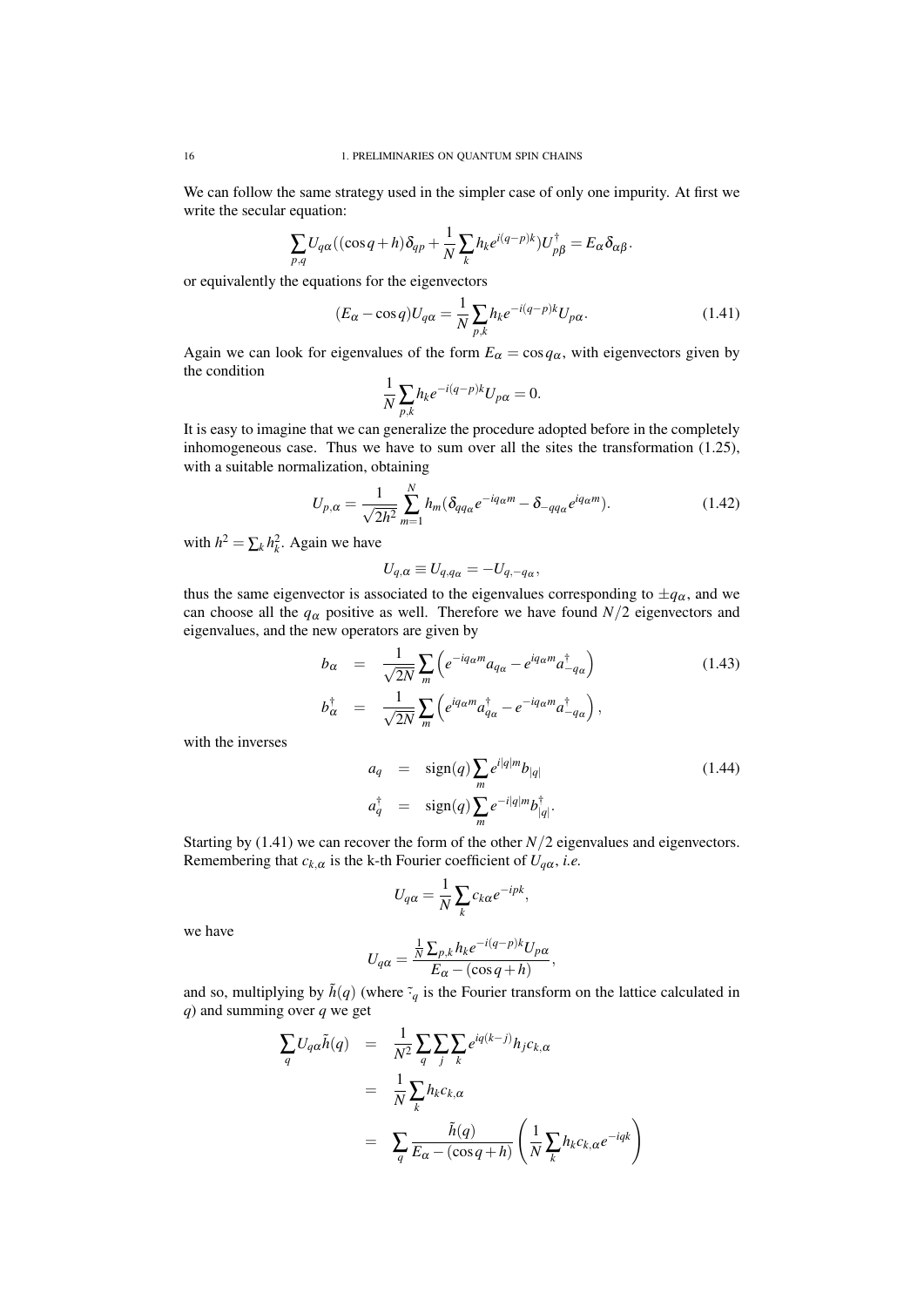The main idea here is that, in analogy with the previous case,  $\sum_{k} h_k c_{k\alpha}$  is a *counter* of the number of impurities in our system. We notice that, as in the single impurity case, the sum has to be pursued on the sites containing impurities: this means that  $c_{k\alpha} = 0$  if  $h_k = 0$ . This is reflected also in the normalization conditions of the eigenvectors:

$$
|c_{k\alpha}|^2 = \left(\frac{N}{h_k}\right)^2 \mathcal{N}_{\alpha}^2 \quad \text{if } h_k \neq 0,
$$

and

$$
U_{q\alpha} = \frac{1}{\mathcal{N}_{\alpha}} \sum_{k: h_k \neq 0} \frac{e^{-iqk}}{E_{\alpha} - (\cos q + h)}.
$$
 (1.45)

So we can take  $c_k = 1/h_k$  if  $h_k \neq 0$ , zero otherwise, we can define  $d_k = 0, 1$ , as the impurity indicator at the site *k*, and

$$
\frac{1}{N} \sum_{k} h_{k} c_{k} \alpha = \frac{1}{N} \sum_{k} d_{k} = d_{N} \in [0, 1]
$$
 (density of impurities)  

$$
\frac{1}{N} \sum_{k} e^{-iqk} h_{k} c_{k} \alpha = \frac{1}{N} \sum_{k} d_{k} e^{-iqk} = \tilde{d}_{-q}.
$$

At this point, we can rewrite (1.45) as

$$
d_N = \sum_{q} \frac{\tilde{h}(q)\tilde{d}^*(q)}{E_{\alpha} - (\cos q + h)}
$$
(1.46)

and define

$$
F_N(E_\alpha) \equiv 1 - \frac{1}{d_N} \sum_q \frac{\tilde{h}(q)\tilde{d}^*(q)}{E_\alpha - (\cos q + h)},\tag{1.47}
$$

the other  $N/2$  eigenvectors are given by the zeros of  $F_N(E)$ . So in analogy with the single impurity system, we have that at fixed *N* the spectrum is given by the set of zeros and poles of  $F_N(E)$  and we can write the transformations formulas:

$$
a_q = \sum_{k: h_k \neq 0} \frac{1}{2\pi i} \oint d\log F_N(E) \frac{1}{\mathcal{N}_\alpha(E, h)} \frac{e^{iqk}}{E_\alpha - (\cos q + h)} b_E \tag{1.48}
$$

$$
a_q^{\dagger} = \sum_{k: h_k \neq 0} \frac{1}{2\pi i} \oint d\log F_N(E) \frac{1}{\mathcal{N}_{\alpha}(E, h)} \frac{e^{-iqk}}{E_{\alpha} - (\cos q + h)} b_{E}^{\dagger}.
$$
 (1.49)

For a given sequence of distribution of impurities, provided the existence of a limit distribution for  $N \rightarrow \infty$  with density *d*, we can state the following

THEOREM 2. *The spectrum of the XX chain with an arbitrary number of impurities is given in the thermodynamic limit by the set of zeros and the poles of the function*  $F(E)$ lim*<sup>N</sup> FN*(*E*)*. At finite size N, it is given by a discrete set, while in the thermodynamic limit it becomes a continuous interval plus isolated points.*

It is easily seen that in the case of a single impurity,  $h_k = h\delta_j k$ , the equations (1.47), (1.42) and (1.45) reduce to (1.30), (1.25), (1.31).

When we have an inhomogeneous field non vanishing in each site, we see by our formula that the fluctuations automatically compensate each other, and only the mean value determines the spectrum: if  $d_j = 1$  always, we have that  $F_N(E) = 0$  only if  $E_{\pm} = \pm 1 + h$ , that is the lifting of the spectrum one has in presence of a constant magnetic field.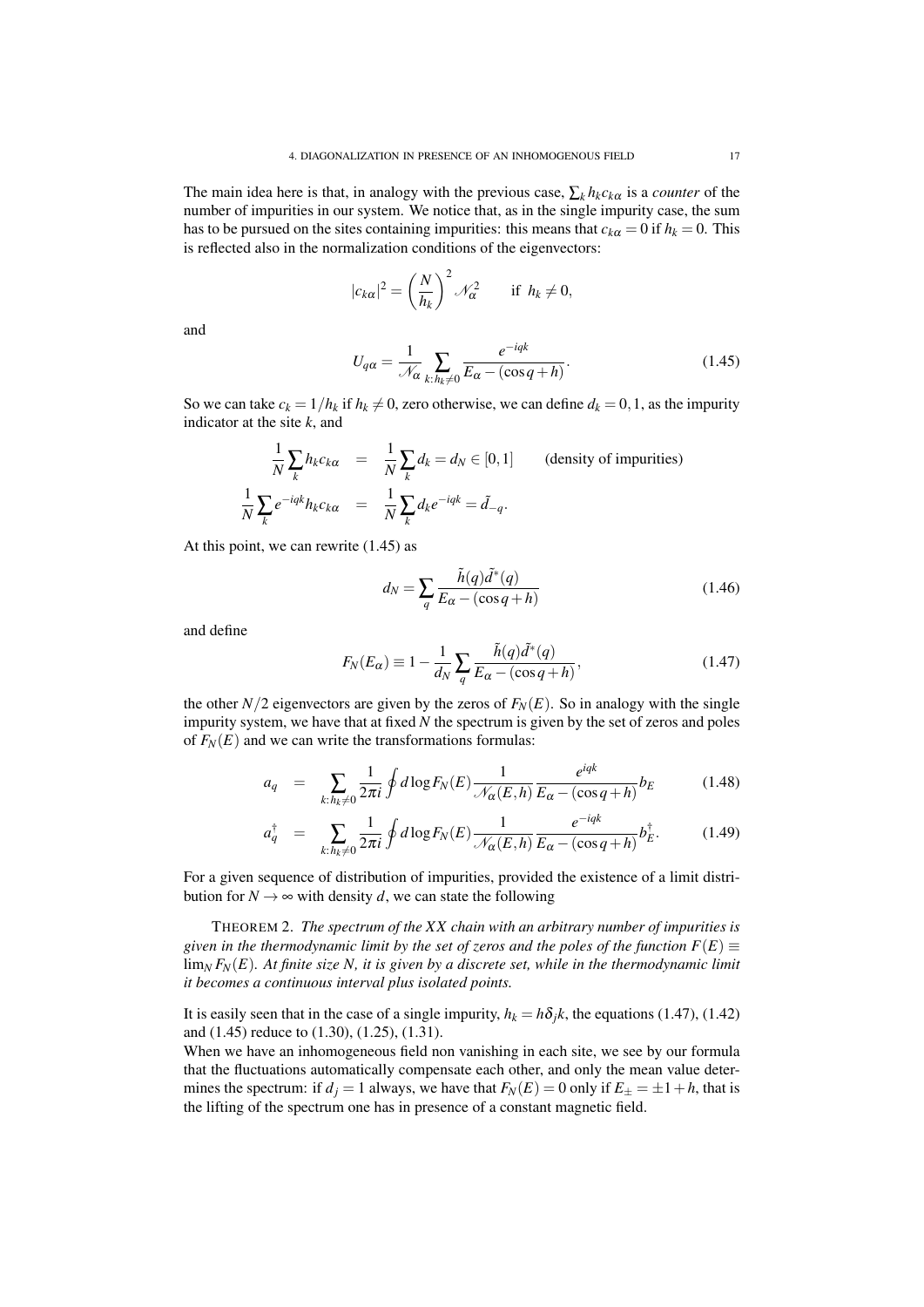#### 5. Time Evolution I: Generalities

Let us consider a system ruled by a time dependent Hamiltonian *H<sup>t</sup>* . We will concern about the dynamics of certain quadratic Hamiltonian in fermionic operators that reads in the Fourier space as

$$
H(t) = \sum_{qp} \alpha_{qp}(t) a_q^{\dagger} a_p + \beta_{qp}(t) a_q^{\dagger} a_p^{\dagger} + \beta_{qp}^*(t) a_q a_p,
$$

with, for  $t' \neq t''$ ,

 $[H(t'), H(t'')] \neq 0.$ 

Indeed, as previously noticed, in the models of our interest we have that the Hamiltonian has two non commutative parts: the bulk part does not commute with the transverse field. This leads to non trivial dynamics, as well known in quantum mechanics [10]. Initially, at  $t = t_0$ , we can image that the system is at equilibrium, with Hamiltonian  $H_0$ (and  $[H_0, H(t)] \neq 0$ ). Given a generic observable f, its mean will be given by

$$
\langle f \rangle_0 = \frac{\text{Tr}(\rho_0 f)}{\text{Tr} \rho_0},
$$

where  $\rho_0 = e^{-\beta H_0}$ . Thus we want to evolve the state, *i.e.* the density matrix  $\rho_t$ , via quantum dynamics. This is done by the Quantum Liouville Equation:

$$
id_t \rho_t = [H_t, \rho_t],
$$

that leads to

$$
\rho_t = T\left(e^{i\int_0^t H_{t'}}\rho_0e^{-i\int_0^t H_{t'}}\right).
$$

where *T* as usual indicates the time ordered product. The time dependent expectation value of an observable is thus given by

$$
\langle f \rangle_t = \frac{\text{Tr}(\rho_t f)}{\text{Tr} \rho_t}.
$$

The Quantum Liouville Equation is generally very difficult to solve, even in our simple class of systems. We must adopt a divers (but of course equivalent) point of view. In the Heisenberg picture, the time evolution is given by

$$
a_q(t) = T\left(e^{i\int_{t_0}^t dt'H(t')}a_q e^{-i\int_{t_0}^t dt'H(t')}\right);
$$
\n(1.50)

we will show that the solution of this equation is given by the flux along the trajectories of the 1-parameter semigroup of B-V transformation given by

$$
a_q(t) = \sum_p A_{qp}(t)a_p + B_{qp}(t)a_p^{\dagger},
$$
\n(1.51)

with  $A_{ap}(t_0) = \delta_{ap}$  and  $B_{ap}(t_0) = 0$ . We know that (1.50) solves the Ehrenfest equation

$$
id_t a_q(t) = [a_q, H(t)],
$$

and so we look for a solution satisfying

$$
id_t a_q(t) = \sum_p i \dot{A}_{qp}(t) a_p + i \dot{B}_{qp}(t) a_p^{\dagger}.
$$
 (1.52)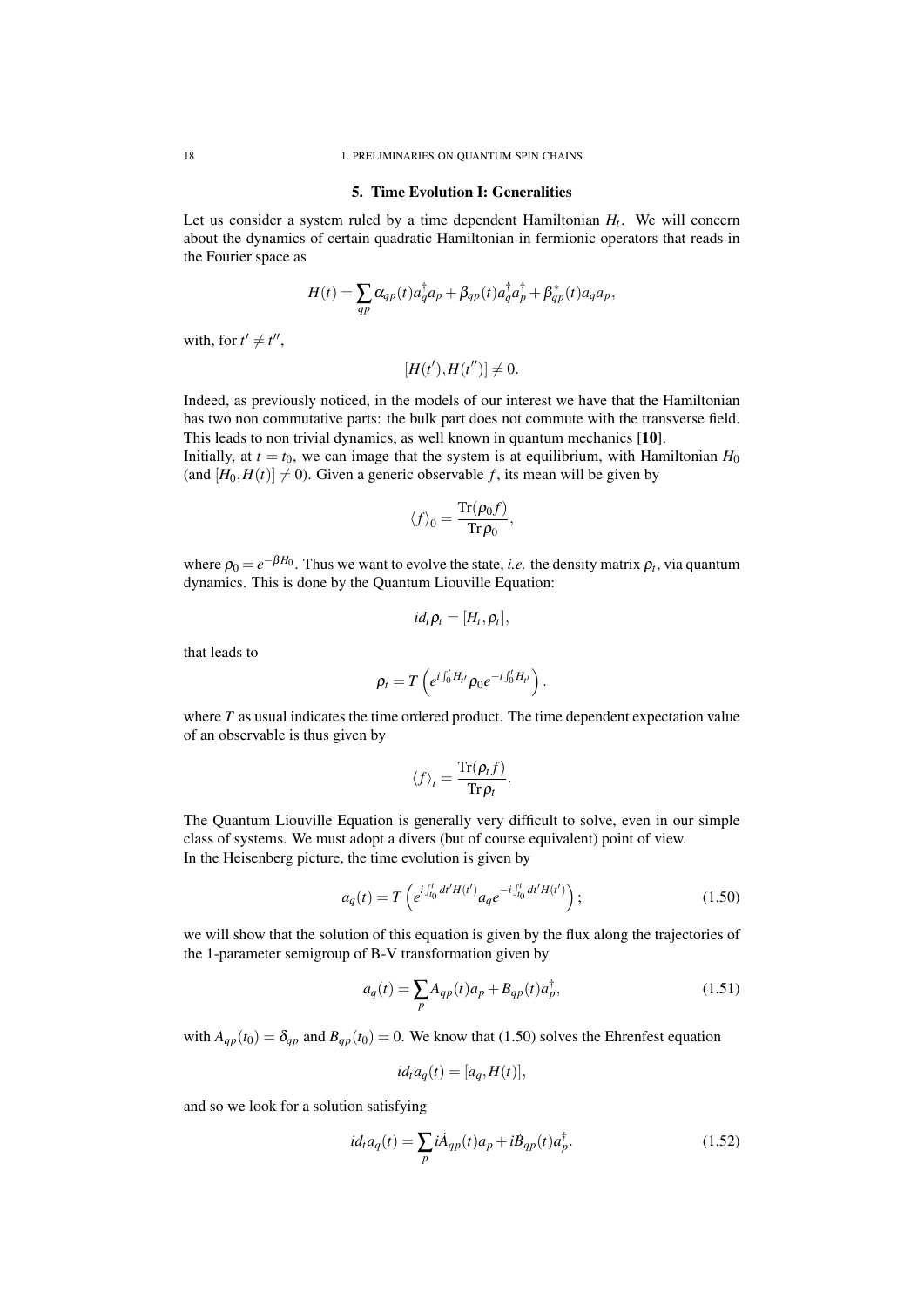In order to compare the last two formulas, we have to evaluate the commutator in the Ehrenfest equation. This is easily done, noticing that

$$
\begin{array}{rcl}\n\left[a_p,a_{q'}^{\dagger}a_{p'}\right] & = & \delta_{q'p}a'_{p} \\
\left[a_p,a_{q'}^{\dagger}a_{p'}^{\dagger}\right] & = & \delta_{q'p}a_{p'}^{\dagger} - \delta_{pp'}a_{q'}^{\dagger} \\
\left[a_p,a_{q'}a_{p'}\right] & = & 0 \\
\left[a_p^{\dagger},a_{q'}^{\dagger}a_{p'}\right] & = & -\delta_{pp'}a_{q'}^{\dagger} \\
\left[a_p^{\dagger},a_{q'}^{\dagger}a_{p'}^{\dagger}\right] & = & 0 \\
\left[a_p^{\dagger},a_{q'}a_{p'}\right] & = & \delta_{pp'}a_{q'} - \delta_{pq'}a_{p'}.\n\end{array}
$$

Hence we have

$$
id_t a_q(t) = \sum_{q'p'} a_{p'} \left( A_{qq'}(t) \alpha_{q'p'}(t) + B_{qq'}(t) (\beta_{q'p'}^*(t) - \beta_{p'q'}^*(t)) \right) + \sum_{q'p'} a_{p'}^{\dagger} \left( -B_{qq'}(t) \alpha_{q'p'}(t) + A_{qq'}(t) (\beta_{q'p'}(t) - \beta_{p'q'}(t)) \right)
$$

and comparing the last formula with (1.52), we get

$$
i\dot{A}_{qp}(t) = \sum_{q'} A_{qq'}(t)\alpha_{q'p}(t) + B_{qq'}(t)(\beta_{q'p}^{*}(t) - \beta_{pq'}^{*}(t))
$$
\n(1.53)

$$
i\dot{B}_{qp}(t) = \sum_{q'} -B_{qq'}(t)\alpha_{q'p}(t) + A_{qq'}(t)(\beta_{q'p}(t) - \beta_{pq'}(t)).
$$
 (1.54)

So equations (1.53) and (1.54) represent the evolution equations for the 1-parameter semigroup of B-V transformations that gives quantum dynamics. Of course, all the information for temporal dependance of observables (and thus, the state) is encoded in these equations. Indeed we have that a generic observable  $f(\cdot,t)$  has to be of the following form [19]:

$$
f(S,t) = \sum_{V \subseteq S} f(V,t) \frac{1}{N^{|V|}} \sum_{q_j, p_j, j \in V} : \prod_{j \in V} \eta_{q_j} \xi_{q_j} : e^{\sum_j i(p_j - q_j)j} + h.c.
$$

where *S* is the support of the chain in  $\mathbb{Z}$ ,  $\therefore$  denotes the Wick product [22] for the operators

$$
\eta_q = a_q^{\dagger} + a_{-q}
$$
  

$$
\xi_q = a_{-q}^{\dagger} - a_q.
$$

Since the Hamiltonian is quadratic, the thermal average is evaluated by using the Wick theorem [22]:

$$
\langle f(S,t) \rangle = \sum_{V \subseteq S} f(V,t) \frac{1}{N^{|V|}} \sum_{q_j, p_j, j \in V} \langle : \prod_{j \in V} \eta_{q_j} \xi_{q_j} : \rangle e^{\sum_j i(p_j - q_j)j} + h.c.
$$
  
\n
$$
= \sum_{V \subseteq S} f(V,t) \frac{1}{N^{|V|}} \sum_{q_j, p_j, j \in V} e^{\sum_j i(p_j - q_j)j} \sum_{\text{all pairings } \Pi_V} (-1)^{\pi'} \prod_{(h,k) \in \Pi_V} \langle : \eta_{q_h} \xi_{q_k} : \rangle + h.c.
$$

where  $\pi'$  gives the parity of a given pairing  $\Pi_V$  of the set  $\{q_j, p_j : j \in V\}$ . In principle the unknown are just the functions  $f(V,t)$ . We can solve that problem by switching to the Heisenberg picture, and computing

$$
\langle f(S,0)\rangle_t = \sum_{V\subseteq S} f(V,0) \frac{1}{N^{|V|}} \sum_{q_j, p_j, j\in V} e^{\sum_j i(p_j-q_j)j} \sum_{\text{all pairings } \Pi_V} (-1)^{\pi'} \prod_{(h,k)\in \Pi_V} \langle : \eta_{q_h}(t) \xi_{q_k}(t) : \rangle + h.c.
$$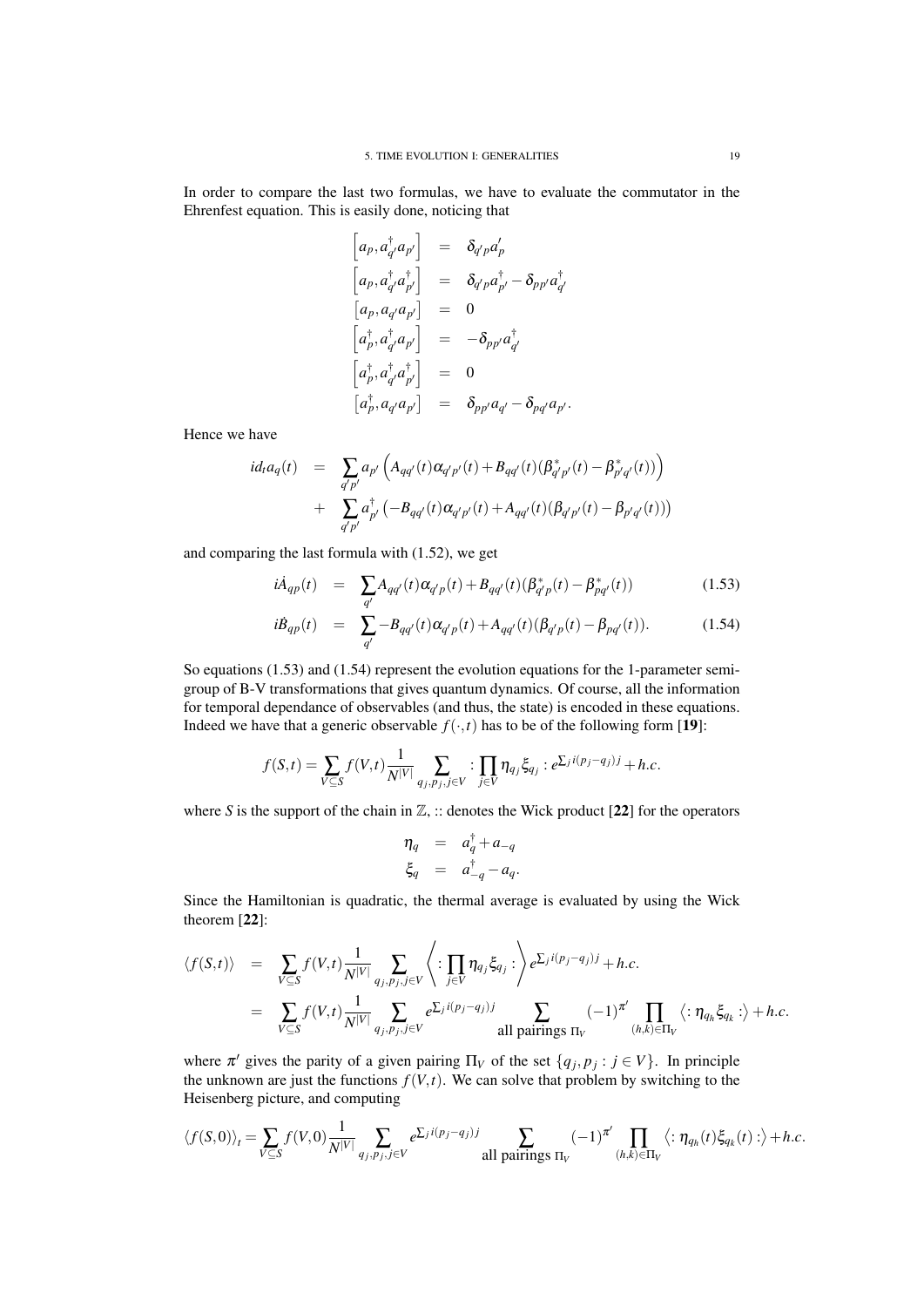bearing in mind that now

$$
\eta_q(t) = \sum_p (A_{qp}^*(t) + B_{-q,p}(t)) a_p^{\dagger} + (B_{qp}^*(t) + A_{-q,p}(t)) a_p
$$
  

$$
\xi_q(t) = \sum_p (A_{-q,p}^*(t) - B_{q,p}(t)) a_p^{\dagger} + (B_{-q,p}^*(t) - A_{q,p}(t)) a_p,
$$

and that the averages with respect to the initial density matrix  $\rho_0$  are

$$
\begin{array}{ccc} \langle a_q^\dagger a_p \rangle &=& \displaystyle \frac{\delta_{qp}}{1+e^{\beta \omega_p}} \\ \langle a_q^\dagger a_p^\dagger \rangle &=& 0 \\ \langle a_q a_p \rangle &=& 0, \end{array}
$$

where  $\omega_p$  are the proper frequencies (or, equivalently in our units, the energies) of the system at initial time. We have that for a given pair  $\bar{q}$ ,  $\bar{p}$  the only contributing term is

$$
\sigma_{\bar{q}\bar{p}}(\beta,t) = \sum_{q'} \frac{A_{\bar{q}q'}^{*}(t)B_{-\bar{p}q'}^{*}(t) - B_{-\bar{q}q'}(t)A_{\bar{p}q'}(t) + B_{-\bar{q}q'}^{*}(t)B - \bar{p}q'(t) - A_{\bar{q}q'}^{*}(t)A_{\bar{p}q'}(t)}{1 + e^{\beta \cos q'}}.
$$
\n(1.55)

Therefore the time dependence of the state of the system is all in that formula. We have

$$
\langle f(S,0) \rangle_t = \sum_{V \in S} f(V,0) \frac{1}{N^{|V|}} \sum_{q_j, p_j, j \in V} e^{\sum_j i(p_j - q_j)j} \sum_{\text{all pairings } \Pi_V} (-1)^{\pi'} \prod_{(h,k) \in \Pi_V} \sigma_{\bar{q}\bar{p}}(\beta, t) + h.c.
$$
  
= 
$$
\sum_{V \in S} f(V,0) \Sigma(V,\beta, t)
$$

with

$$
\Sigma(V,\beta,t) = \frac{1}{N^{|V|}} \sum_{q_j, p_j, j \in V} e^{\sum_j i(p_j - q_j)j} \sum_{\text{all pairings } \Pi_V} (-1)^{\pi'} \prod_{(h,k) \in \Pi_V} \sigma_{\bar{q}\bar{p}}(\beta, t) + h.c.
$$
\n(1.56)

is indeed, at least formally, the *state* of the system<sup>6</sup>.

Of course, since Heisenberg and Schrödinger pictures are equivalent, it is  $\langle f \rangle_t = \langle f(t) \rangle$ . So, at least in principle, the problem of evaluating the quantum dynamics for free fermions, *i.e.* quadratic form Hamiltonians, *i.e.* one dimensional integrable spin systems, far or close to equilibrium, is reduced to solve the coupled equations (1.53) and (1.54).

### 6. Time Evolution II: Spin Chains in a Transverse Field

Let us now check how the formalism developed in the last section works when a transverse field is applied. We will proceed again by steps: at first we will analyze the XX model (with impurities), and then the XY model; as previously seen, the main difference between the two is the need of a B-V transformation in the second one.

In the XX impurity Hamiltonian we have, in the language of the previous section, that:

$$
\alpha_{qp} = (\cos q + h)\delta_{qp} + h_{q-p}(t)
$$
  
\n
$$
\beta_{qp} = 0,
$$

where we let vary with time the magnetic field acting on the impurities, while the coupling remains constant.

<sup>6</sup>We notice that as well as *N* remains finite, our derivation is exact. The problems could arise when  $N \to \infty$ , when one should prove that the measures  $\sigma$  and  $\Sigma$  approach to a meaningful limit. This will be done for specific cases.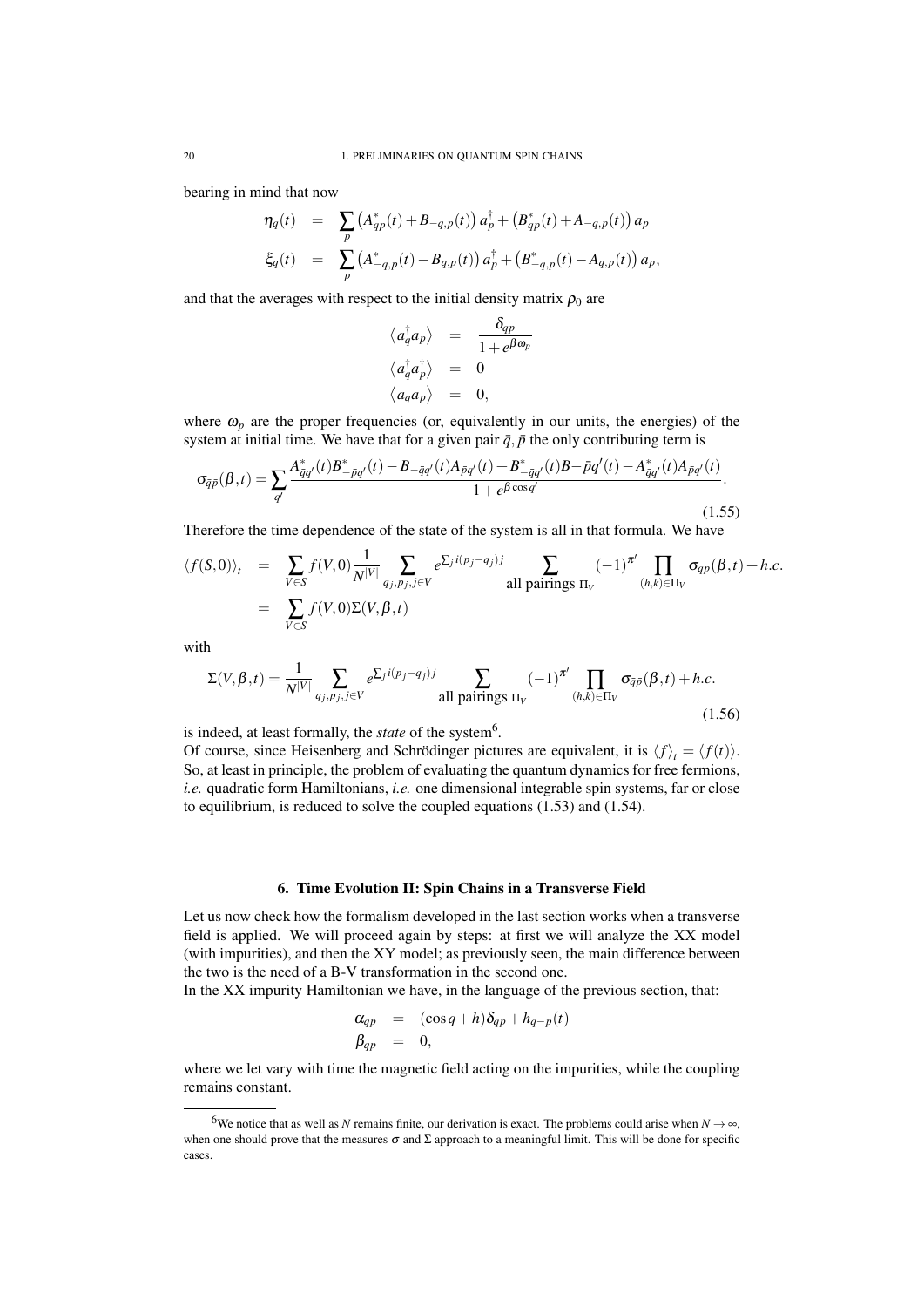Since the term  $\beta_{qp}$  vanishes, we have that equations (1.53) and (1.54) decouple (they are in fact the same equation), and the dynamics of the system is simply described only by  $A_{qp}(t)$ . As will be clearer in the study of the XY model, this is connected to the lack of necessity of performing a B-V transformation in the XX chain. Hence the equation we are interested in is

$$
i\dot{A}_{qp}(t) = A_{qp}(\cos p + h) + \sum_{q'} A_{qq'}(t)h_{q'-p}(t).
$$
 (1.57)

Now it results convenient to define the quantity

$$
X_q^k(t) = \sum_{q'} A_{qq'}(t) e^{-ik(q'-q)}
$$

associated to the  $k$ -th impurity. In such a way equation  $(1.57)$  becomes

$$
i\dot{A}_{qp}(t) = A_{qp}(\cos p + h) + \frac{1}{N} \sum_{k} h_k(t) X_q^k(t) e^{-ik(q-p)},
$$
\n(1.58)

and can be solved formally by Duhamel principle in an interval  $[t_0, t]$ :

$$
A_{qp}(t) = e^{-i(\cos p + h)(t - t_0)} \delta_{qp} - \frac{i}{N} \sum_{k} e^{-i(q - p)k} \int_{t_0}^t dt' e^{-i(\cos p + h)(t - t')} h_k(t') X_q^k(t').
$$

Now let us call  $\omega_p = (\cos p + h)$  the proper frequencies of the system. By direct calculation we get a self consistent recursive equation for the source term:

$$
X_q^k(t) = e^{-i\omega_q(t-t_0)} - \frac{i}{N} \sum_j \int_{t_0}^t dt' \left( \sum_p e^{i(q-p)(k-j)} e^{-i(\cos p + h)(t-t')} \right) h_j(t') X_q^j(t'). \quad (1.59)
$$

Passing to the limit  $N \to \infty$  requires a little care. In primis we have that  $X_p(t) \to X(p,t) \in$  $[-\pi,\pi] \times [0,+\infty)$ . Then for sake of clearness we are going to distinguish the case of single impurity from the others. In this case we have the evolution equation given by

$$
X(q,t) = e^{-i\omega_q(t-t_0)} - i \int_{t_0}^t dt' e^{-ih(t-t')} J_0(t-t')h(t')X(q,t'). \tag{1.60}
$$

since

$$
\frac{1}{N}\sum_{p}e^{-i(\cos p+h)(t-t')} \underset{N\to\infty}{\longrightarrow}e^{-ih(t-t')}J_0(t-t').
$$

Equation (1.60) is simply generalized in the case of finitely many impurities at finite distance, and reads as

$$
X^{k}(q,t) = e^{-i\omega_{q}(t-t_{0})} - i\sum_{j} e^{iq(k-j)} \int_{t_{0}}^{t} dt' e^{-ih(t-t')} J_{j-k}(t-t') h_{j}(t') X^{j}(q,t'), \qquad (1.61)
$$

and for infinitely many, with a suitable sequence of distributions with a well definite density in the thermodinamic limit, defined  $X(k, p, t)$  :  $\mathbb{Z} \times [-\pi, \pi] \times [0, +\infty) \to \mathbb{C}$ , it is

$$
X(k,q,t) = e^{-i\omega_q(t-t_0)} - 2\pi i \sum_{j \in \mathbb{Z}}^* e^{iq(k-j)} \int_{t_0}^t dt' e^{-ih(t-t')} J_{j-k}(t-t') h_j(t') X(j,q,t'), \tag{1.62}
$$

since

$$
\int_{-\pi}^{\pi} d\rho e^{-ip(k-j)} e^{-i(\cos p+h)(t-t')} = 2\pi e^{-ih(t-t')} J_{j-k}(t-t').
$$

With  $\Sigma^*$  we have indicated a suitable measure on  $\mathbb Z$  defined as follows: we have seen that  $h_k = d_k h_k$  where  $d_k$  is the indicator of the impurity at *k*-th site. Thus for a given sequence  $f_k^N \to f_k$  defined in invading subsets of Z (supports of the chain), say  $S_N$ , one has [11]

$$
\frac{1}{N}\sum_{k\in S_N}h_kf_k^N=\sum_{k\in S_N}\frac{d_k}{N}h_kf_k^N=\sum_{k\in S_N}{}^*h_kf_k^N\underset{N\to\infty}{\longrightarrow}\sum_{k\in\mathbb{Z}}{}^*h_kf_k,
$$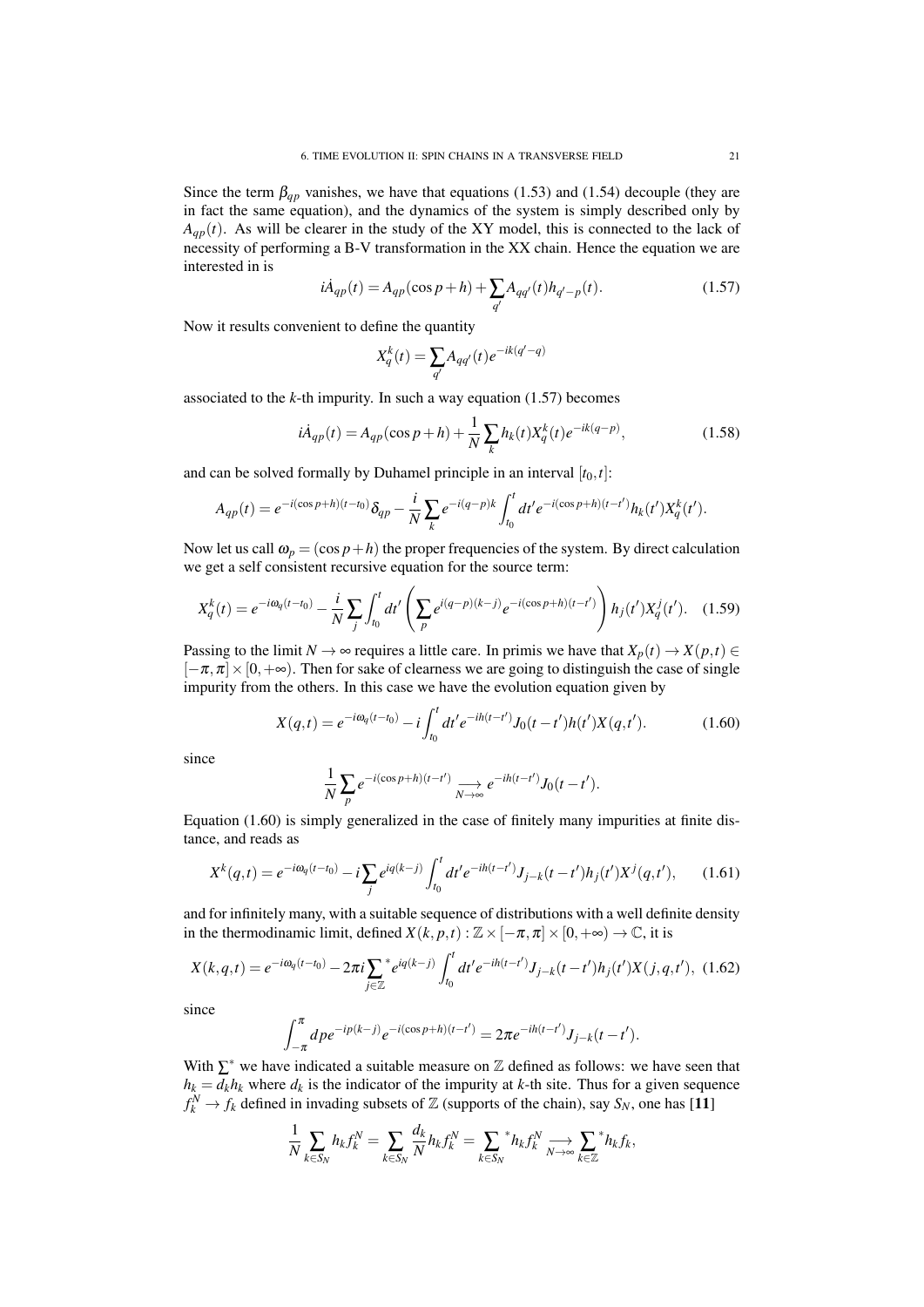and it is easily seen that

$$
(\min_{k} h_{k})(\min_{k} f_{k}) \leq \sum_{k \in \mathbb{Z}} \kappa_{k} f_{k} \leq (\max_{k} h_{k})(\max_{k} f_{k}).
$$

When we have finitely many impurities at a distance growing with *N* we get another interesting equation. In order to fix the ideas we will analyze the case with only two impurities. Thus equation (1.59) reads

$$
X_q^1(t) = e^{-i\omega_q(t-t_0)} - \frac{i}{N} \int_{t_0}^t dt' \left( \sum_p e^{-i(\cos p + h)(t-t')} \right) h_1(t') X_q^1(t')
$$
  

$$
- \frac{i}{N} \int_{t_0}^t dt' \left( \sum_p e^{i(q-p)\ell} e^{-i(\cos p + h)(t-t')} \right) h_2(t') X_q^2(t')
$$
  

$$
X_q^2(t) = e^{-i\omega_q(t-t_0)} - \frac{i}{N} \int_{t_0}^t dt' \left( \sum_p e^{-i(\cos p + h)(t-t')} \right) h_1(t') X_q^1(t')
$$
  

$$
- \frac{i}{N} \int_{t_0}^t dt' \left( \sum_p e^{-i(q-p)\ell} e^{-i(\cos p + h)(t-t')} \right) h_2(t') X_q^2(t')
$$

where  $\ell : 0 < \lim_{N} \ell/N < \infty$  is the growing distance between the two impurities. Since  $\ell \propto N$ , we can choose it such that  $e^{i\ell q} = 1$ . This renders very simple the limiting form of the previous equations for  $N \rightarrow \infty$ :

$$
X_q^1(t) = e^{-i\omega_q(t-t_0)} - i \int_{t_0}^t dt' J_0(t-t') h_1(t') X_q^1(t')
$$
  
\n
$$
= \frac{i}{N} \int_{t_0}^t dt' J_0(t-t') h_2(t') X_q^2(t')
$$
  
\n
$$
X_q^2(t) = e^{-i\omega_q(t-t_0)} - \frac{i}{N} \int_{t_0}^t dt' J_0(t-t') h_1(t') X_q^1(t')
$$
  
\n
$$
- \frac{i}{N} \int_{t_0}^t dt' J_0(t-t') h_2(t') X_q^2(t')
$$

so  $X_q^1(t) = X_q^2(t) = X_q(t)$ , *i.e.* the impurities feel each other in a very weak way, and the perturbation acts as a mean field:

$$
X_q(t) = e^{-i\omega_q(t-t_0)} - i \int_{t_0}^t dt' J_0(t-t') \left( h_1(t') + h_2(t') \right) X_q(t'). \tag{1.63}
$$

The generalization to an arbitrary (finite) number of far impurities is straightforward. Let us analyze now the more involved case of XY model with impurities. We have:

$$
\alpha_{qp} = (\cos q + h)\delta_{qp} + h_{q-p}(t)
$$
  

$$
\beta_{qp} = -i\gamma \sin q \delta_{p,-q}.
$$

Therefore the evolution equation for the dynamics reads

$$
i\dot{A}_{qp}(t) = A_{qp}(t)(\cos p + h) + i\gamma \sin pB_{q,-p}(t) + \sum_{q'} A_{qq'}(t)h_{q'-p}(t)
$$
  

$$
i\dot{B}_{qp}(t) = -B_{qp}(t)(\cos p + h) - 2i\gamma \sin pA_{q,-p}(t) - \sum_{q'} B_{qq'}(t)h_{q'-p}(t).
$$

It is convenient to analyze in primis the unperturbed system  $(h = 0)$ : once we have reduced the system in diagonal form, the analysis is identical to the one of the XX model. That is done with the same B-V transformation used before. It is more handsome to arrange it in the vectorial form

$$
i\dot{\mathcal{A}}_{qp}(t) = \Gamma_p \mathcal{A}_{qp}(t_0)
$$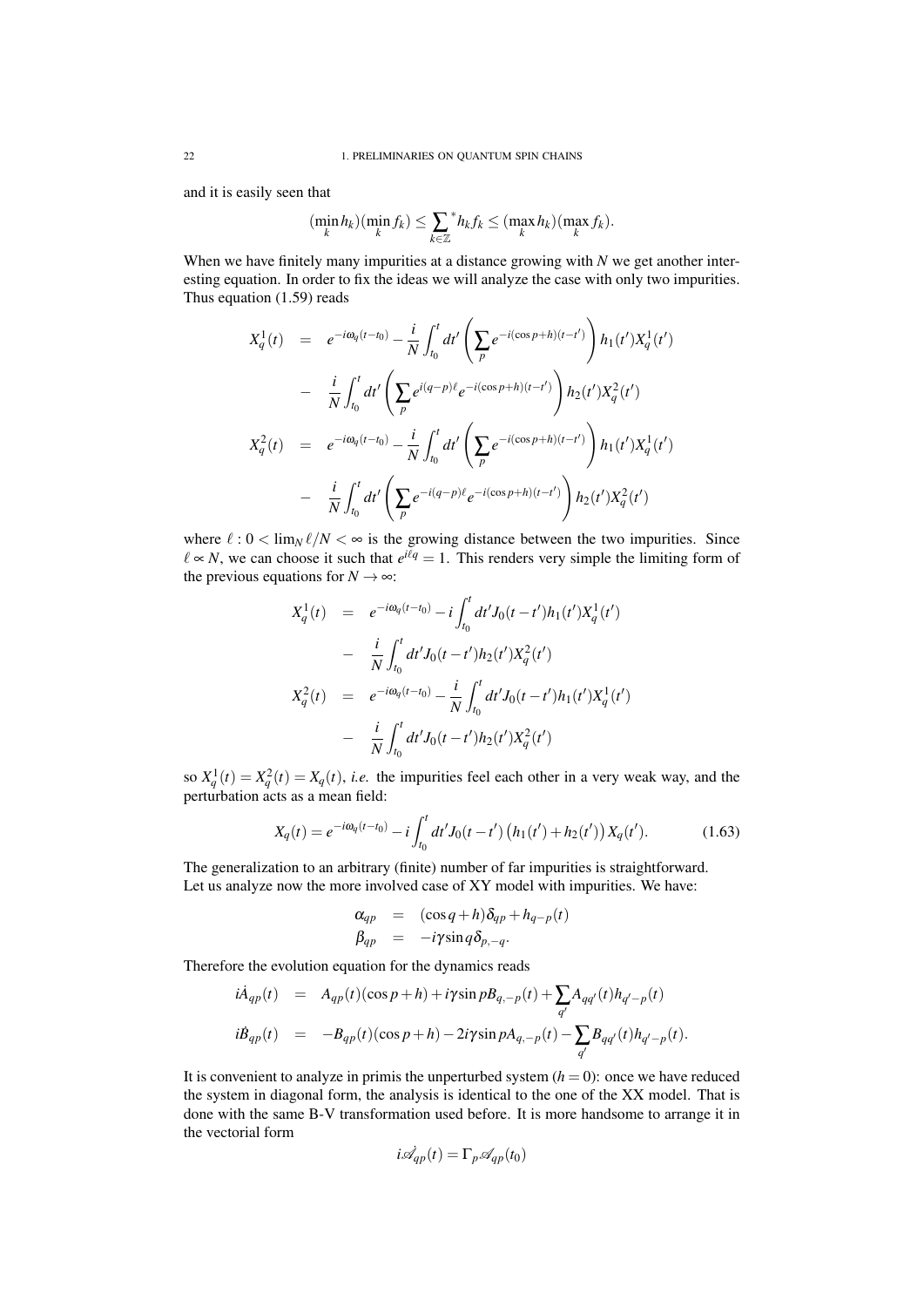with

$$
\mathscr{A}_{qp}=\left(\begin{array}{c} A_{q,p}\\ B_{q,p}\\ A_{q,-p}\\ B_{q,-p}\end{array}\right)
$$

and

$$
\Gamma_p = \left( \begin{array}{cccc} (\cos p + h) & 0 & 0 & -i\gamma \sin p \\ 0 & -(\cos p + h) & -i\gamma \sin p & 0 \\ 0 & i\gamma \sin p & (\cos p + h) & 0 \\ i\gamma \sin p & 0 & 0 & -(\cos p + h) \end{array} \right).
$$

We have already diagonalized that matrix in section 3, with the unitary matrix (1.14). Thus the system reads in eigenvariables (we remind:  $E_p^2$  be given by (1.13)) as

$$
i\mathscr{A}_{qp}'(t) = \begin{pmatrix} E_p & 0 & 0 & 0 \\ 0 & -E_p & 0 & 0 \\ 0 & 0 & E_p & 0 \\ 0 & 0 & 0 & -E_p \end{pmatrix} \mathscr{A}_{qp}'(t_0)
$$

solved by

$$
A'_{qp} = e^{-iE_p(t-t_0)} A'_{qp}(t_0)
$$
  
\n
$$
B'_{qp} = e^{iE_p(t-t_0)} B'_{qp}(t_0),
$$

where we again make the choice of equilibrium initial conditions

$$
A'_{qp}(t_0) = \delta_{qp}\cos\phi_q
$$
  
\n
$$
B'_{qp}(t_0) = -i\delta_{q,-p}\sin\phi_q.
$$

In the original variables the solution instead is

$$
A_{qp}(t) = \delta_{qp} \left( \cos(E_p(t - t_0)) - i \frac{\cos p + h}{E_p} \sin(E_p(t - t_0)) \right)
$$
  

$$
B_{qp}(t) = -\gamma \frac{\sin p}{E_p} \delta_{q,-p} \sin(E_p(t - t_0)).
$$

When a perturbative transverse field is added, we can define as before the variables:

$$
X_q^k(t) = \sum_{q'} A_{qq'}(t)e^{-ik(q'-q)}
$$
  

$$
V_q^k(t) = \sum_{q'} B_{qq'}(t)e^{-ik(q'+q)},
$$

in such a way the evolution equation are

$$
i\dot{A}_{qp}(t) = A_{qp}(t)(\cos p + h) + i\gamma \sin pB_{q,-p}(t) + \frac{1}{N} \sum_{k} h_k(t)X_q^k(t)e^{-ik(q-p)}
$$
  

$$
i\dot{B}_{qp}(t) = -B_{qp}(t)(\cos p + h) - 2i\gamma \sin pA_{q,-p}(t) - \frac{1}{N} \sum_{k} h_k(t)V_q^k(t)e^{-ik(q-p)}.
$$

Since the relations linking *A*,*B* with *X*,*V* are linear, we have

$$
X_q'^k(t) = \sum_{q'} A'_{qq'}(t) e^{-ik(q'-q)}
$$
  

$$
V_q'^k(t) = \sum_{q'} B'_{qq'}(t) e^{-ik(q'+q)},
$$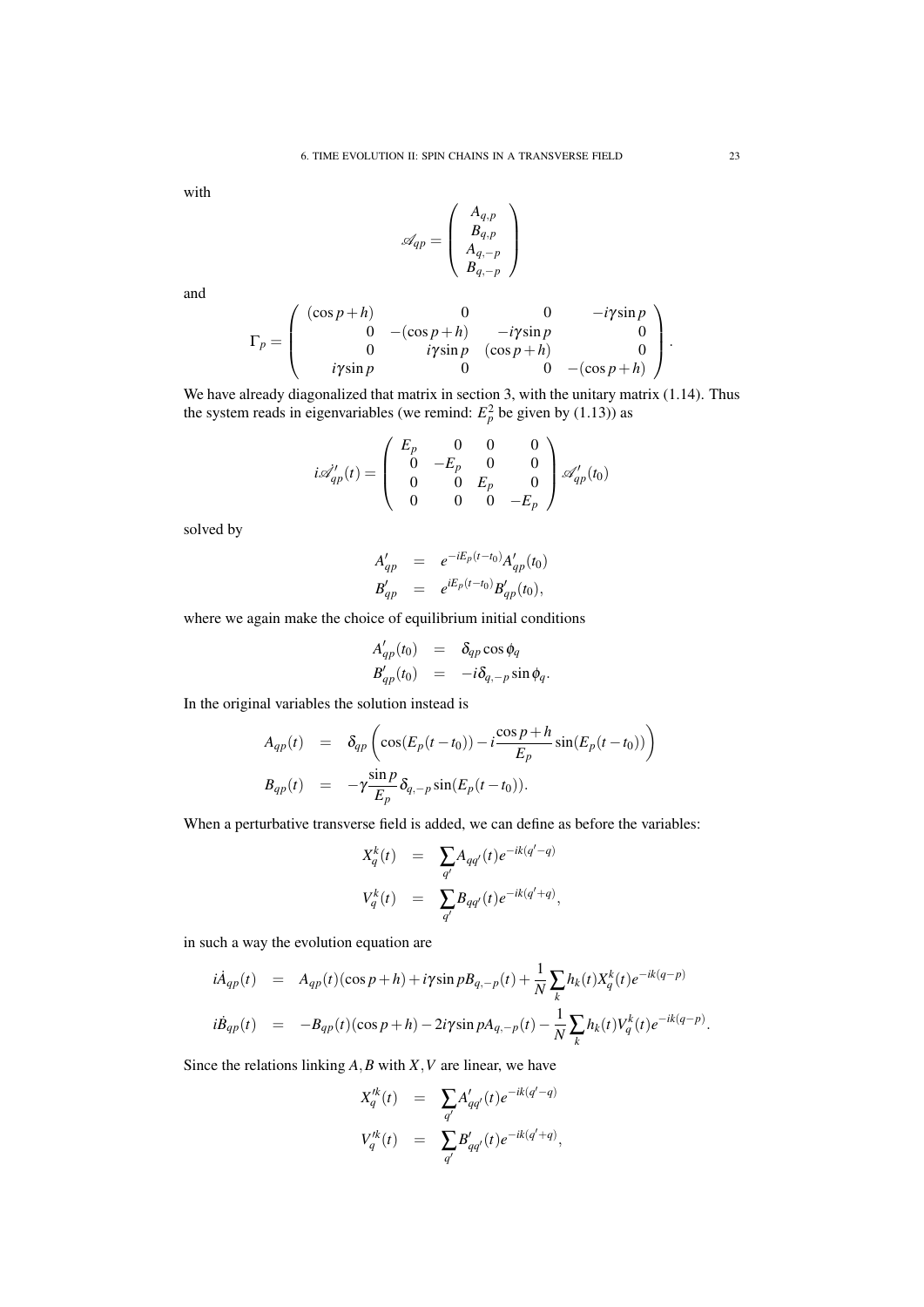and also the following equations for the eigen-variables

$$
i\dot{A}'_{qp}(t) = E_p A'_{qp}(t) + \frac{1}{N} \sum_{k} h_k(t) X'^{k}_{q}(t) e^{-ik(q-p)} \tag{1.64}
$$

$$
i\dot{B}_{qp}(t) = -E_p B'_{qp}(t) - \frac{1}{N} \sum_k h_k(t) V'^k_q(t) e^{-ik(q-p)}.
$$
 (1.65)

now decoupled, and formally identical to (1.58). Thus they have a formal solution by Duhamel principle:

$$
A'_{qp}(t) = e^{-iE_p(t-t_0)} \delta_{qp} \cos \phi_q - \frac{i}{N} \sum_k e^{-i(q-p)k} \int_{t_0}^t dt' e^{-iE_p(t-t')} h_k(t') X_q'^k(t') \quad (1.66)
$$

$$
B'_{qp}(t) = -ie^{-iE_p(t-t_0)}\delta_{q,-p}\sin\phi_q + \frac{i}{N}\sum_k e^{-i(q+p)k}\int_{t_0}^t dt' e^{-iE_p(t-t')}h_k(t')V_q'^k(t').67)
$$

As in the previous case (here  $\omega_p = E_p$ ), there are a closed equations for  $X_q^{\prime k}$ ,  $V_q^{\prime k}$ .

$$
X_q^{\prime k}(t) = e^{-i\omega_q(t-t_0)} \cos \phi_q - \frac{i}{N} \sum_j \int_{t_0}^t dt' \left( \sum_p e^{i(q-p)(k-j)} e^{-i\omega_p(t-t')} \right) h_j(t') X_q^{\prime j}(t') \quad (1.68)
$$

and

$$
V_q^{\prime k}(t) = -ie^{-i\omega_q(t-t_0)} + \frac{i}{N} \sum_j \int_{t_0}^t dt' \left( \sum_p e^{i(q+p)(k-j)} e^{-i\omega_p(t-t')} \right) h_j(t') V_q^{\prime j}(t'). \quad (1.69)
$$

These equations, although formally identical to the one we got for the XX model, are technically more involved, essentially because of

$$
\lim_{N} \frac{1}{N} \sum_{p} e^{i(q \pm p)(k-j)} e^{-iE_{p}(t-t')} = \frac{1}{2\pi} \int_{-\pi}^{\pi} dp e^{i(q \pm p)(k-j)} e^{-iE_{p}(t-t')}
$$

due to the non linear dependance of  $E_p$  on cos  $p$ , is not a known function. Thus for the XY chain we have a very clear theoretical picture for the dynamics, but we cannot have in general a satisfactory analytical formulation. For this reason we will call the XX chain *solvable*, and later on we will focus mainly on that model. Recalling the content of the previous section, the main object to calculate in order to obtain the time dependent state (at least formally) is

$$
\sigma_t(q,p)=-\frac{1}{\pi}\int_0^{\pi}dq'\frac{A^*(q,q',t)A(p,q',t)}{1+e^{\beta\cos p'}}.
$$

Of course, the state is in fact uniquely defined by the  $X_q(t)$ . Indeed once one has computed their exact form, it is always possible to calculate explicitly  $A_{qp}$ , by

$$
A_{qp}(t) = e^{-i(\cos p + h)(t-t_0)} \delta_{qp} - i e^{-i(q-p)k} \int_{t_0}^t dt' e^{-i(\cos p + h)(t-t')} h_k(t') X_q(t').
$$

for one impurity and

$$
A_{qp}(t) = e^{-i(\cos p + h)(t - t_0)} \delta_{qp} - i \sum_{k \in \mathbb{Z}}^* e^{-i(q - p)k} \int_{t_0}^t dt' e^{-i(\cos p + h)(t - t')} h_k(t') X_q^k(t').
$$

for many impurities. An analogous derivation is possible for the XY model, via equations (1.66) and (1.67).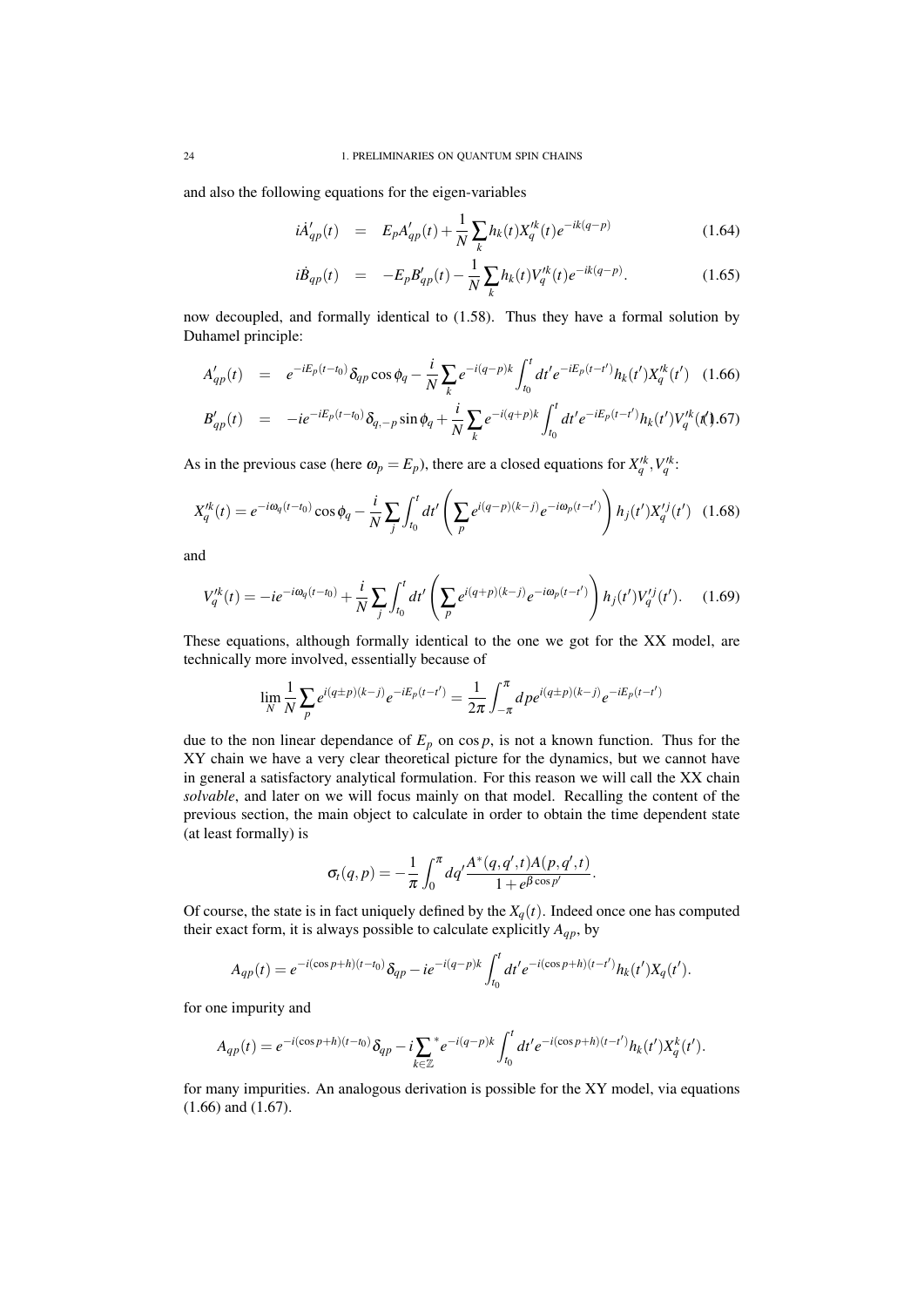#### 7. NOTES 25

## 7. Notes

The seminal paper on quantum spin chain is certainly the one by Lieb, Mattis and Schultz [15], in which they compute the free energy and correlation function for the XY model and Heisenberg-Ising model by using the fermionic picture and the diagonalization procedure here exposed in Section 3. The fermion technique has revealed a very power tool (and so largely used) for investigating this model: as two remarkable examples, some years later Pfeuty [18] studied the quantum Ising model in a transverse magnetic field, and Abraham, Baruch, Gallavotti and Martin-Löf approached the XY model in a transverse magnetic field with a single impurity, finding a representation formula for the spectrum of the Hamiltonian [1][2]. Actually in this work the last two papers have been particularly inspiring, as can be easily checked by comparison.

Although we will no use it in our work, it is worthwhile to notice that, besides the fermionic picture, there is also a bosonic picture for quantum spin systems, and largely used in general spin waves theory. The mapping is done between spin systems and interacting bosons. The first approach was in a paper by Holstein and Primakoff [13], who originally purposed an exact transformation, mapping the Hamiltonian of a 3d quantum spin system in a boson interaction, with the quadratic term corresponding to linear Bloch theory, and the (large) higher order term describing the low-frequency spin waves; then Dyson [9] found another not one to one transformation, more suitable for the understanding of the spin waves theory. Now both are largely used as a powerful instrument in the study of quant spin systems, and this bridge is definitely at the base of the fermion-boson correspondence, *i.e.* a mapping between a Clifford and a Heisenberg algebra, widely studied by mathematicians.

Even though the language used is slightly different, the content of section 5 has an overlap with the papers [16][17]. I have been unaware about those works for long time: I am indebted with Sergio Simonella who provided to me a copy of [16], and with Heide Narnhofer, who, more or less at the same time, was very kind to explain to me the content of both the papers, and shipped them to me from Wien.

Quadratic Hamiltonians of Fermi operators are one of the rare cases in which one can exactly recover the evolution equations for a many bodies quantum system. From the non–equilibrium perspective, one can look at the (actual) dynamics of the system and the reservoirs at the same time.

The claimed similarity between two works at more than forty years of distance generates the need for a comment. The problem was dealt and fully solved in the work of Narnhofer, by using a  $C^*$ -algebra dynamics approach. If the interaction vanishes exponentially at infinity, it is proven that the time evolution is asymptotically abelian (for the even subalgebra). In order to prove that, the ODEs for the evolution semi-group are derived and solved in [16]. Furthermore, in [17] is shown that, if the initial state is fully described by the two point function (*quasifree*) the same holds for the asymptotic state given by the dynamics; moreover, the dynamics conserves the KMS property of the state.

The approach here presented brings to the same results (fortunately), but from a different perspective, essentially for two reasons: the dynamics is clearly interpreted with a 1-parameter semi-group of rotations (B-V transformation) on the super-algebra of Fermi operators; the theory is completed with formula (1.55) for the *state* of the system, in which, by using the Wick theorem, we use the hypothesis of integrability of the system. It is worthwhile to stress that in principle the approach works also in the case of non quadratic Hamiltonians, but in this case Wick theorem can no longer be applied, and the formula for a generic observables is not given by an analytic expression (but can be calculated perturbatively [7]).

The idea that the dynamics of quantum systems can be represented as a 1-parameter semigroup of B-V transformation is quite natural, and even more for fermionic systems: in this case B-V transformation are SU(2) rotation. It has been exploited in other papers [12][4], with different techniques, and not in the full generality of integrable models. It is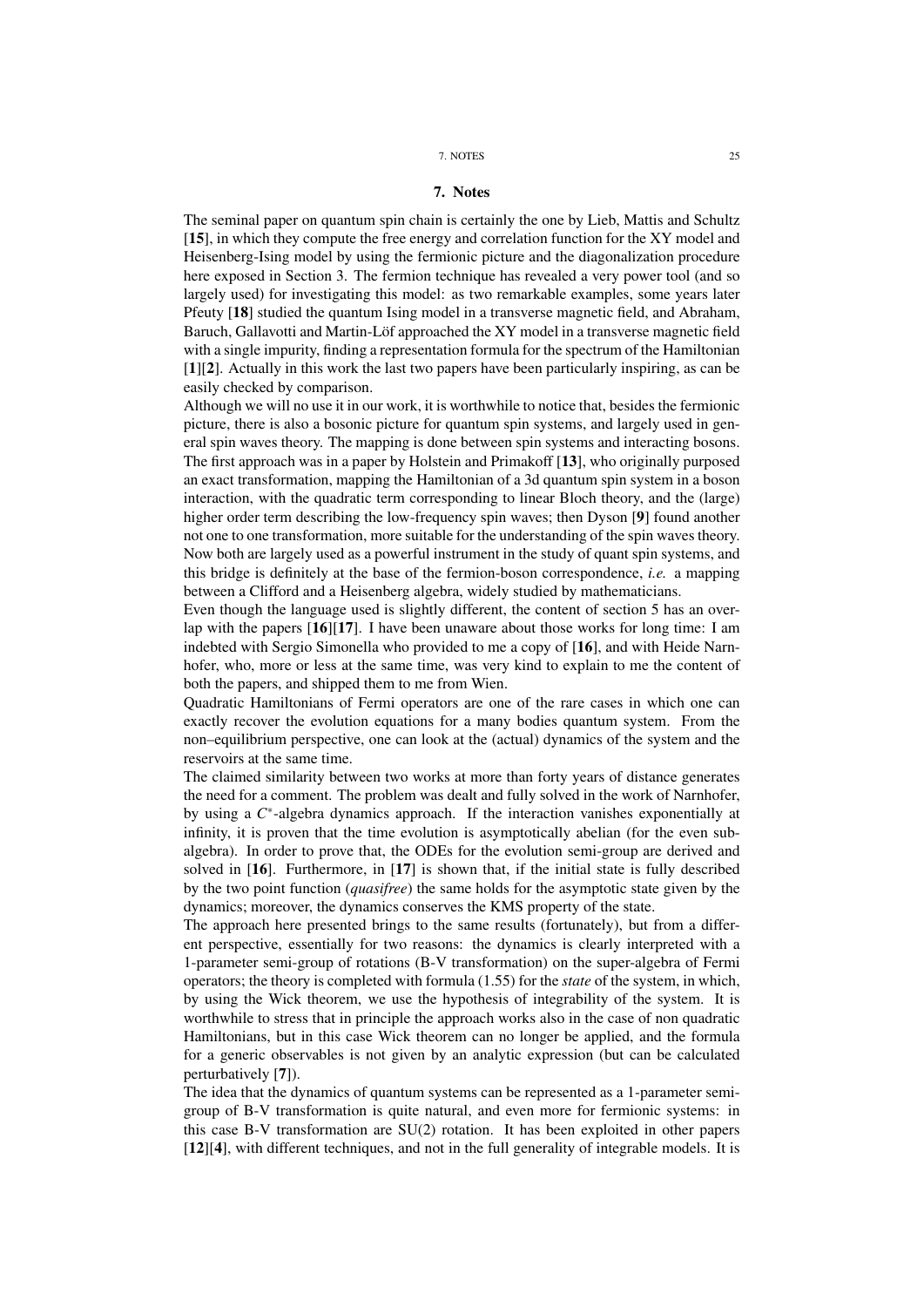remarkable that the same idea is central also in recent developments of the (mathematical) theory of boson condensates, yielding new important results in the field [20].

It may appear too ambitious the derivation of the explicit equation (1.55) for the state of these systems, although the question is very natural from a non equilibrium statistical mechanics perspective; in fact both in the existing literature [5][3] both in what follows, what has been done is only calculating some meaningful observables, like the magnetizations or the correlation functions. But the exact calculation of the state is possible, since it has been done with different techniques for example for the XY chain [12][4], so it represents a future challenge.

However, a direct general formulation of the dynamics of the dynamics of integrable spin chains with transverse field was actually lacking in literature.

## Bibliography

- [1] D. B. Abraham, E. Baruch, G. Gallavotti, and A. Martin-Löf. Thermalization of a magnetic impurity in the isotropic XY model. *Phys. Rev. Lett.*, 25:1449, 1970.
- [2] D. B. Abraham, E. Baruch, G. Gallavotti, and A. Martin-Löf. Dynamics of a local perturbation in the XY model. I-Approach to equilibrium. *Studies in Appl. Math.*, 1:121, 1971.
- [3] D. B. Abraham, E. Baruch, G. Gallavotti, and A. Martin-Löf. Dynamics of a local perturbation in the XY model. II-Excitations. *Studies in Appl. Math.*, L1:211, 1972.
- [4] W. H. Aschbacher and C. A. Pillet. Non-equilibrium steady states of the XY chain. *J. Stat. Phys.*, 112:1153, 2003.
- [5] E. Baruch, B. McCoy, and M. Dresden. Statistical mechanics of the XY model. I. *Phys. Rev. A*, 2:1075, 1970.
- [6] R.J. Baxter. One dimensional anysotropic Heisenberg chain. *Ann. Phys.*, 70:322, 1972.
- [7] G. Benfatto and V. Mastropietro. Renormalization group, hidden symmetries and approximate ward identities in the XYZ model. *Reviews in Mathematical Physics*, 13:1323, 2001.
- [8] N. N. Bogoliubov. On a new method in the theory of superconductivity. *Nuovo Cimento*, 7:794, 1958.
- [9] F. J. Dyson. General theory of spin-wave interactions. *Phys. Rev.*, 102:1217, 1956.
- [10] G. Esposito, G. Marmo, and G. Sudarshan. *From Classical to Quantum Mechanics*. Cambrige University Press, 2004.
- [11] G. Fano and G. Gallavotti. Dense sums. *Annales de l'I.H.P. section A*, 17:195, 1972.
- [12] T. G. Ho and H. Araki. Asymptotic time evolution of a partitioned infinite two-sided isotropic XY-chain. *Proc. Steklov Inst. Math.*, 228:203, 2000.
- [13] T. Holstein and H. Primakoff. Field dependece of the intrinsic domain magnetization of a ferromagnet. *Phys. Rev.*, 58:1098, 1940.
- [14] P. Jordan and E. Wigner. Über das Paulische äquivalenzverbot. *Z. Physics*, 47:631, 1928.
- [15] E. Lieb, T. Schultz, and D. Mattis. Two soluble models of an antiferromagnetic chain. *Ann. Phys.*, 16:407, 1961.
- [16] H. Narnhofer. On Fermi lattice systems with quadratic hamiltonians. *Acta Phys. Austr.*, 31:349, 1970.
- [17] H. Narnhofer. Time evolution of Fermi lattice systems with quadratic hamiltonian. *Acta Phys. Austr.*, 36:217, 1972.
- [18] P. Pfeuty. The one dimensional ising model with a transverse field. *Ann. Phys.*, 57:79, 1970.
- [19] D. Ruelle. *Statistical Mechanics. Rigorous Results*. World Scientific, Singapore, 1969.
- [20] B. Schlein. Quantum dynamics, coherent states and Bogoliubov transformations, 2012. Contribution to Proceedings of ICMP, Aalborg.
- [21] J. G. Valatin. Comments on the theory of superconductivity. *Nuovo Cimento*, 7:843, 1958.
- [22] G. C. Wick. The evaluation of the collision matrix. *Phys. Rev.*, 80:268, 1950.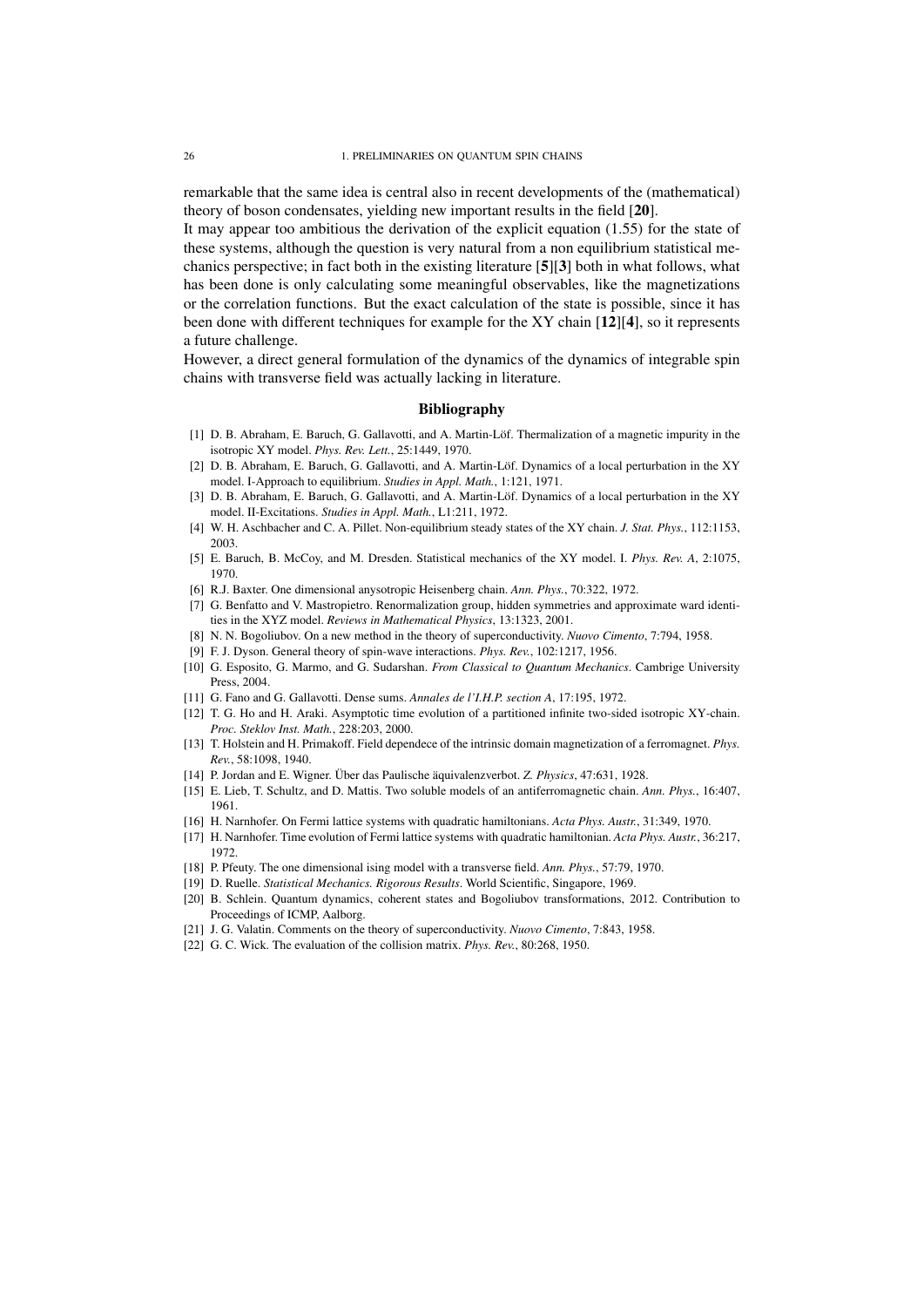## CHAPTER 2

## Impurity Oscillations in the XX Chain

In this chapter we will face a classical problem in quantum physics: the magnetic resonances absorption. We will use the formalism of quantum spin chains previously exposed and developed. The classical non equilibrium setting of a single spin, coupled both with a heath bath and with an oscillating transverse field finds a natural mapping in the context of the XX model. This is slightly different to the standard situation, in which the single spin is coupled to two orthogonal fields, one oscillating, the other being fixed. The main idea is that in fact we can interpret the results in this model in analogy to the known achievements about usual resonances absorption. This is as to say that the environment actually behaves as an effective longitudinal field. As well as we know, this is a new perspective in approaching to the topic. Indeed, the theory of linear response apart, all the results here exposed are new.

## 1. A Spin in an Oscillating Field

The problem of a spin in a periodic magnetic field is a classic topic in quantum mechanics, being the quantum counterpart of the classical motion of a magnetic moment. This section is a short self contained introduction on the subject, with the will to give emphasis to the aspects that will be deepened in the rest of the chapter.

The goal is to know the motion of a spin coupled with a constant magnetic field, say  $\vec{B}_0 \equiv$  $(B<sub>0</sub>,0,0)$ , and with another magnetic field orthogonal to the other, periodically varying in time  $B_1(t)$ . The Hamiltonian reads as<sup>1</sup>

$$
H = -\vec{S} \cdot (\vec{B}_0 + \vec{B}_1(t)) = -H_0 - H_1(t). \tag{2.1}
$$

One could look at  $H_1(t)$  as a time dependent perturbation of  $H_0$ . This is particularly interesting because the perturbation does not commute with the unperturbed Hamiltonian, due to the orthogonality of  $\vec{B}_0$ ,  $\vec{B}_1(t)$ , yielding a non trivial dynamics.

We will start with a quantum analysis, even tough the problem is treated in the same way of the classical one. Actually, for a generic Hamiltonian  $H = \vec{S} \cdot \vec{B}(t)$  we have that the

<sup>&</sup>lt;sup>1</sup>We will use natural units, with  $\hbar = 1$ , and also the gyromagnetic ratio will be set to +1. This choice implies of course  $\vec{m} = \vec{S}$ .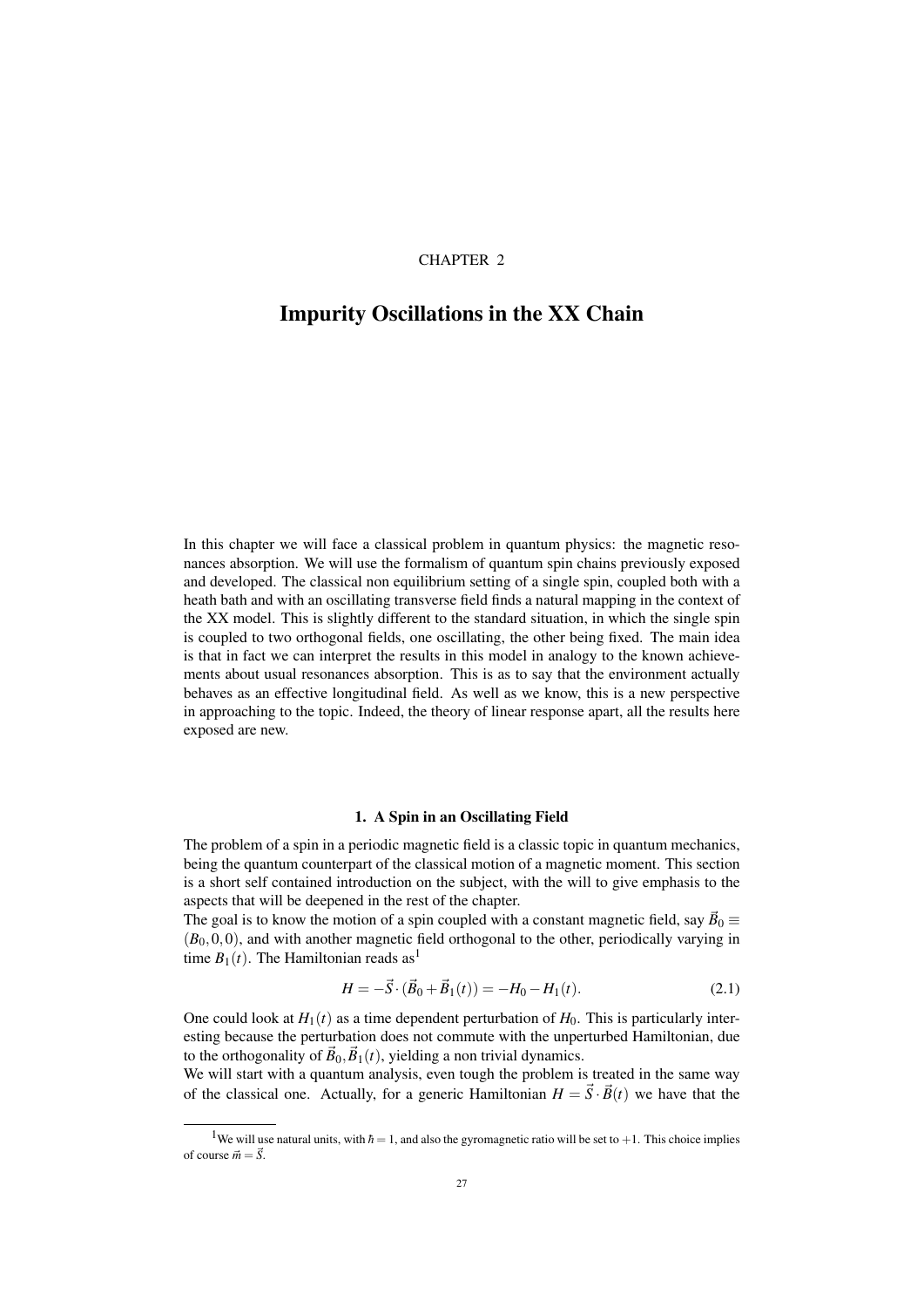Ehrenfest equation

$$
i\frac{d}{dt}\vec{S} = [\vec{S}, H]
$$

becomes

$$
i\frac{d}{dt}\vec{S}_i = -\sum_j [S_i, S_j]B_j(t)
$$
  
= 
$$
-\sum_j i\epsilon_{ijk}S_kB_j(t),
$$

that is equivalent to

$$
\frac{d}{dt}\vec{S} = \vec{S} \times \vec{B}(t),
$$

and since the field is classical, this last equation implies the corresponding one for the mean values

$$
\frac{d}{dt}\left\langle \vec{S}\right\rangle = \left\langle \vec{S}\right\rangle \times \vec{B}(t). \tag{2.2}
$$

Equation (2.2) is nothing but the classical equation of motion for a magnetic moment in a magnetic field:

$$
\frac{d}{dt}\langle m\rangle = \vec{m} \times \vec{B}(t). \tag{2.3}
$$

This reveals the semiclassical nature of the problem: we have a quantum object, namely a spin, interacting with a classical field.

So we can approach the problem in a classical way, by using the rotating coordinates system technique [17]. To fix the ideas, let us assume constant magnetic field  $\vec{B}(t) = \vec{B}$ . Of course if we have a field initially aligned with the magnetic moment nothing happens: this is an equilibrium position. So we will suppose that  $\vec{B}$  and  $\vec{m}$  are separated by a nonzero angle  $\theta$ . If we change the frame of coordinates, choosing a rotating one with angular frequency  $\omega$ , we have that the magnetic moment  $\vec{m}$  is related to the one in the rotating frame  $\vec{m}'$  by

hence

$$
\frac{d}{dt}\vec{m} = \frac{d}{dt}\vec{m}' - \vec{m}' \times \vec{\omega}
$$
\n
$$
\frac{d}{dt}\vec{m}' = \vec{m}' \times (\vec{B} + \vec{\omega}) \equiv \vec{m}' \times \vec{B}_e.
$$
\n(2.4)

We have defined the effective field  $\vec{B}_e = \vec{B} + \vec{\omega}$  such that the equation of motion in the rotating frame is formally identical to the one in the laboratory. We see in particular that if we choose a  $\vec{\omega} = -\vec{B}$ , then  $\vec{B}_e = 0$  and the magnetic moment is a fixed vector. This means that in the laboratory frame it precesses around  $\vec{B}$  with angular velocity  $\omega$ , that is usually called the Larmor frequency of the spin, at the fixed angle  $\theta^2$ . It is worthwhile to stress that  $\omega$  is the energy gap between the eigenstates of the quantum system.

Now we want to decompose  $\vec{B} = \vec{B}_0 + \vec{B}_1$ , with  $\vec{B}_0 \perp \vec{B}_1$ , and we want to adopt a frame rotating with velocity  $\omega$  around  $\vec{B}_0$ . So in the laboratory frame we will see a constant fixed magnetic field,  $\vec{B}_0$ , and a rotating one around  $\vec{B}_0$  with frequency  $\omega$ , namely  $\vec{B}_1$ . For example we can have  $\vec{B}_0 \equiv (B_0, 0, 0)$  and  $\vec{B}_1 \equiv (0, B_1 \sin \omega t, B_1 \cos \omega t)$ . In this case the quantum Hamiltonian is just (2.1).

We have three parameters to take into account: the Larmor frequency of the unperturbed system  $\omega_0$ , the rotating frequency  $\omega$  and the Larmor frequency of the perturbation  $\vec{\omega}_1$  =  $-\vec{B}_1$ . Since we see the rotating field as a perturbation, we will consider  $|\omega_1|$  ( $|\vec{B}_1|$ ) small

$$
\frac{d}{dt}m^2 = 2\vec{m} \cdot \frac{d}{dt}\vec{m} = 2\vec{m} \cdot \vec{m}' \times \vec{B}_e = 0
$$

<sup>&</sup>lt;sup>2</sup>Obviously the magnitude of  $\vec{m}$  is a constant of motion. From (2.4) we get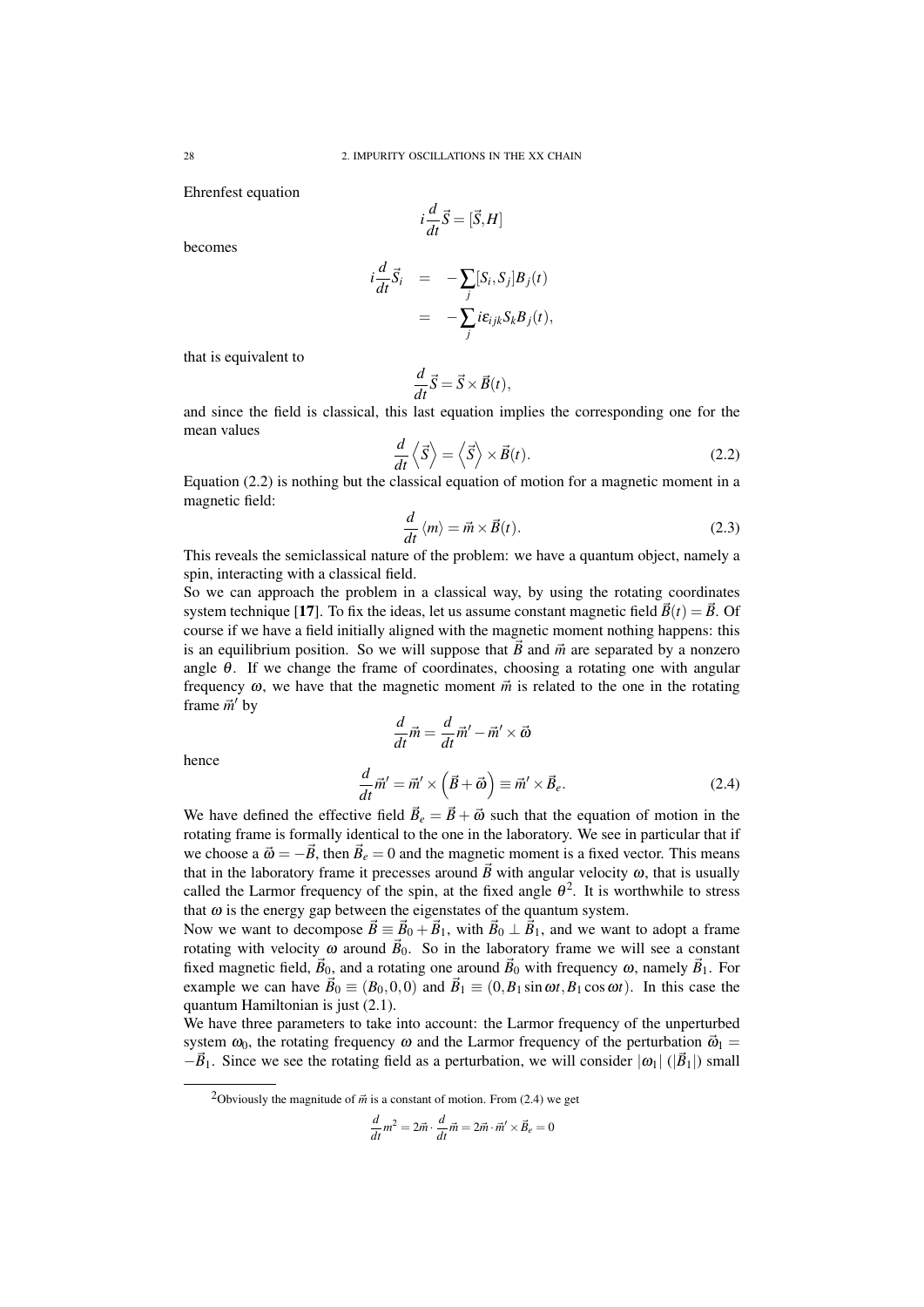with respect to  $|\omega_0|$  ( $|\vec{B}_0|$ ). The effective field is expressed is terms of these three parameters as

$$
|\vec{B}_e|=\sqrt{(\omega-\omega_0)^2+\omega_1^2}.
$$

So if we regard at the motion in the rotating frame, we have a precession of the moment around the effective field  $\vec{B}_e$  with a Larmor frequency  $\omega_e = -|\vec{B}_e|$ . Therefore, in the laboratory frame the total motion will be a composition of this precession and a rotation with angular frequency  $\omega$  around  $\vec{B}_0$ . This rotation maintains fixed the angle  $\alpha$  between  $\vec{B}_0$  and  $\vec{B}_e$ , given by

$$
\sin \alpha = \frac{\omega_1}{|\omega_e|}, \qquad \cos \alpha = \frac{\omega_0 - \omega}{|\omega_e|},
$$

and also the angle  $\beta$  between  $\vec{m}$  and  $\vec{B}_e$  given by

$$
\cos\beta = \frac{\vec{m} \cdot \vec{B}_e}{|\vec{m}||\vec{B}_e|},
$$

but the angle  $\theta$  between  $\vec{B}_0$  and  $\vec{m}$  is time depending, independently on the initial data. For instance, if initially  $\vec{m} \parallel \vec{B}_0$ , as in the previous equilibrium configuration, we have

$$
\cos\theta(t) = \cos^2\alpha + \sin^2\alpha\cos\omega_e t.
$$



FIGURE 1. a) Precession of the spin around the effective field (in bordeaux) given by the sum of  $\vec{B}_0$  and  $\vec{B}_1$  (both in violet); **b**) Precession of the spin around the effective field rotating with frequency  $\omega$ . The motion results clearly the composition of two rotation, with angular velocity respectively ω*<sup>e</sup>* and ω.

So  $\theta(t)$  remains small as long as  $\omega \ll \omega_0$ ; when  $|\omega - \omega_0| \simeq |\omega_1|$  the direction of the magnetic moment does deviate appreciably from the direction of  $\vec{B}_0$  and when  $\omega = \omega_0$ ,  $\vec{m} \perp \vec{B}_0$ . Then it returns small when  $\omega >> \omega_0$ . Huge deviation from the equilibrium position of the unperturbed problem occurs in a certain range of frequencies: precisely for  $\omega$  in the nearby of the energy gap of the unperturbed system  $\omega_0$ . This is a resonance phenomenon.

So far we have been dealing only with a circular polarized field (rotating field). One can ask what happen with a linearly polarized one, *i.e.* and oscillating field. The simple but important observation is that such a field can be seen as a sum of two vectors rotating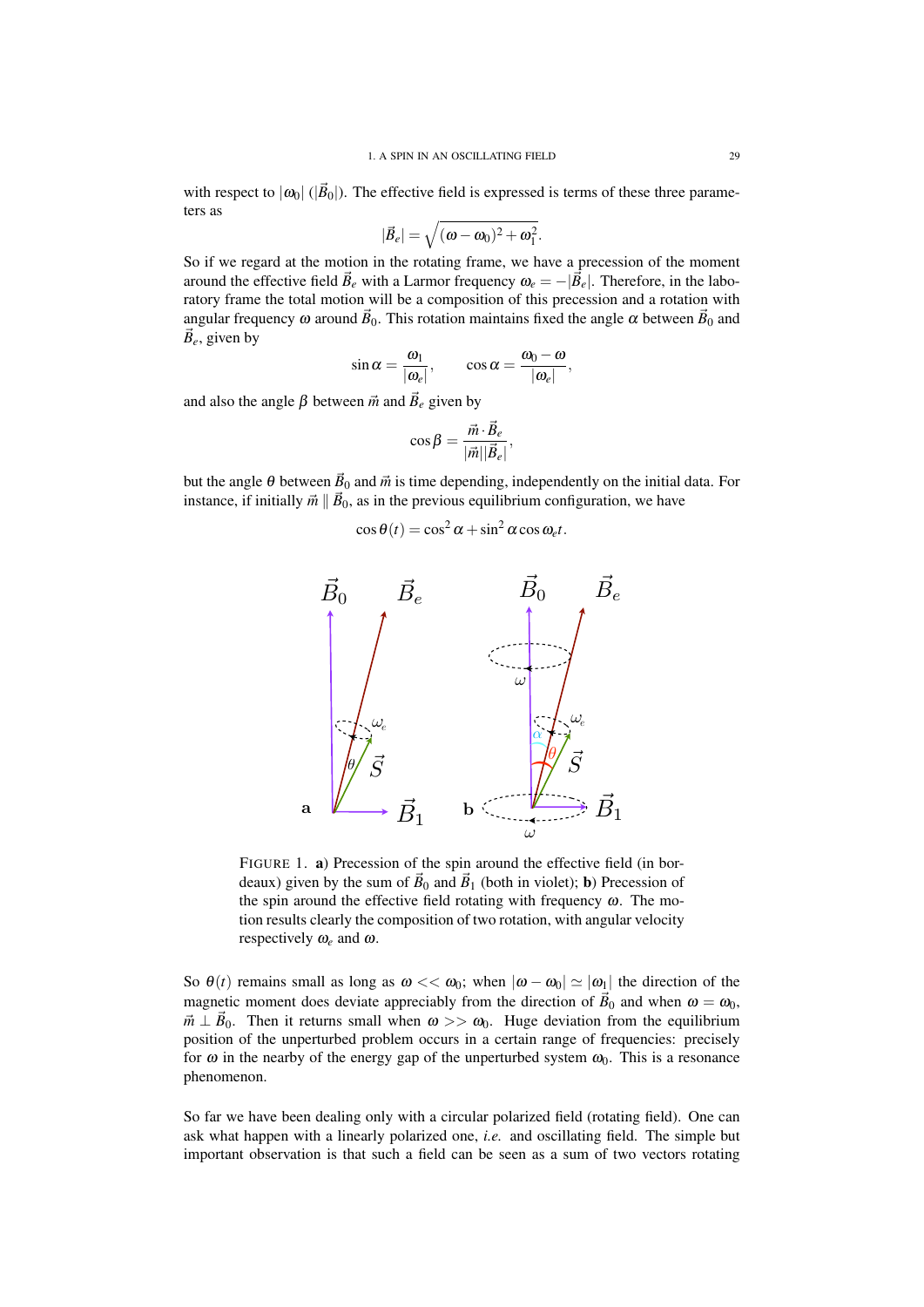around the same axes, but in opposite sense, of equal magnitude<sup>3</sup>. In this case it is known that the resonance is shifted; this is due to the effect of the *antirotating* field: if  $\omega \simeq \omega_0$ then  $-\omega$  is far away the resonance, and the *antirotating* field can be approximated as a constant field very close to  $\vec{B}_0$ , so affecting the resonance condition.

This was noticed for the first time by Bloch and Siegert, who calculated the shift perturbatively in [7], finding the resonance for

$$
\omega = |\vec{B}_0| \left( 1 + \frac{|\vec{B}_1|^2}{|\vec{B}_0|^2} \right),\tag{2.5}
$$

at the first order of the perturbative expansion. However the calculation is lengthy and a bit involved, and we remand to the original paper the interested reader. The same shift has been found also some years later by Autler and Townes in the context of Stark effect [4]. Later on, Winter discovered resonances for such a problem also for higher harmonics of the field frequency [22]. Moreover, if the field is purely transverse, the even multiple of  $\omega$ are immaterial: we get higher order resonances near  $\omega = \omega_0/(2p+1)$ , *p* a positive integer, and precisely in

$$
\omega = |\vec{B}_0| \left( 1 + \frac{2p+1}{p(p+1)} \frac{|\vec{B}_1|^2}{|\vec{B}_0|^2} \right), \quad p \ge 1,
$$
\n(2.6)

besides the one found by Bloch and Siegert. The probability of finding each of these resonances is decreasing with  $\left(\frac{|\vec{B}_1|}{|\vec{B}|}\right)$  $|\vec{B}_0|$  $\int_{0}^{2p+1}$ . These last results are really not surprising from a quantum mechanical point of view: they are just the semiclassical analogue of the multiphoton absorption processes described by quantum field theory.

Our treatment of the motion of an isolated spin is completed. Finally we will briefly review the phenomenological Bloch theory for spin in contact with an heat bath [6].

The idea is very simple: when relaxation processes occurs, the solution for the magnetization is the isolated one plus *transient* correction. The main assumptions are the following:

- *i*) A strong field in the longitudinal direction  $\vec{B}_0$  is the main term contributing to the Hamiltonian;
- *ii*) The only terms in the Hamiltonian that can affect the spin orientation are the external fields;
- *iii*) The system approaches to the equilibrium value for the longitudinal magnetization under the effect of the thermal perturbation:  $\vec{m}_{\infty} = \chi \vec{B}_0^4$ ;
- *iv*) The longitudinal and transversal components of the magnetization approaches exponentially fast to the equilibrium values, with different relaxation times *T<sup>l</sup>* and  $T_t$ ;

So the Bloch equation reads as

$$
\frac{d}{dt}\vec{m} = \vec{m} \times \vec{B} - \frac{(\vec{m}_l - \vec{m}_\infty)}{T_l} - \frac{\vec{m}_l}{T_l}.
$$
\n(2.7)

<sup>&</sup>lt;sup>3</sup>A field varying in time as  $\cos \omega t$  can be decomposed into two rotating field, varying as  $\frac{e^{\pm i\omega t}}{2}$ .

 $\frac{4\chi}{\chi}$  is the magnetic susceptivity tensor.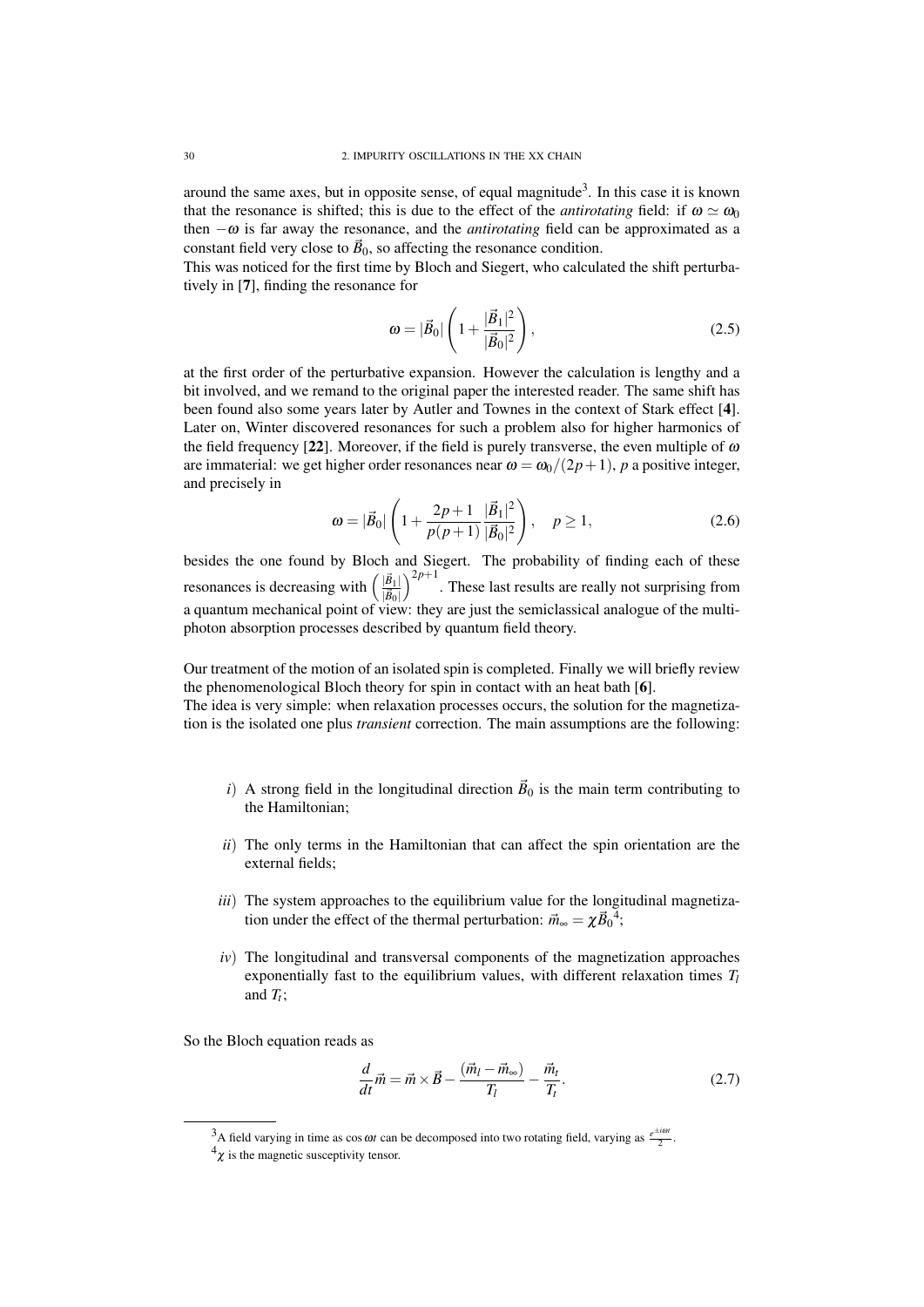The main feature of this equation is that many properties of the isolated equation are inherited; in particular the distribution of resonances. On the other hand it is rather unsatisfactory that Bloch theory fails to be true when assumption *i*) not satisfied, *i.e*. for  $|\vec{B}_0| \simeq |\vec{B}_1|^5$ . Nevertheless one may modify assumption *iii*), requiring that relaxation occurs toward a function with the same periodicity of the transverse field

$$
\vec{m}_{\infty}(t) = \chi(\vec{B}_0 + \vec{B}_1(t)).
$$

Under this condition, also assumption *iv*) changes, since one can also assume  $T_l = T_t \equiv T$ , and write the modified Bloch equation as

$$
\frac{d}{dt}\vec{m} = \vec{m} \times \vec{B} - \frac{\vec{m} - \chi \vec{B}}{T}.
$$
\n(2.8)

## 2. The Microscopic Model

In the context of spin chains, the microscopic model we choose in order to approach to the problem of magnetic resonances is the XX chain with a single impurity. As studied in the last chapter, in this model we have homogenei couplings between spin, only along the *x* and *y* axis, and a transverse magnetic field of component  $\vec{B} \equiv (0,0,h\cos(\omega t))$ , acting only on a selected spin (say the *k*th one). So we can interpret the systems as a single spin coupled with a *classical* oscillating field, and also with a one dimensional heat bath, made by all the other spin of the chain. We can write the Hamiltonian accordingly to this decomposition, as

$$
H=H_S+H_B+H_I,
$$

where

$$
H_S = -\vec{B} \cdot \vec{S}_k = -h \cos \omega t S_k^z
$$
  
\n
$$
H_B = -J \sum_{j=1}^{k-2} (S_j^x S_{j+1}^x + S_j^y S_{j+1}^y) - J \sum_{j=k+1}^{N-1} (S_j^x S_{j+1}^x + S_j^y S_{j+1}^y)
$$
  
\n
$$
H_I = -J' S_k^x (S_{k-1}^x + S_{k+1}^x) - J' S_k^y (S_{k-1}^y + S_{k+1}^y).
$$

In what follows, we will prefer to set  $J = J' = g$ . Of course this is not the most general situation it can occur, since the two interaction could act at a different magnitude scale. This is however a mathematical simplification, supported by physical motivation: indeed the choice of the parameters of major physical interest is when the two interaction are of comparable size  $J \simeq J'^6$ ; in this regime one can always renormalize the interaction in order to render it uniform on the whole chain. This is finally equivalent to the choice  $J = J'$ . In the previous chapter we have seen that the spectrum for such a system is made by a continuous set of eigenvalues in [− *g*  $\frac{g}{2}, \frac{g}{2}$  $\frac{g}{2}$ , plus an isolated one  $E_h = sign(h)\frac{g}{2}$  $\frac{g}{2}\sqrt{1+h^2}$ . This

In order to study the dynamics of such a system, we will adopt the formalism developed in Chapter 1, and in particular our starting point will be formula (1.60). Once we have set  $\omega_p = \frac{\tilde{g}}{2}$  $\frac{g}{2}$  cos *p*, we can rewrite (1.60) for our oscillating field

$$
X_p(t,t_0) = e^{-i\omega_p(t-t_0)} - ih \int_{t_0}^t dt' J_0\left(\frac{g}{2}(t-t')\right) \cos \omega(t') X_p(t')
$$
 (2.9)

means that the energy gap is about  $\overline{\Delta E} \simeq gh$ .

<sup>&</sup>lt;sup>5</sup>In this regime the Bloch-Siegert shift is non negligible.

 $^{6}$ It is easy to figure out that when this is not the case, the system behaves as a tensor product of two sub systems: the environment and a magnetic moment under an oscillating field, with  $m = \frac{1}{2}$  when  $J' \ll J$ , and  $m = \frac{3}{2}$  when  $J \ll J'$ . In this last case we have that the two adjacent spin will follow in the oscillation the *k*th one, forming a system of three spin, plus small correction.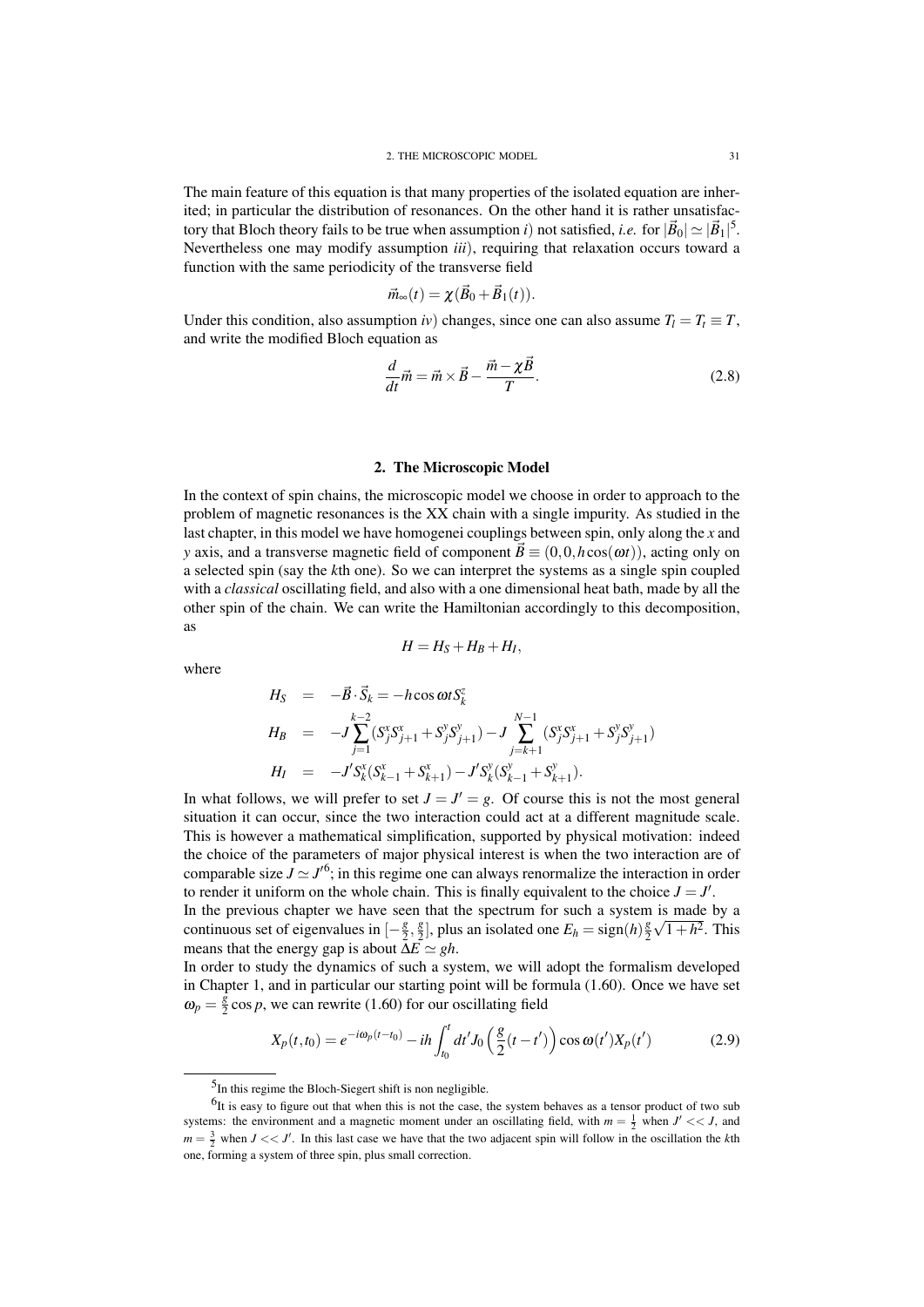with

$$
X_p(t_0)=1.
$$

In what follows, it results convenient to adopt the alternative unknown

$$
Y(p,t,t_0) \equiv e^{ig\omega_p(t-t_0)} X_p(t),
$$

and it is easy to check that we have the following equation for  $Y(p,t)$ :

$$
Y(p,t,t_0) = 1 - ih \int_{t_0}^t dt' J_0\left(\frac{g}{2}(t-t')\right) e^{i\omega_p(t-t')} \cos \omega(t') Y(p,t'),
$$
  
\n
$$
Y(p,t_0,t_0) = 1.
$$
\n(2.10)

Once computed the form of  $Y(p, t, t_0)$ , we can easily recover the transverse magnetization. Following [3] we have

$$
\langle m(t) \rangle = \frac{1}{N} \sum_{q,p} e^{ik(q-p)} \langle a_q^{\dagger}(t) a_p(t) \rangle
$$
  
\n
$$
= \frac{1}{N} \sum_{q,p} e^{ik(q-p)} \sum_{q',p'} A_{qq'}^*(t) A_{pp'}(t) \langle a_{q'}^{\dagger} a_{p'} \rangle
$$
  
\n
$$
= \frac{1}{N} \sum_{q'} \sum_{q,p} e^{ik(q-p)} \frac{A_{qq'}^*(t) A_{pq'}(t)}{1 + e^{\beta \cos q'}},
$$
(2.11)

and noticing that

$$
|X'_q|^2 = \sum_{qp} e^{ik(q-p)} A_{qq'}^*(t) A_{pq'}(t),
$$

we get

$$
1 + m(t) = \frac{2}{\pi} \int_{-\pi}^{\pi} \frac{dp}{1 + e^{\beta \omega_p}} |X_p(t)|^2 = \frac{2}{\pi} \int_{-\pi}^{\pi} \frac{dp}{1 + e^{\beta \omega_p}} |Y(p, t)|^2.
$$
 (2.12)

Therefore, in according with the theory developed in the first chapter, the strategy is clear: at first, by equation (2.10) we will calculate the auxiliary function  $Y_p$ , then by integrating its square module we will recover the value of the magnetization.

Now we make a fundamental observation: one could expect to find a solution for the magnetization such that it recovers the Bloch equation for a spin in a heat bath. This is in general a very reasonable idea. On the other hand, a crucial assumption in the derivation of the equations by Bloch is the thermalization of the system to an equilibrium state [6]; but, as was shown very clearly firstly by Mazur [15], the XY chain is not an ergodic system<sup>7</sup>: so the Bloch theory cannot be applied, at least *tout court*<sup>8</sup> . This singular behavior has been confirmed by several other theoretical and numerical studies, *e.g.* [12][5][21][3], for for the total magnetization and for the single spin one. So we have to adopt a different picture in order to understand the phenomenology described by our model.

Since the perturbation is time dependent, we will have a time dependent behavior for observables also after a long time. However, it is always possible to separate the asymptotic solution to the finite time corrections, such that we will not be concerned about transient effects. This can be done by a suitable limit  $t_0 \rightarrow -\infty$  in equation (2.10). For every fixed  $T > t - t_0 > 0$  we can write equation (2.10) as

$$
Y(p,t,t_0) = 1 - ih \int_0^T d\tau J_0\left(\frac{g}{2}\tau\right) e^{i\omega_p \tau} \cos \omega(t-\tau) Y(p,t-\tau) + ih \int_T^{+\infty} d\tau J_0\left(\frac{g}{2}\tau\right) e^{i\omega_p \tau} \cos \omega(t-\tau) Y(p,t-\tau),
$$

 $7$ Even tough the proof of Mazur is only for XY chain, there is evidence that it should work for integrable spin chains.

<sup>&</sup>lt;sup>8</sup>This is not in contradiction with the achievements of Narnhofer (see Notes at the end of the previous chapter). Indeed, the fact that dynamics conserves the KMS condition does not mean that it maps the initial state in the asymptotic one, and in fact Mazur has shown that it is false.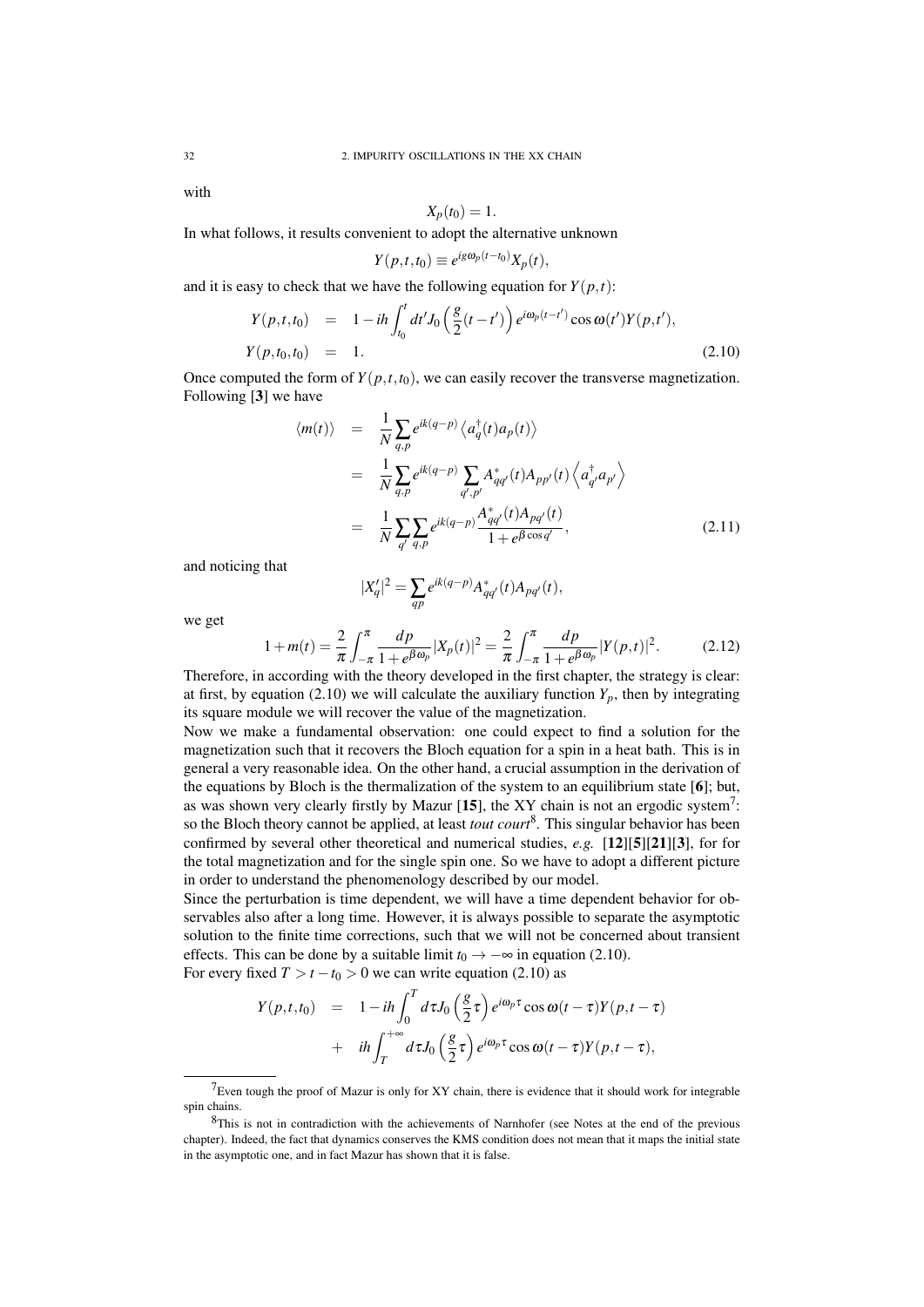with the elementary change of variables  $\tau = t - t'$ . We define

$$
Y^{T}(a,t) \equiv 1 - ih \int_0^T d\tau J_0\left(\frac{g}{2}\tau\right) e^{i\omega_p \tau} \cos \omega (t-\tau) Y(p,t-\tau) \qquad (2.13)
$$

$$
R^{T}(p,t,t_{0}) \equiv i\hbar \int_{t-t_{0}}^{T} d\tau J_{0}\left(\frac{g}{2}\tau\right) e^{i\omega_{p}\tau} \cos \omega (t-\tau) Y(p,t-\tau), \tag{2.14}
$$

such that we have

$$
Y(p,t,t_0) = Y^T(a,t) + R^T(p,t,t_0).
$$
\n(2.15)

Now we want to show that this equation is meaningful also in the limit  $T \to \infty$ , and in this limit  $R^{\infty}(p,t,t_0)$  is a vanishing function for  $t_0 \to -\infty$ , *i.e.* lim<sub> $t_0 \to -\infty$ </sub> lim $_{T\to\infty}R^T(p,t,t_0) = 0$ . In this way we can study the asymptotic form of the equation:

$$
Y^{a}(p,t) = 1 - ih \int_{0}^{+\infty} d\tau J_{0}\left(\frac{g}{2}\tau\right) e^{i\omega_{p}\tau} \cos \omega(t-\tau) Y^{a}(p,t-\tau). \tag{2.16}
$$

As a common procedure in physics, one can write a solution as a series in the perturbation magnitude

$$
Y(p,t,t_0) = \sum_{k \ge 0} h^k Y_k(p,t,t_0), \qquad (2.17)
$$

and this series is convergent if for example one has the estimate  $Y_k(p,t,t_0) \leq C^k$ , where *C* is a finite constant eventually depending on the additional parameters of the theory, *i.e.* ω,*g*.

PROPOSITION 1. *Whereas*  $|Y_k(p,t,t_0)| \leq C(\omega, g, t_0)^k$ , it is  $|R^T(p,t,t_0)| \simeq O\left(\frac{1}{\sqrt{t-t_0}}\right)$  $\setminus$ *uniformly in T .*

The rest of this section will be devoted to the proof of the proposition, that is rather technical, and can be eventually skipped by the reader. As a comment on the proof, we notice that the structure of resonances, that will be exposed in the next sections, is a little hidden in this proof, although it is obviously of crucial importance in our problem. Morally this is translated in the fact that, rather than writing down the coupled recursive equations respectively for  $Y^T(a,t)$  and  $R^T(p,t,t_0)$ , and then using the solution for  $Y^T(a,t)$  (see section 4) in order to estimate the correction given by  $R^T(p,t,t_0)$ , we have preferred to use a measure theory argument for giving a global estimate, under the strong hypothesis of bounded moments. This last in fact will be verified a posteriori, once the solution for the asymptotic equation will be written. Such a shortcut has be taken in order to avoid an even longer proof of an obvious fact (the transient part of the solution vanishes after a long time). On the other hand, it is unsatisfactory that in this proof explicitly only the first resonance appears, namely  $\omega = |\omega_p \pm \frac{g}{2}|$  $\frac{g}{2}$ : it will be however revisited at the light of the results achieved below.

PROOF. In primis we write

$$
R^{T}(p,t,t_{0}) = \sum_{k \geq 0} h^{k} R_{k}(p,t,t_{0})
$$

with

$$
R_0^T(p, t, t_0) = 0,
$$
  
\n
$$
R_k^T(p, t, t_0) = i \int_{t-t_0}^T d\tau J_0\left(\frac{g}{2}\tau\right) e^{i\omega_p \tau} \cos(\omega(t-\tau)) Y_{k-1}^a(p, t-\tau)
$$
 (2.18)

The strategy we want to follow will at first prove that

$$
0 < |R_1^T| < \frac{D(\omega, g)}{\sqrt{t - t_0}}.\tag{2.19}
$$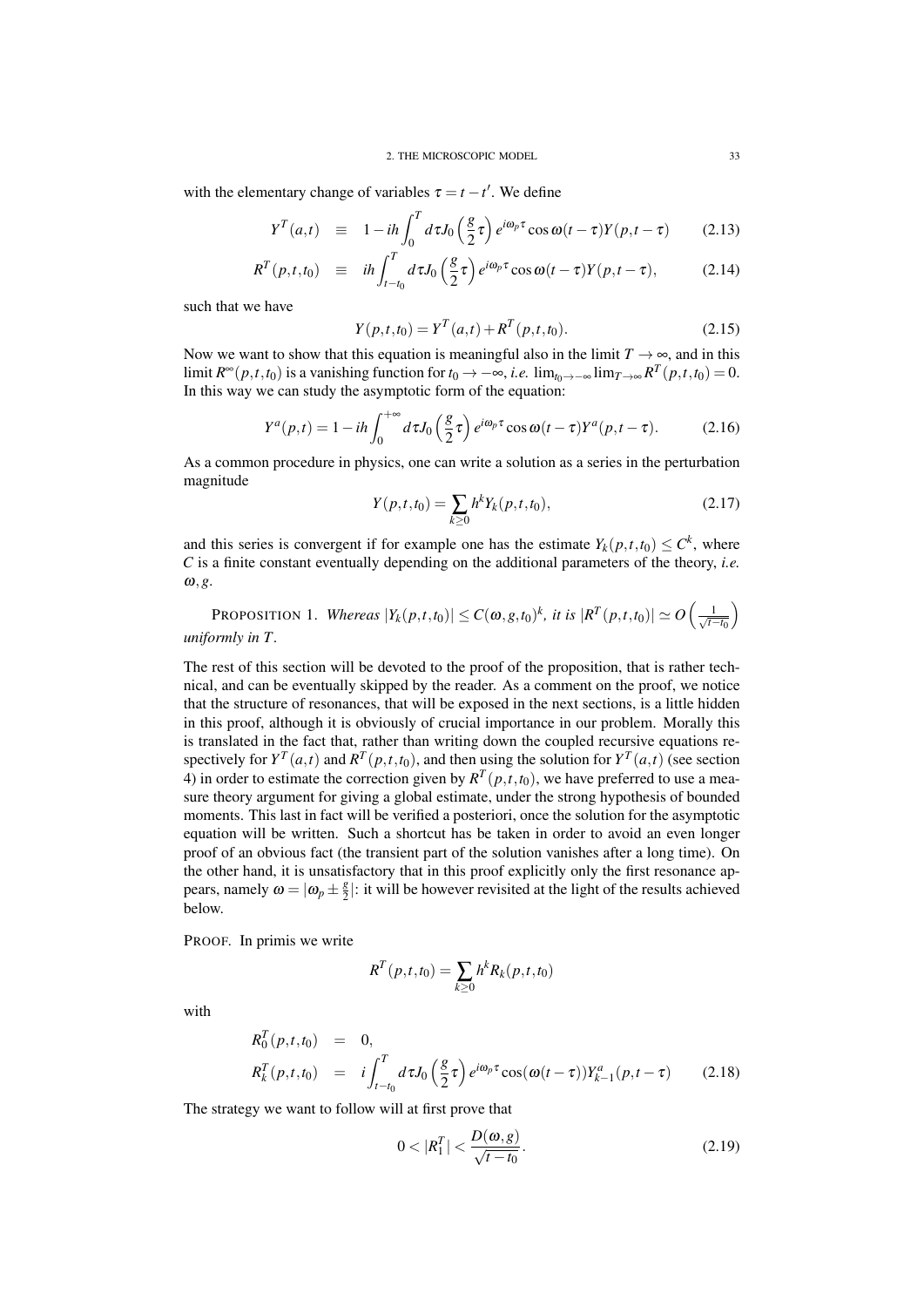for a certain function constant in  $(t, t_0)$ ,  $D(\omega, g)$ , bounded in its arguments. So, noticing that, since  $Y_0(p, t, t_0) = 1$ 

$$
R_1^T(p,t,t_0) = -i \int_{t-t_0}^T d\tau J_0\left(\frac{g}{2}\tau\right) e^{i\omega_p \tau} \cos(\omega(t-\tau)), \qquad (2.20)
$$

we can regard to this oscillatory integral as the measure of the interval  $[t - t_0, T]$  by the signed measure  $d\tau J_0\left(\frac{g}{2}\right)$  $\frac{g}{2} \tau$ )  $e^{i\omega_p \tau} \cos(\omega(t-\tau))$ , absolutely continuous with respect to the Lebesgue measure. Of course this measure is well defined on each interval, because of (2.19) and because it can be easily decomposed in a positive and a negative non singular part [18]. So it follows that  $9$ 

$$
|R_k^T| < |R_1^T||Y_{k-1}(p,t,t_0)| < C(\omega, g)^k \frac{D(\omega, g)}{\sqrt{t - t_0}},\tag{2.21}
$$

and then

$$
|R^T(p,t,t_0)| \le \frac{D(\omega, g)}{\sqrt{t-t_0}} \sum_{k \ge 0} h^k C(\omega, g)^k. \tag{2.22}
$$

So whereas the expansion for the *Y* converges, namely for  $h < C(\omega, g)^{-1}$ , we have that  $|R^T(p,t,t_0)| \simeq O\left(\frac{1}{\sqrt{t-t_0}}\right)$ ), and the proposition is proven.

In order to prove (2.19), we notice that the integral is performed over positive values of  $\tau$ : this allows us to replace  $J_0 \left(\frac{g}{2}\right)$  $\frac{g}{2} \tau$ ) with its asymptotic expansion [13]. When *z* is large we have

$$
J_0^a(z) = \sum_{j \ge 0} J_0^j(z) \tag{2.23}
$$

where

$$
J_0^j(z) = \frac{(-1)^{[j/2]}}{2^j \sqrt{\pi}} \frac{\Gamma(j+1/2)}{j! \Gamma(-j+1/2)} \left( \frac{\cos z + (-1)^j \sin z}{z^{j+1/2}} \right).
$$
 (2.24)

Therefore, since  $t > t_0$ , we can insert (2.23) in (2.20), obtaining

$$
R_1^T(p,t,t_0) = -i \sum_j \int_{t-t_0}^T d\tau J_0^j(\tau) e^{i\omega_p \tau} \cos(\omega(t-\tau))
$$
  
\n
$$
= \frac{-ie^{i\omega t}}{4} \sum_{j\geq 0} \frac{(-1)^{[j/2]}}{2^j \sqrt{\pi}} \frac{\Gamma(j+1/2)}{j! \Gamma(-j+1/2)} (1-i(-1)^j) I_j^T(\omega_p + \frac{g}{2} - \omega, t - t_0)
$$
  
\n
$$
+ \frac{-ie^{-i\omega t}}{4} \sum_{j\geq 0} \frac{(-1)^{[j/2]}}{2^j \sqrt{\pi}} \frac{\Gamma(j+1/2)}{j! \Gamma(-j+1/2)} (1-i(-1)^j) I_j^T(\omega_p + \frac{g}{2} + \omega, t - t_0)
$$
  
\n
$$
+ \frac{-ie^{i\omega t}}{4} \sum_{j\geq 0} \frac{(-1)^{[j/2]}}{2^j \sqrt{\pi}} \frac{\Gamma(j+1/2)}{j! \Gamma(-j+1/2)} (1+i(-1)^j) I_j^T(\omega_p - \frac{g}{2} - \omega, t - t_0)
$$
  
\n
$$
+ \frac{-ie^{-i\omega t}}{4} \sum_{j\geq 0} \frac{(-1)^{[j/2]}}{2^j \sqrt{\pi}} \frac{\Gamma(j+1/2)}{j! \Gamma(-j+1/2)} (1+i(-1)^j) I_j^T(\omega_p - \frac{g}{2} + \omega, t - t_0),
$$

where we have defined

$$
I_j^T(\Omega, t - t_0) \equiv \int_{t - t_0}^T d\tau \frac{e^{i\tau \Omega}}{\tau^{j + \frac{1}{2}}}.
$$
 (2.25)

What is left is just to evaluate these integrals. It is convenient to discuss imprimis the case  $j \geq 1$ , where one can use the summability of the denominator (we recall that we are far away from the origin):

$$
|I_j^T(\Omega, t - t_0)| \le \int_{t - t_0}^{+\infty} d\tau \frac{1}{\tau^{j + \frac{1}{2}}} = \frac{2}{2j - 1} \frac{1}{(t - t_0)^{j - \frac{1}{2}}}, \qquad j \ge 1.
$$
 (2.26)

<sup>&</sup>lt;sup>9</sup>It is as to say  $\langle x \rangle \le \langle |x| \rangle$ .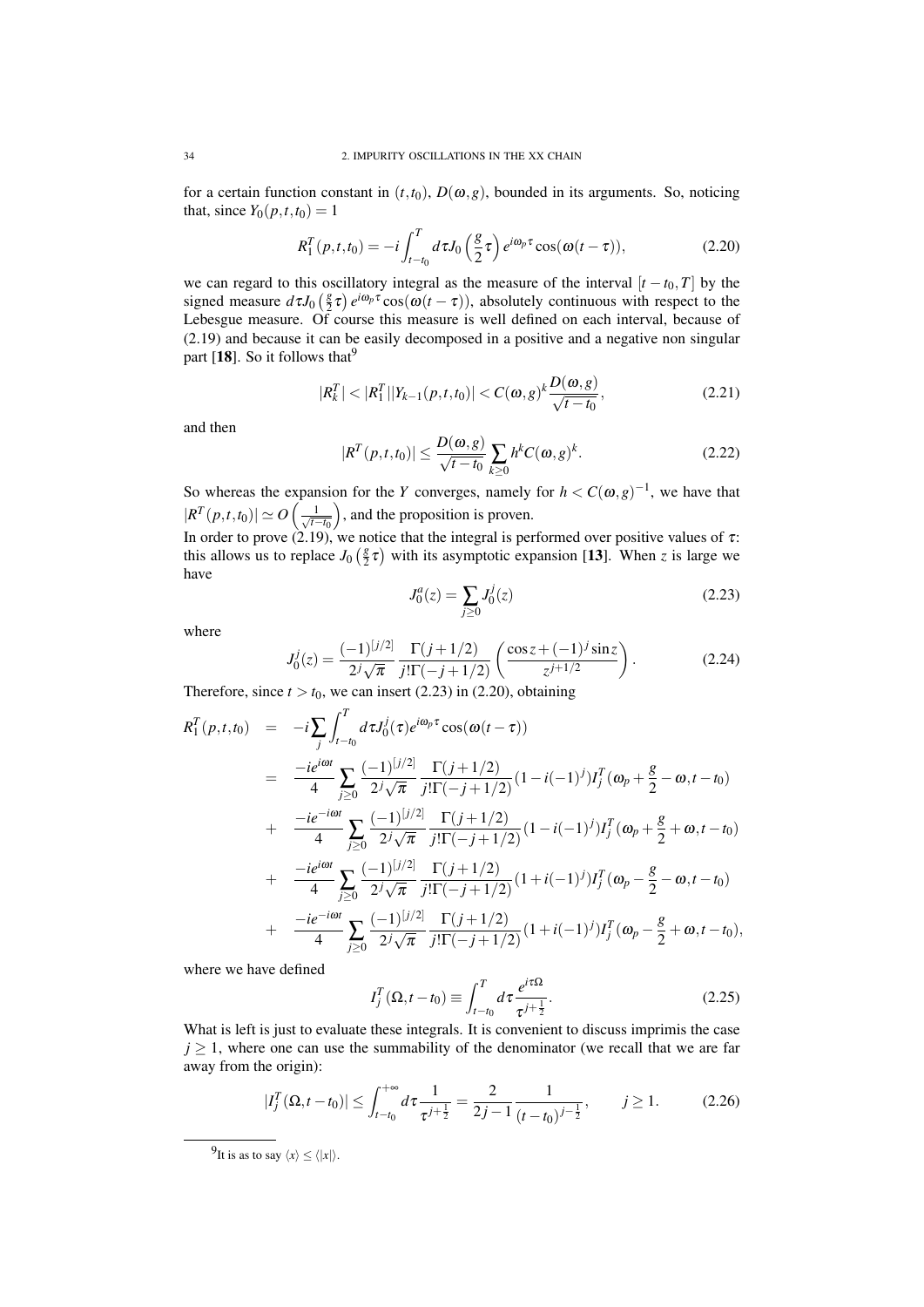For the  $j = 0$  term the things are slightly different, since we the integral is divergent for  $\Omega = 0$ . However, since the condition  $\Omega = 0$  is translated in our case to  $\omega = |\omega_p \pm g|$ , this is automatically excluded by the hypothesis of boundedness of  $|Y_1|^{10}$ . So for  $\Omega \neq 0$  we have

$$
|I_0^T(\Omega, t - t_0)| \le \frac{1}{\sqrt{t - t_0}} \left| \int_{t - t_0}^{+T} d\tau e^{i\tau \Omega} \right| \le \frac{2}{\Omega \sqrt{t - t_0}}.
$$
 (2.27)

Once we are allowed to take the limit  $T \rightarrow \infty$  we can explicitly perform this integral, obtaining precisely

$$
I_0(\Omega, t - t_0) = \sqrt{\frac{\pi}{2\Omega}} (1 + i) - \sqrt{\frac{2\pi}{\Omega}} \left( C(\sqrt{\Omega(t - t_0)}) + iS(\sqrt{\Omega(t - t_0)}) \right)
$$
(2.28)

where  $C(x)$  and  $S(x)$  are the Fresnel integrals. Recollecting all these estimates, and summing over *j*, we easily get the upper bound of (2.19). The lower bound is equivalent to the condition

$$
\left|\int_{t-t_0}^T d\tau J_0\left(\frac{g}{2}\tau\right) \sin \omega_p \tau \cos \omega \tau\right|^2 > 0
$$
  

$$
\left|\int_{t-t_0}^T d\tau J_0\left(\frac{g}{2}\tau\right) \cos \omega_p \tau \cos \omega \tau\right|^2 > 0.
$$

We notice that, fixed  $t_0$ , *T*, for every  $t \in ]t_0, T + t_0[$  these two integrals can never vanish at the same time for every  $\omega_p \neq 0$ . If  $p = \pm \frac{\pi}{2}$ , or  $p = \pm \pi$ , we have that respectively only the first (second) one survives: it is zero for a countable set of values of  $t \in ]t_0, T + t_0[$ , and finite as long as  $T < \infty$ . This is enough to ensure (2.21) *a.e.* in *t*.

 $\Box$ 

## 3. Linear Response Theory

As a first step, we want to find the linear response of the magnetization to the oscillating field. This will be of the form

$$
m_{LR}(t) = h(\chi_r(\omega)\cos\omega t + \chi_i(\omega)\sin\omega t), \qquad (2.29)
$$

where  $\chi_r$ ,  $\chi_i$  are respectively the real and imaginary magnetic susceptivity tensor, in the linear approximation supposed to be a scalar [1].

We will focus hereafter only on the asymptotic behavior. With a glance to our equation, it is clear that we need to calculate the auxiliary function  $Y^a(p,t)$  only at the first order in *h*. Indeed

$$
|Y^{a}(p,t)| = 1 + 2h \Re(Y_{1}^{a}(p,t)) + O(h^{2}).
$$

and so, since we have of course

$$
\frac{1}{\pi} \int_{-\pi}^{\pi} \frac{dp}{1 + e^{\beta \omega_p}} = 1,
$$

the linear response for the magnetization reads as

$$
m_{LR}(t) = \frac{4h}{\pi} \int_{-\pi}^{\pi} \frac{dp}{1 + e^{\beta \omega_p}} \Re(Y_1^a(p, t)).
$$

Therefore we have to calculate explicitly  $Y_1^a(p,t)$ . It is useful to recall the following formula [13]:

$$
f(\Omega) \equiv \int_0^{+\infty} d\tau J_0\left(\frac{g}{2}\tau\right) e^{i\Omega \tau} = \frac{\chi(|\Omega| \le \frac{g}{2}) + i\chi(|\Omega| \ge \frac{g}{2})}{\sqrt{|\Omega^2 - \left(\frac{g}{2}\right)^2|}}.
$$
 (2.30)

 $10$ This is related to the distribution of the resonances, that will be discussed in the next sections.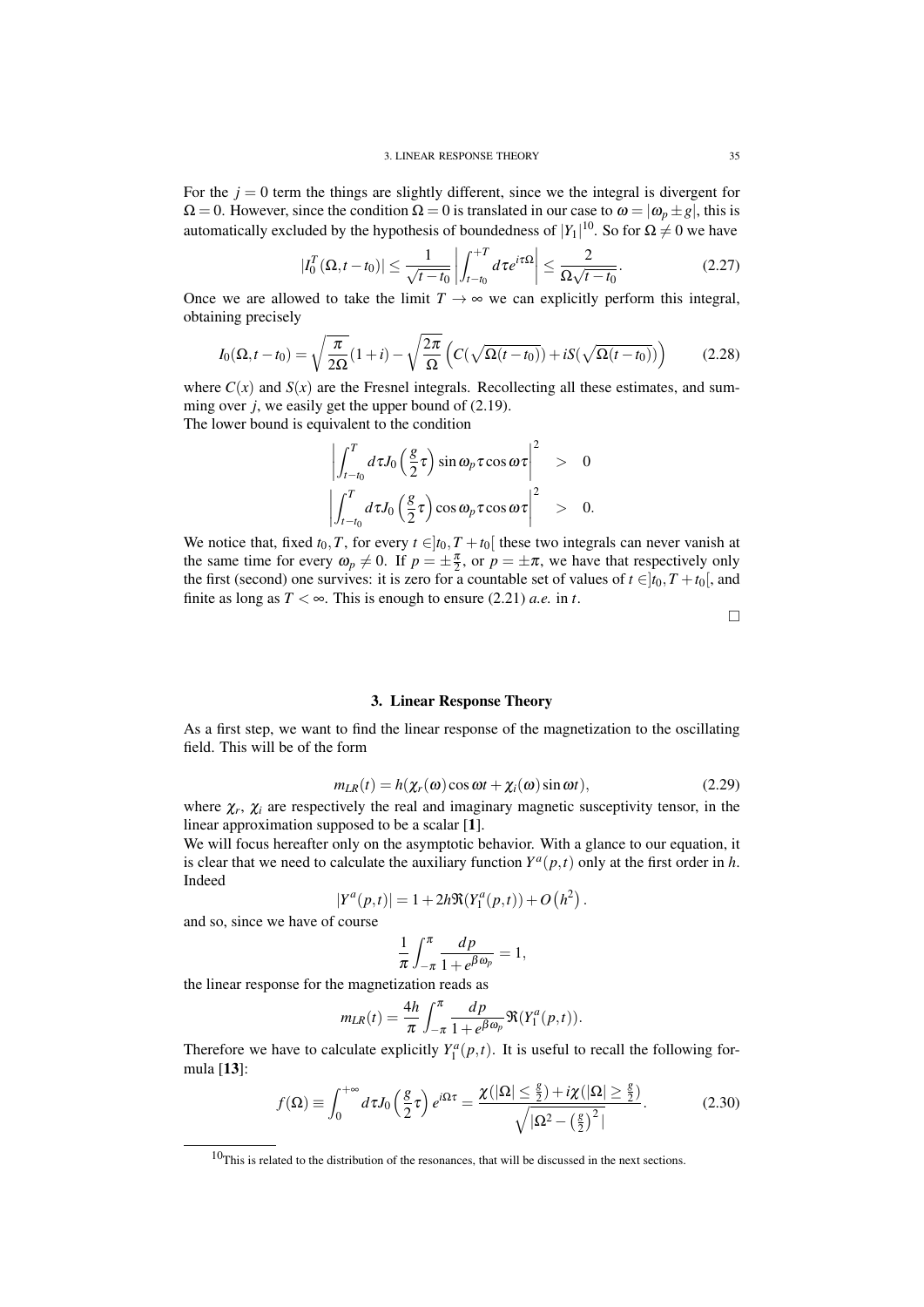that will be crucially used in many calculations hereafter. So we have

$$
Y_1^a(p,t) = \frac{-i}{2} \int_0^{+\infty} d\tau J_0\left(\frac{g}{2}\tau\right) e^{i\omega_p \tau} \cos \omega(t-\tau)
$$
  
\n
$$
= \frac{-i}{2} \left( e^{i\omega t} \int_0^{+\infty} d\tau J_0\left(\frac{g}{2}\tau\right) e^{i(\omega_p - \omega)\tau} + e^{-i\omega t} \int_0^{+\infty} d\tau J_0\left(\frac{g}{2}\tau\right) e^{i(\omega_p + \omega)\tau} \right)
$$
  
\n
$$
= \frac{-i}{2} \left( e^{i\omega t} f(\omega_p - \omega) + e^{-i\omega t} f(\omega_p + \omega) \right).
$$
 (2.31)

where, according to (2.30), it is

$$
f(\omega_p - \omega) \quad \equiv \quad \frac{\chi(\omega_p > \omega - \frac{g}{2}) + i\chi(\omega_p < \omega - \frac{g}{2})}{\sqrt{\left|\left(\frac{g}{2}\right)^2 - (\omega_p - \omega)^2\right|}},\tag{2.32}
$$

$$
f(\omega_p + \omega) \equiv \frac{\chi(\omega_p < \frac{g}{2} - \omega) + i\chi(\omega_p > \frac{g}{2} - \omega)}{\sqrt{\left|(\frac{g}{2})^2 - (\omega_p + \omega)^2\right|}}.
$$
 (2.33)

The form of  $Y_1^a(p,t)$  is such that it is divergent for  $\omega = \omega_p \pm \frac{g}{2}$  $\frac{g}{2}$ <sup>11</sup>. So, for every  $p \in$  $[-\pi, \pi]$ , we have divergences for different values of  $\omega$ . This is anyhow immaterial, since the  $Y^a(p,t)$  is only an auxiliary function. This point will be better discussed in the next section.

Now we can write the real part of  $Y_1^a(p,t)$  as

$$
\Re(Y_1^a(p,t)) = \Im[f(\omega_p - \omega) + f(\omega_p + \omega)]\cos \omega t + \Re[f(\omega_p - \omega) - f(\omega_p + \omega)]\sin \omega t,
$$

and so the linear response of the transverse magnetization has the form (2.29) with

$$
\chi_r(\omega) = \frac{4}{\pi} \int_{-\pi}^{\pi} \frac{dp}{1 + e^{\beta \omega_p}} \Im(f(\omega_p - \omega) + f(\omega_p + \omega)), \tag{2.34}
$$

$$
\chi_i(\omega) = \frac{4}{\pi} \int_{-\pi}^{\pi} \frac{dp}{1 + e^{\beta \omega_p}} \Re(f(\omega_p - \omega) - f(\omega_p + \omega)). \tag{2.35}
$$

It is worthwhile to notice that  $\chi_r(\omega, g)$  is an even function of  $\omega$ , while  $\chi_i(\omega)$  is odd: the linear response, as expected, is an even function of  $\omega$  (or of *t*), as it is the oscillating external field.

Now we will proceed to an exact calculation of these two integrals. At first we notice that, since the integrating functions depend on *p* only through  $\omega_p \propto \cos p$ , we can replace

$$
\int_{-\pi}^{\pi} \to 2 \int_{0}^{\pi};
$$

then we can write the integral in  $d\omega_p$ :

$$
\int_0^{\pi} dp \rightarrow \int_{-\frac{g}{2}}^{\frac{g}{2}} \frac{d\omega_p}{\sqrt{\left(\frac{g}{2}\right)^2 - \omega_p^2}}.
$$

$$
Y_1^a(p,t) = \frac{1}{2} \left( \frac{e^{i\omega t}}{\sqrt{(\omega_p - \omega)^2 - (\frac{g}{2})^2}} + \frac{e^{-i\omega t}}{\sqrt{(\omega_p + \omega)^2 - (\frac{g}{2})^2}} \right);
$$

otherwise for  $\omega < g$  we have to keep all the terms.

<sup>&</sup>lt;sup>11</sup>We see that we can distinguish two cases: if  $\omega > g$  then  $\omega_p < |\omega - g/2| \forall p$  (and so we never have  $\omega_p > |\omega - g/2|$ ) and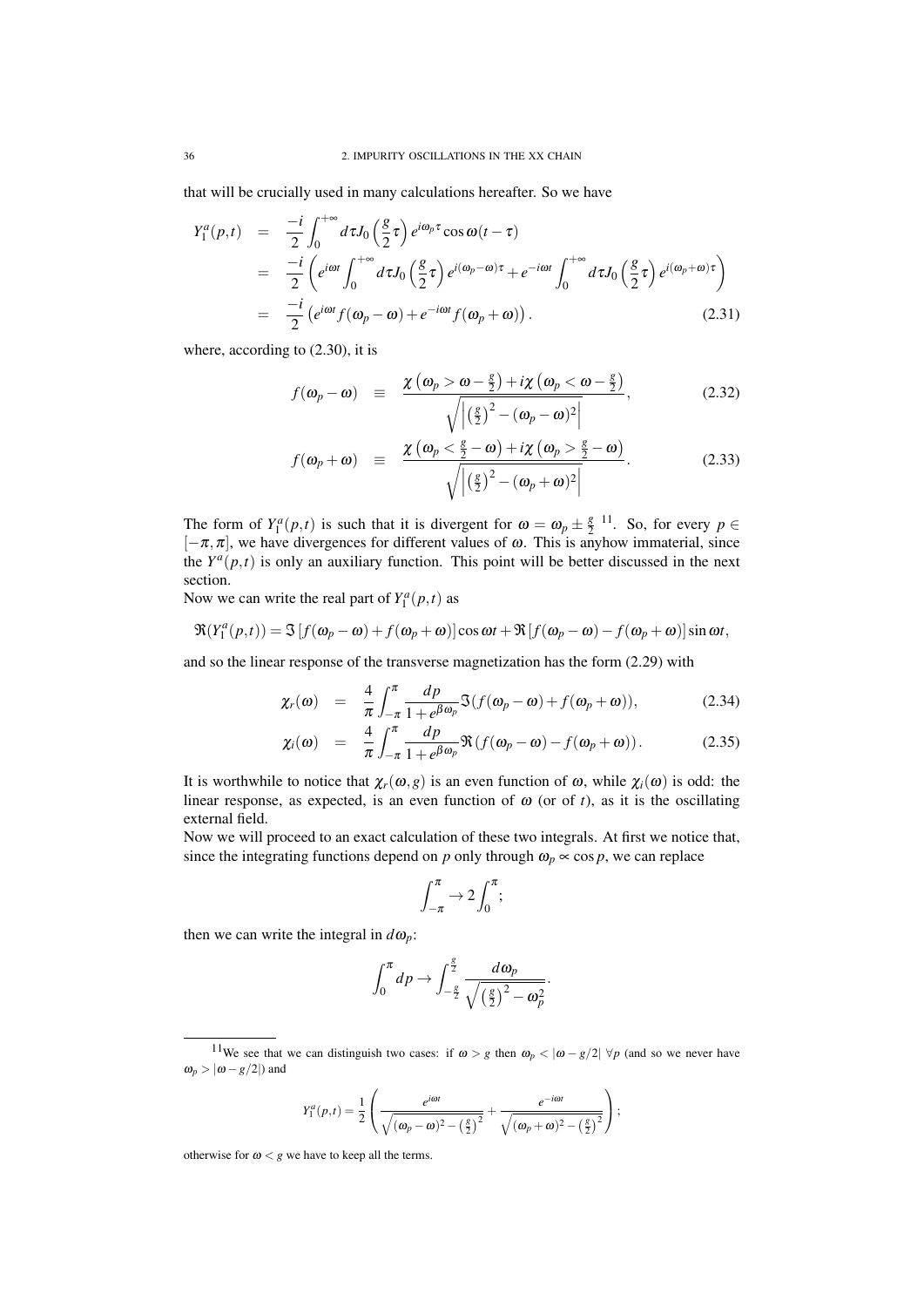Thus we have for example for  $\chi_r(\omega)$ 

$$
\chi_r(\omega) = \frac{8}{\pi} \int_{-\frac{g}{2}}^{\frac{g}{2}} \frac{d\omega_p}{1 + e^{\beta \omega_p}} \frac{1}{\sqrt{\left(\frac{g}{2}\right)^2 - \omega_p^2}} \frac{\chi(\omega_p < \omega - \frac{g}{2})}{\sqrt{\left|\left(\frac{g}{2}\right)^2 - (\omega - \omega_p)^2\right|}}
$$
\n
$$
+ \frac{8}{\pi} \int_{-\frac{g}{2}}^{\frac{g}{2}} \frac{d\omega_p}{1 + e^{\beta \omega_p}} \frac{1}{\sqrt{\left(\frac{g}{2}\right)^2 - \omega_p^2}} \frac{\chi(\omega_p > \frac{g}{2} - \omega)}{\sqrt{\left|\left(\frac{g}{2}\right)^2 - (\omega + \omega_p)^2\right|}}
$$
\n
$$
= \frac{8}{\pi} \int_{-\frac{g}{2}}^{\omega - \frac{g}{2}} \frac{d\omega_p}{\sqrt{\left(\frac{g}{2}\right)^2 - \omega_p^2}} \frac{1}{\sqrt{\left|\left(\frac{g}{2}\right)^2 - (\omega - \omega_p)^2\right|}},\tag{2.36}
$$

where we have sent  $\omega_p \rightarrow -\omega_p$  in the second addendum, noticing that

$$
\frac{1}{1+e^{\beta\omega_p}}+\frac{1}{1+e^{-\beta\omega_p}}=1.
$$

It is worthwhile to stress that  $\chi_r(\omega)$  does not depend on  $\beta$ ; moreover, it is divergent for  $\omega = g$ . In this limit indeed the integral is taken in  $\left[-\frac{g}{2}\right]$  $\frac{g}{2}, \omega - \frac{g}{2}$  $\left[\frac{g}{2}\right] \rightarrow \left[-\frac{g}{2}\right]$  $\frac{g}{2}, \frac{g}{2}$  $\frac{g}{2}$ , and, once we have decomposed

$$
\sqrt{\left(\frac{g}{2}\right)^2 - \omega_p^2} \sqrt{\left|\left(\frac{g}{2}\right)^2 - (\omega - \omega_p)^2\right|} = \sqrt{\left|\frac{g}{2} - \omega_p\right|} \sqrt{\left|\frac{g}{2} + \omega_p\right|} \sqrt{\left|\omega + \frac{g}{2} - \omega_p\right|} \sqrt{\left|\omega - \frac{g}{2} - \omega_p\right|},
$$

it is clear that when  $\omega \rightarrow g$  we get in the integral a denominator

$$
\frac{1}{\sqrt{\left|\frac{g}{2}-\boldsymbol{\omega}_p\right|}}\frac{1}{\sqrt{|\boldsymbol{\omega}-\frac{g}{2}-\boldsymbol{\omega}_p|}}\rightarrow\frac{1}{\frac{g}{2}-\boldsymbol{\omega}_p},
$$

and so a logarithmic divergence arises for  $\omega \rightarrow g$ . There is also an explicit expression in terms of special functions [13], due to the independence on the temperature:

$$
\chi_r(\omega) = \begin{cases} \frac{g}{\pi \omega} K\left(\frac{\omega}{g}\right) & \text{for } \omega < g\\ \frac{\omega}{g \pi} K\left(\frac{g}{\omega}\right) & \text{for } \omega > g, \end{cases}
$$
(2.37)

where  $K(\cdot)$  is the complete elliptic integral of first kind. It is also important to note that  $\chi_r(\omega)$  is regular for  $\omega \to 0^{12}$ .

In the same way we get for  $\chi_i(\omega)$ 

$$
\chi_i(\omega) = \frac{8}{\pi} \int_{-\frac{g}{2}}^{\frac{g}{2}} \frac{d\omega_p}{1 + e^{\beta \omega_p}} \frac{1}{\sqrt{\left(\frac{g}{2}\right)^2 - \omega_p^2}} \frac{\chi(\omega_p > \omega - \frac{g}{2})}{\sqrt{\left|\left(\frac{g}{2}\right)^2 - (\omega - \omega_p)^2\right|}}
$$
  
+ 
$$
\frac{8}{\pi} \int_{-\frac{g}{2}}^{\frac{g}{2}} \frac{d\omega_p}{1 + e^{\beta \omega_p}} \frac{1}{\sqrt{\left(\frac{g}{2}\right)^2 - \omega_p^2}} \frac{\chi(\omega_p < \frac{g}{2} - \omega)}{\sqrt{\left|\left(\frac{g}{2}\right)^2 - (\omega + \omega_p)^2\right|}}
$$
  
= 
$$
\frac{8}{\pi} \int_{\omega - \frac{g}{2}}^{\frac{g}{2}} \frac{d\omega_p}{\sqrt{\left(\frac{g}{2}\right)^2 - \omega_p^2}} \frac{\tanh\left(\frac{\beta \omega_p}{2}\right)}{\sqrt{\left|\left(\frac{g}{2}\right)^2 - (\omega - \omega_p)^2\right|}}, \qquad (2.38)
$$

since

$$
\frac{1}{1+e^{\beta \omega_p}} - \frac{1}{1+e^{-\beta \omega_p}} = \tanh\left(\frac{\beta \omega_p}{2}\right).
$$

 $12<sub>It has</sub>$ 

$$
\lim_{\varepsilon \to 0} \int_{-1}^{-1+\varepsilon} \frac{dy}{\sqrt{1+y}} \frac{1}{\sqrt{\varepsilon - 1 - y}} = \pi.
$$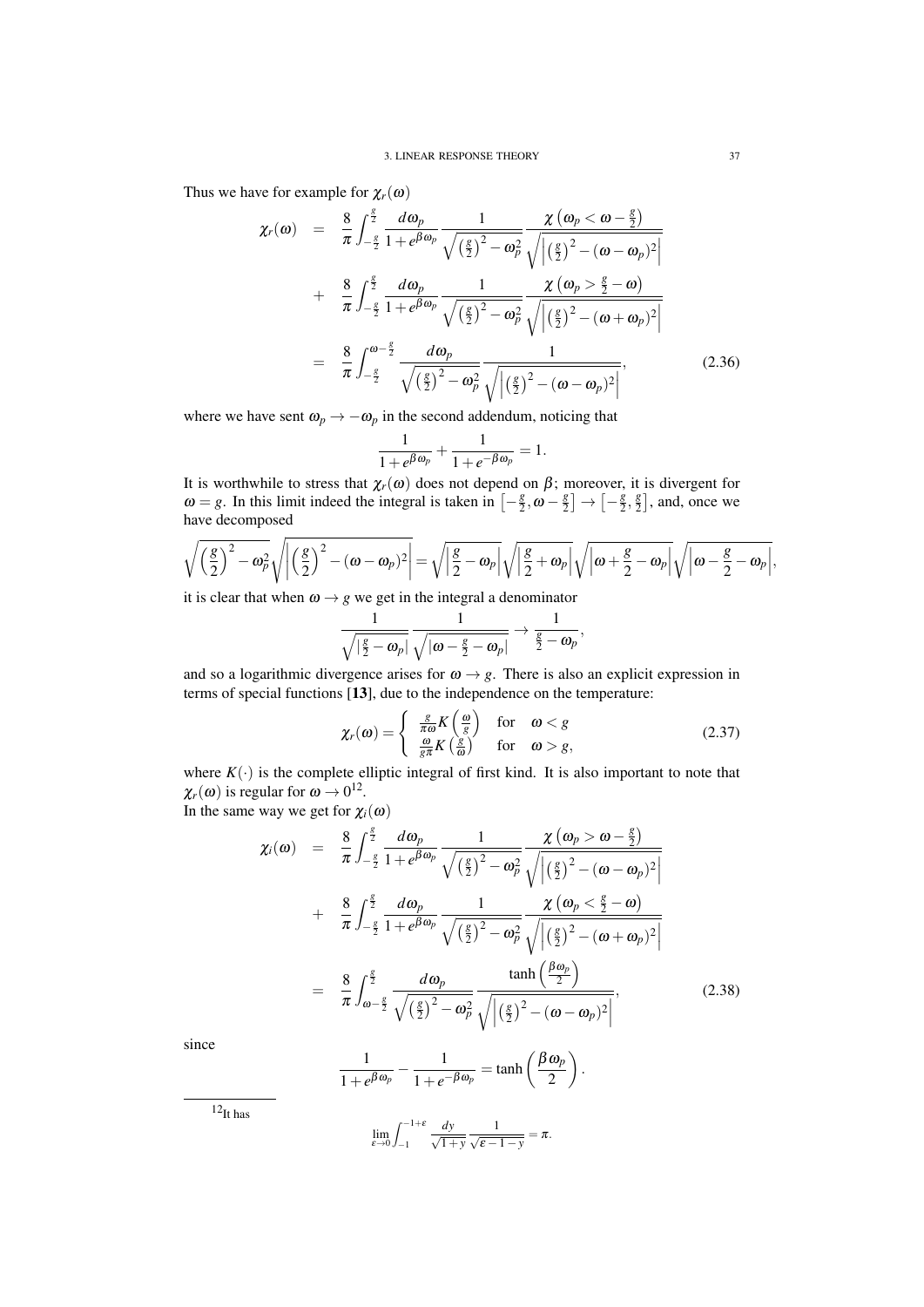We notice that this term is always finite, and presents a jump in  $\omega = g$ : for  $\omega < g$ , since  $tanh(\cdot) \leq 1$  uniformly (so the bound is uniform in  $\beta$ ) it is always dominated by its zero temperature value, that is (see [13] 3.147 4 pg 242)

$$
\chi_i(\omega) \leq \frac{8}{\pi} \int_{\omega - \frac{g}{2}}^{\frac{g}{2}} \frac{d\omega_p}{\sqrt{\left(\frac{g}{2}\right)^2 - \omega_p^2}} \frac{1}{\sqrt{\left|\left(\frac{g}{2}\right)^2 - (\omega - \omega_p)^2\right|}} = \frac{8}{\pi} K\left(\sqrt{1 - \frac{\omega^2}{g^2}}\right)
$$

that is always a bounded function for  $\omega < g$  (in particular, for  $\omega \to g^{-}$ ,  $K(0) = \pi/2$ ); instead for  $\omega > g$  it is easily seen that it vanishes. This means that for high frequencies the linear response exhibits only a cosine oscillation.

### 4. Magnetic Resonances I

In this section we develop the general theory of equations (2.16). Indeed, as already stressed many times, the first goal of our approach would be to write down, at least formally, a *solution* for the  $Y^a(p,t)$  and then compute the observables. As we will see it is not trivial to show that the formal solution we are going to try is in fact a regular solution of (2.16), and in general it is not true. The reason is that  $Y^a(p,t)$  is not really expected to be a function, but rather a distribution, and in principle (integrable) singularities are allowed to appear, since we will always evaluate it under an integral over *p*.

However, it is instructive to perform also a second order calculation of  $Y^a(p,t)$ , in order to better understand the structure of the formal solution we are going to present. The key instrument is the recursive form of (2.16). We remind we want to write a solution like

$$
Y^a(p,t) = \sum_{k \ge 0} h^k Y_k^a(p,t)
$$

with

$$
Y_0^a(p,t) = 1
$$
  
\n
$$
Y_k^a(p,t) = 1 - ih \int_0^{+\infty} d\tau J_0\left(\frac{g}{2}\tau\right) e^{i\omega_p \tau} \cos(\omega(t-\tau)) Y_{k-1}^a(p,t-\tau).
$$
 (2.39)

Bearing in mind the form of the first order solution (2.31), for the second order we have to evaluate the integral

$$
Y_2^a(p,t) = \frac{(-i)^2}{2} \int_0^{+\infty} d\tau J_0\left(\frac{g}{2}\tau\right) e^{i\omega_p \tau} \cos \omega(t-\tau) \left(e^{i\omega(t-\tau)} f(\omega_p-\omega) + e^{-i\omega(t-\tau)} f(\omega_p+\omega)\right),
$$

that is easily done simply by writing  $\cos \omega(t-\tau) = (e^{i\omega(t-\tau)} + e^{-i\omega(t-\tau)})/2$  and then by using  $(2.30)^{13}$ . We see that we have a constant term, and oscillations with frequencies  $\pm 2\omega$ . Namely:

$$
Y_2^a(p,t) = \left(\frac{-i}{2}\right)^2 \left(\frac{f(\omega_p + \omega) + f(\omega_p - \omega)}{g|\sin p|} + e^{i2\omega t} f(\omega_p - \omega) f(\omega_p - 2\omega) + e^{-i2\omega t} f(\omega_p + \omega) f(\omega_p + 2\omega)\right),
$$
\n(2.40)

where

$$
f(\boldsymbol{\omega}_p) = \frac{2}{g|\sin p|}.
$$

Let us spend some word about the coefficients. We can distinguish now three cases:

 $13$ It is suggestive that this is exactly the decomposition of a polarized field into two opposite rotating fields discussed in Section 1.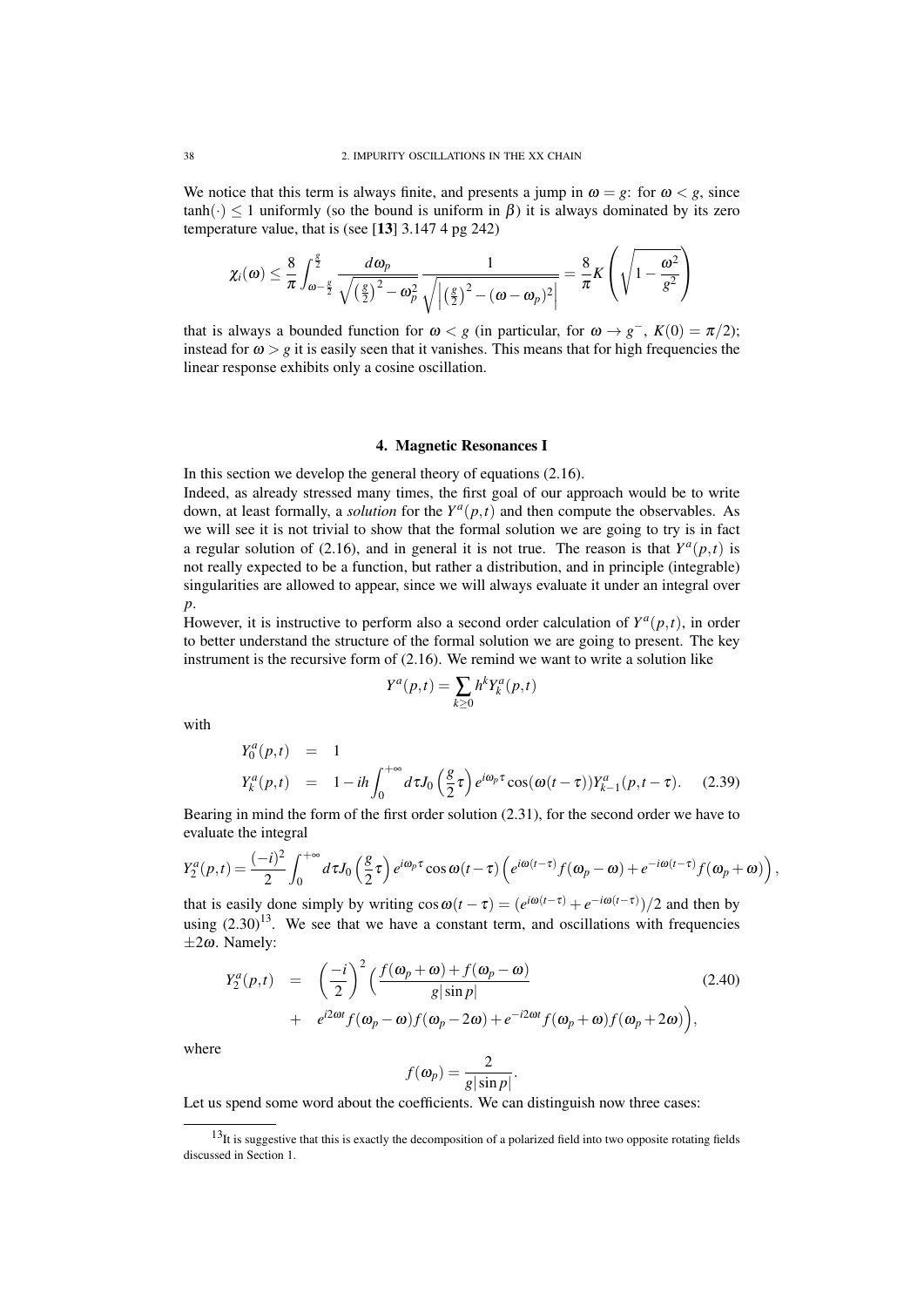- (1)  $\omega > g$ ;
- (2)  $\frac{g}{2} < \omega < g;$

(3)  $0 < \omega < \frac{g}{2}$  $\frac{g}{2}$ .

We see that for  $\omega > g$  the solution is simpler. In this case again we have no restriction on the *p*, and we get

$$
Y_{2}^{a}(p,t) = \left(\frac{-i}{2}\right)^{2} \Big[ \left(\frac{i}{\sqrt{(\omega + \omega_{p})^{2} - (\frac{g}{2})^{2}}} + \frac{i}{\sqrt{(\omega - \omega_{p})^{2} - (\frac{g}{2})^{2}}} \right) \frac{1}{g|\sin p|} - \frac{e^{i2\omega t}}{\sqrt{(\omega_{p} - \omega)^{2} - (\frac{g}{2})^{2}} \sqrt{(\omega_{p} - 2\omega)^{2} - (\frac{g}{2})^{2}}} - \frac{e^{-i2\omega t}}{\sqrt{(\omega_{p} + \omega)^{2} - (\frac{g}{2})^{2}} \Big] \sqrt{(\omega_{p} + 2\omega)^{2} - (\frac{g}{2})^{2}}} \Big],
$$
\n(2.41)

and the only divergence we have is  $\omega = g$  and  $\omega_p = \pm \frac{g}{2}$  $\frac{g}{2}$ . For  $g/2 < \omega < g$  we have only the constrain arising from the first order calculation, since  $ω - g/2 < 2ω - *g*⁄<sub>2</sub>$  $\frac{g}{2}$ , so we do not see the divergence coming from  $\sqrt{(\omega_p \pm 2\omega)^2 - 1}$  (apart the case  $\omega = \frac{g}{2}$  $\frac{g}{2}, \ \omega_p = \pm \frac{g}{2}$  $\frac{g}{2}$ ), but only  $\omega_p = \pm 1, \pm |\omega - \frac{g}{2}|$  $\frac{g}{2}$ . Lastly, for  $0 < \omega < \frac{g}{2}$  we can evaluate the coefficient of  $e^{\pm i\omega t}$ . It is

$$
f(\omega_p - \omega) f(\omega_p - 2\omega) = \frac{\chi(\omega_p < \omega - \frac{g}{2}) - \chi(\omega_p > 2\omega - \frac{g}{2}) + i\chi(\omega - \frac{g}{2} < \omega_p < 2\omega - \frac{g}{2})}{\sqrt{|(\omega_p - \omega)^2 - \frac{g}{2}|}\sqrt{|(\omega_p - 2\omega)^2 - (\frac{g}{2})^2|}}
$$
  

$$
f(\omega_p + \omega) f(\omega_p + 2\omega) = \frac{-\chi(\omega_p > \frac{g}{2} - \omega) + \chi(\omega_p > \frac{g}{2} - 2\omega) + i\chi(\frac{g}{2} - 2\omega < \omega_p < \frac{g}{2} - \omega)}{\sqrt{|(\omega_p + \omega)^2 - \frac{g}{2}|}\sqrt{|(\omega_p + 2\omega)^2 - (\frac{g}{2})^2|}},
$$

here we have divergences in  $\omega_p = \pm \frac{g}{2}$  $\frac{g}{2}, \pm |\omega - \frac{g}{2}|$  $\frac{g}{2}$ ,  $\pm$  |2 $\omega$  -  $\frac{g}{2}$  $\frac{g}{2}$ .

Of course the same can be repeated to the other orders. The task is pursued as follows: by using (2.30) in (2.39), we have that we must calculate only integrals of the form

$$
\int_0^{+\infty} d\tau J_0\left(\frac{g}{2}\tau\right) e^{i\omega_p \tau} \cos \omega (t-\tau) e^{ik\omega (t-\tau)} = \frac{e^{i\omega (1+k)t}}{2} f(\omega_p - \omega (1+k)) \n+ \frac{e^{-i\omega (1-k)t}}{2} f(\omega_p + \omega (1-k))(2.42)
$$

for integer *k*. So we will expect  $Y_k^a(p,t)$  be a superposition of harmonics of the frequency ω up to the *k*-th one, with some coefficients. In particular, the distribution of the harmonics is the following: for a natural number  $k \geq 0$ , that will label the order of the expansion in powers of  $\varepsilon$ , we define recursively the set

$$
I_0 \equiv \{0\},
$$
  
\n
$$
I_k \equiv \{h \in \mathbb{Z} : h = i - 1 \text{ or } h = i + 1 \text{ with } i \in I_{k-1}\},
$$
\n(2.43)

such that  $I_1 = \{-1, 1\}$ ,  $I_2 = \{-2, 0, 2\}$ , et cetera. We have that to the order *k*, the harmonics appearing in  $Y_k^a(p,t)$  are exactly given by  $h\omega$  with  $h \in I_k$ . We also define for a given  $z \in \mathbb{Z}$ the subset of  $I_k$ :

$$
\bar{I}_k(z) \equiv \{h \in I_k : h+1=z \text{ or } h-1=z\}.
$$

Of course it is  $|\bar{I}_k(z)| = 2$  if  $z \neq \pm k$ ,  $|\bar{I}_k(z)| = 1$  otherwise. A sequence of  $k + 1$  numbers  $(h_0, ..., h_k)$ ,  $h_j$  ∈  $I_j$ ,  $0 \le j \le k$  is a *path of length k* if  $h_{j-1}$  ∈  $\overline{I}_{j-1}(h_j)$  for  $1 \le j \le k$  (see fig.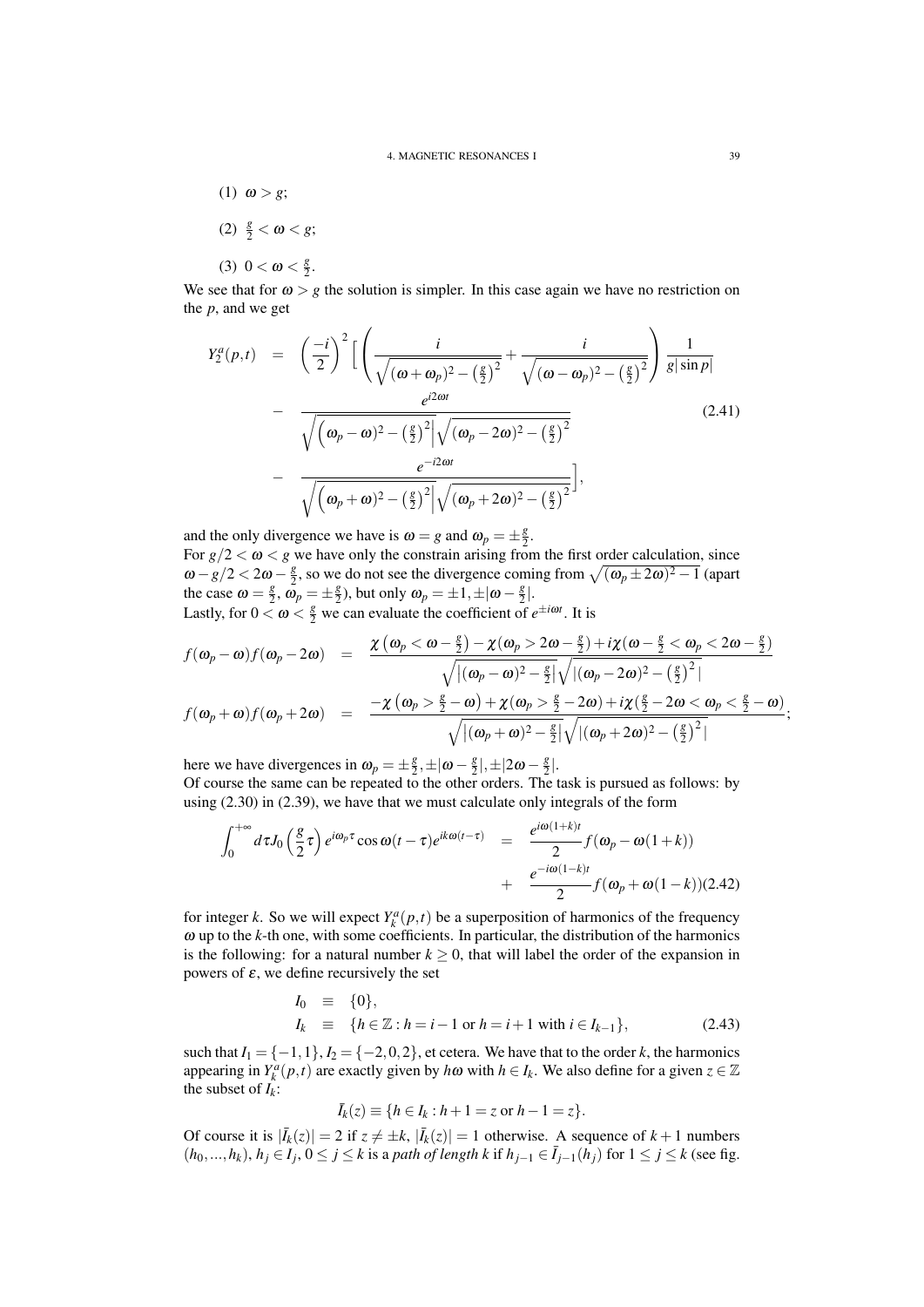3), meaning that  $h_j = h_{j-1} \pm 1$ . We denote the set of all paths of length *k* as  $P_k$ , and write

$$
Y_k^a(p,t) = \left(\frac{-i}{2}\right)^k \sum_{h \in I_k} e^{ih\omega t} \sum_{(h_0, ..., h_k = h) \in P_k} \prod_{j=1}^k f(\omega_p - h_j \omega).
$$
 (2.44)

Now we have to discuss the coefficients. It easily seen that we can have several cases, as we choose  $\omega$ . In all of them a singularity arises every time we have a term containing  $h = 0$ for  $\omega_p = \pm \frac{g}{2}$  $\frac{g}{2}$ . If  $\omega > g$ , we have that again only one singularity arises when  $\omega_p = \pm \frac{g}{2}$  $rac{g}{2}$  for  $ω → g$ . For  $ω < g$  for every *k* we have to divide the set  $(-g/2, g/2)$  (where  $ω<sub>p</sub>$  runs) in at most  $2k+1$  intervals, each internal extremum  $\pm j\omega - \frac{g}{2}$  $\frac{g}{2}$ ,  $j = 1, \dots, k$  be a singularity. Of course it is possible that not all of these points fall in  $(-g/2, g/2)$ , so we have to distinguish several cases:  $\omega > g$ ,  $g/2 < \omega < g$ ,  $g/3 < \omega < g/2$ , ...,  $g/j < \omega < g/(j-1)$ ,  $j = 1,...,k$ . So, already at this stage, we see clearly the disposition of resonances: up to the order *k*, we have resonant frequencies  $\omega = g/j$ ,  $j = 1, ..., k$ , each having an effect of size  $h^j$ , according to the theory of Winter [22].

| ч<br>ч<br>u<br>Y<br>◡<br>⋂<br>$\cdots$<br>◡ |
|---------------------------------------------|
|---------------------------------------------|

FIGURE 2. Disposition of resonances on the real line.

All that may appear a little muddled: for sake of clearness we will rewrite everything with an equivalent graphical language, namely the trees formalism. This is a very well known method, used in many field of theoretical and mathematical physics. We will adopt the approach developed in [10][11].

Since our problem is linear, we will deal with linear trees, or chains. Given  $k$  points,  $k \in \mathbb{N}$ , we define a chain of order *k* as an ordered collection of *k* nodes (*v*). We will denote it with  $\delta_k$ , and we can represent drawing the nodes, in according to their order, from left to right, and linking them with straight lines  $(\ell)$ . An additional line entering the first node can be added: we will name it the root. To each chain we can assign the following functions:

$$
\left\{\n\begin{array}{ll}\n\sigma_v & = \pm 1 & \text{node function;} \\
\mu_\ell & \equiv \sum_{v \prec \ell} \sigma_v & \text{the moment carried by a line;} \\
f(\mu_\ell, \omega_p) & \equiv f(\omega_p - \mu_\ell \omega) & \text{line propagator;} \n\end{array}\n\right.
$$

the notation  $v \prec \ell$  usually means *all the nodes v on the right of the line*  $\ell$ . Thus we can define a *value function* for a given chain

$$
Val(\delta) = \prod_{\ell \in \delta} f(\mu_{\ell}, \omega_p).
$$
 (2.45)

We will denote by ∆*<sup>k</sup>* the set of all chains of order *k*, for each positive integer *k* (of course  $|\Delta_k| = 2^k$ ). Moreover, a chain with *k* nodes has *k* lines:  $k-1$  internal lines and the root. The moment carried by the root is the total moment of the chain, and we will denote it simply by  $\mu$ . It is very easy to check that, at order  $k$ ,  $\mu$  takes values in  $I_k$ . So it is convenient to define  $\Delta_{k,\mu}$  as the set of chains of order *k* with total moment  $\mu$ , such that we can definitely write

$$
Y_k^a(p,t) = \left(\frac{-i}{2}\right)^k \sum_{\mu \in I_k} e^{i\mu \omega t} \sum_{\delta \in \Delta_{k,\mu}} \text{Val}(\delta),
$$

and

$$
Y^{a}(p,t) = \sum_{k\geq 0} \left(\frac{-ih}{2}\right)^{k} \sum_{\mu \in I_{k}} e^{i\mu \omega t} \sum_{\delta \in \Delta_{k,\mu}} \text{Val}(\delta). \tag{2.46}
$$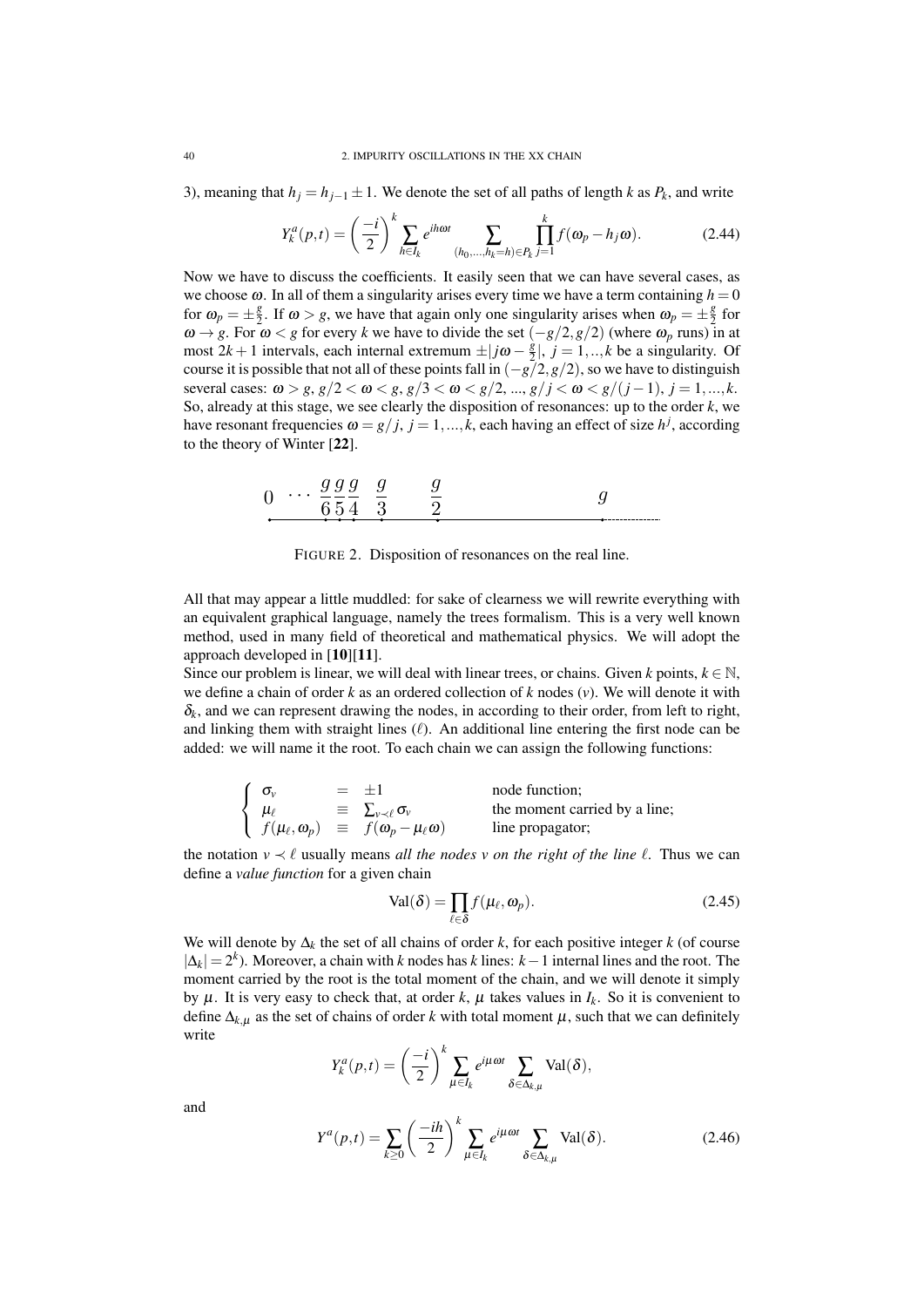

FIGURE 3. Two examples of *path* defining the value function. Each row of the triangle represents a set  $I_k$ ,  $k = 1, 2, 3, 4$  from above.

It is useful to point out also the form of the complex conjugate  $14$ 

$$
Y^{*a}(p,t) = \sum_{k\geq 0} \left(\frac{ih}{2}\right)^k \sum_{\mu \in I_k} e^{-i\mu \omega t} \sum_{\delta \in \Delta_{k,\mu}} \text{Val}^*(\delta). \tag{2.47}
$$

<sup>−</sup><sup>1</sup> <sup>−</sup><sup>1</sup> <sup>−</sup><sup>1</sup> −2 <sup>−</sup><sup>1</sup> 0 1 1

FIGURE 4. An example of chain  $\delta \in \Delta_{4,-2}$  with four nodes and total momentum −2. On each node there is a dichotomic variable, and under each line there is the momentum it carries. The value function for this chain is  $f(1, \omega_p) f(0, \omega_p) f(-1, \omega_p) f(-2, \omega_p)$ .

It is worthwhile to stress that  $Val^* = \prod f^*$  is related with Val by meaningful symmetries, as specified in the following

PROPOSITION 2. *For each value of* ω > 0 *we have*

(1)  $f(\mu, \omega_p) = f(-\mu, -\omega_p)$ ;

(2)  $f^*(\mu, \omega_p) = f(\mu, \omega_p) s_{\mu}(\omega_p)$ . *with*  $s_{\mu}(\omega_p) = \text{sign}\left(\frac{g}{2} - |\mu| \omega + \text{sign}(\mu) \omega_p\right)$ .

Before the proof let us notice some consequences of our results: in primis we have that for  $f(-\mu, \omega_p) = f(\mu, -\omega_p)$ , so switching from a chain to the conjugate one is like sending  $\omega_p \rightarrow -\omega_p$ ; then we have

$$
f^*(-\mu, \omega_p) = f^*(\mu, -\omega_p) = f(\mu, -\omega_p) s_\mu(-\omega_p) = f(-\mu, \omega_p) s_{-\mu}(\omega_p);
$$

furthermore, since the functions *f* turns out to be either real or purely imaginary, we get immediately the following

COROLLARY 1. *Fixed an*  $\omega \in B_n$  *we have that for all*  $\mu : |\mu| \ge n + 1$ ,  $f(\mu, \omega_p)$  *is purely imaginary.*

Now we can proceed with the

<sup>14</sup>It may appear strange the minus sign in the oscillatory exponential in the r.h.t. of this equation, since both  $\mu$  and  $-\mu$  are in  $I_k$ . This convention anyhow renders more clear the rest of the exposition.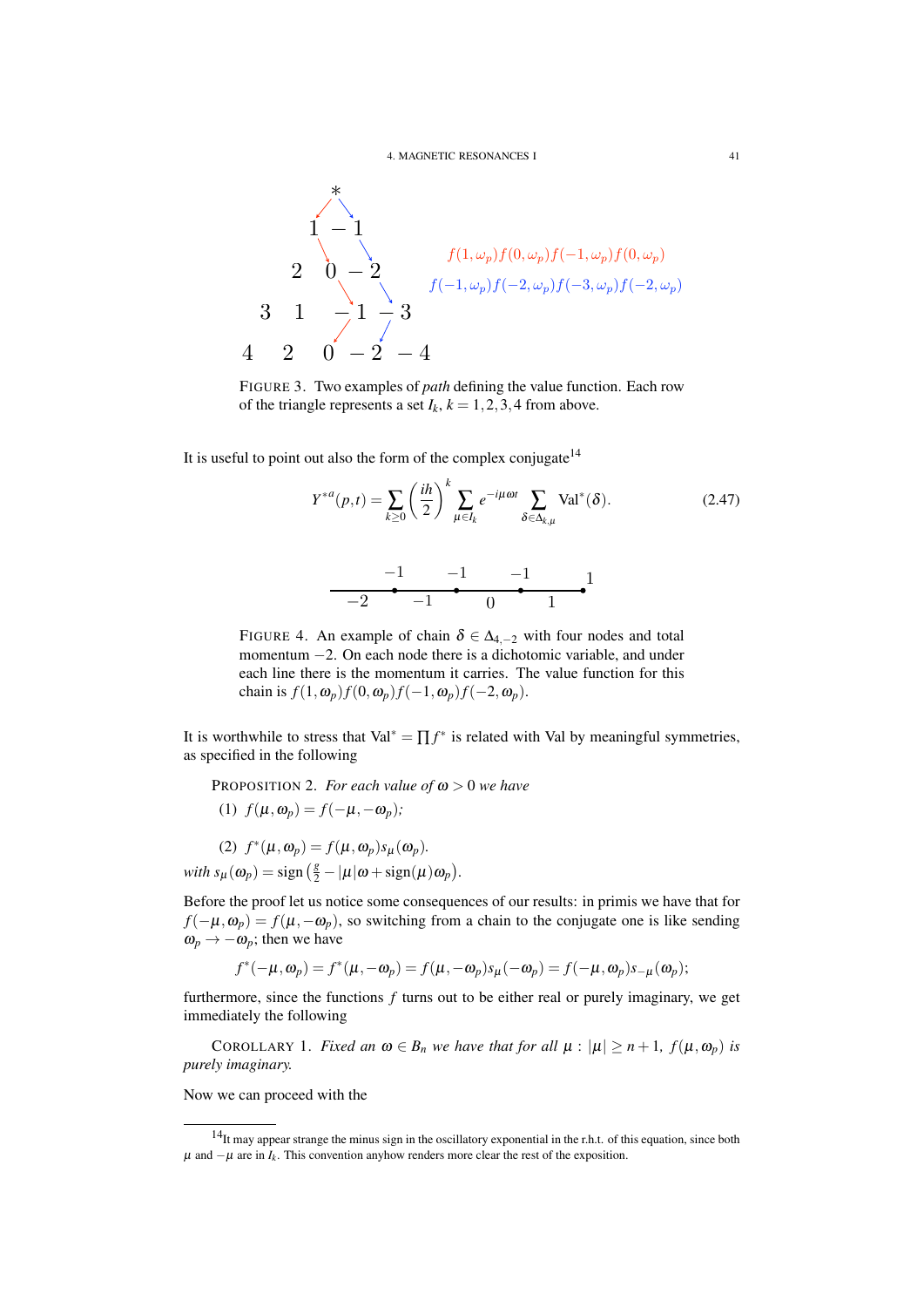PROOF. We write

$$
f(\mu, \omega_p) = \begin{cases} \frac{1}{\sqrt{\frac{g}{2} - (\omega_p - \mu \omega)^2}} & \text{if} \quad |\omega_p - \mu \omega| < \frac{g}{2} \\ \frac{1}{\sqrt{(\omega_p - \mu \omega)^2 - \frac{g}{2}}} & \text{if} \quad |\omega_p - \mu \omega| > \frac{g}{2}. \end{cases}
$$

It is evident that changing the sign of both  $\mu$  and  $\omega_p$  the form of *f* does not change. So (1) is proven. Moreover, let us fix  $\mu = |\mu|$ ,  $\omega_p$ , and we notice that for

$$
\begin{array}{rcl}\n\omega_p & > & -\frac{g}{2} + |\mu|\omega \quad \text{f is real} \\
\omega_p & < & -\frac{g}{2} + |\mu|\omega \quad \text{f is imaginary}.\n\end{array}
$$

On the other hand, for  $\mu = -|\mu|$  we can repeat the same replacing  $\mu \to -\mu$  and  $\omega_p \to -\omega_p$ :

$$
\begin{array}{rcl}\n(-\omega_p) & > & -\frac{g}{2} + |\mu|\omega \quad \text{f is real} \\
(-\omega_p) & < & -\frac{g}{2} + |\mu|\omega \quad \text{f is imaginary.}\n\end{array}
$$

Definitely we get

$$
f(\mu, \omega_p) = f^*(\mu, \omega_p) \quad \text{if} \quad \text{sign}(\mu)\omega_p + \frac{g}{2} - |\mu|\omega > 0
$$
  

$$
f(\mu, \omega_p) = -f^*(\mu, \omega_p) \quad \text{if} \quad \text{sign}(\mu)\omega_p + \frac{g}{2} - |\mu|\omega < 0,
$$

so

$$
f(\mu, \omega_p) = sign(sign(\mu)\omega_p + \frac{g}{2} - |\mu|\omega) f^*(\mu, \omega_p),
$$

and (2) is proven.  $\Box$ 

Of course at this stage the series defining  $Y^a(p,t)$  is purely formal, since both the finiteness of each order, both the total convergence have not been proven. As we have just noticed, these are in general properties that, in principle, even a meaningful solution of (2.16) has not to satisfy. Actually two different aspects occur: the first is that finiteness of the moments is not necessary, being essentially  $Y^a(p,t)$  a distribution: one can relax this requirement simply asking that it has integrable moments; but also this last is too strong (and it turns actually to be false), because of the effect of the cancellations occurring in the combination of  $Y^a(p,t)$  and  $Y^{*a}(p,t)$  in the computation of observables, as we will see for the transverse magnetization.

As a clear example of that, let us treat a case in which one can control the series (2.46), point-wise in  $p$ , but the estimate on  $Y^a(p,t)$  (that, even though not proven to be optimal, is quite natural) is not enough in order to prove an analogue results for the transverse magnetization.

When we choose a frequency  $\omega$  far away the resonance, obviously the propagator simplifies a lot, and we can easily deal with the series. This means that we can focus our attention on the intervals  $B_n \equiv \left(\frac{g}{n+1}, \frac{g}{n}\right)$  $\frac{g}{n}$ , *n*  $\in \mathbb{Z}^+$  (see fig. 2)<sup>15</sup>.

**PROPOSITION 3.** *Fixed*  $\omega \in B_n$  *for a given integer*  $n \geq 0$ *, there is a costant dependig on the parameters of the theory*  $C_n(\omega, g)$ *, and a function of p*  $D_n(p)$ *, such that the series (2.46) is absolutely convergent for all but a finite countable set of values of*  $p \in [-\pi, \pi]$ and  $0 < h < \sqrt{D_n(p)C_n(\omega,g)}$ , and it defines the unique solution of equation (2.16).

PROOF. Let us fix  $\omega \in B_n$ . We have that each function  $f(\mu, \omega_p)$  has divergences for  $\omega_p = (\mu \omega \pm \frac{g}{2})$  $\left(\frac{g}{2}\right)$  or  $\omega = \frac{g}{2}$ 2  $\int \frac{2\omega_p}{g}$  ±1 µ ). This latter implies that, since  $\omega > \frac{g}{n+1}$ , it must be  $\mu < \frac{1+\cos p}{2}$  $\frac{\cos p}{2}(n+1) < (n+1)$ , *i.e.* all the divergences at the left of  $B_n$  are protected. Therefore if  $\omega \in B_n$  divergences may occur in  $f(\mu, \omega_n)$  for  $\mu \leq n$ .

<sup>&</sup>lt;sup>15</sup>To *n* = 0 it corresponds the open set  $(g, +\infty)$ .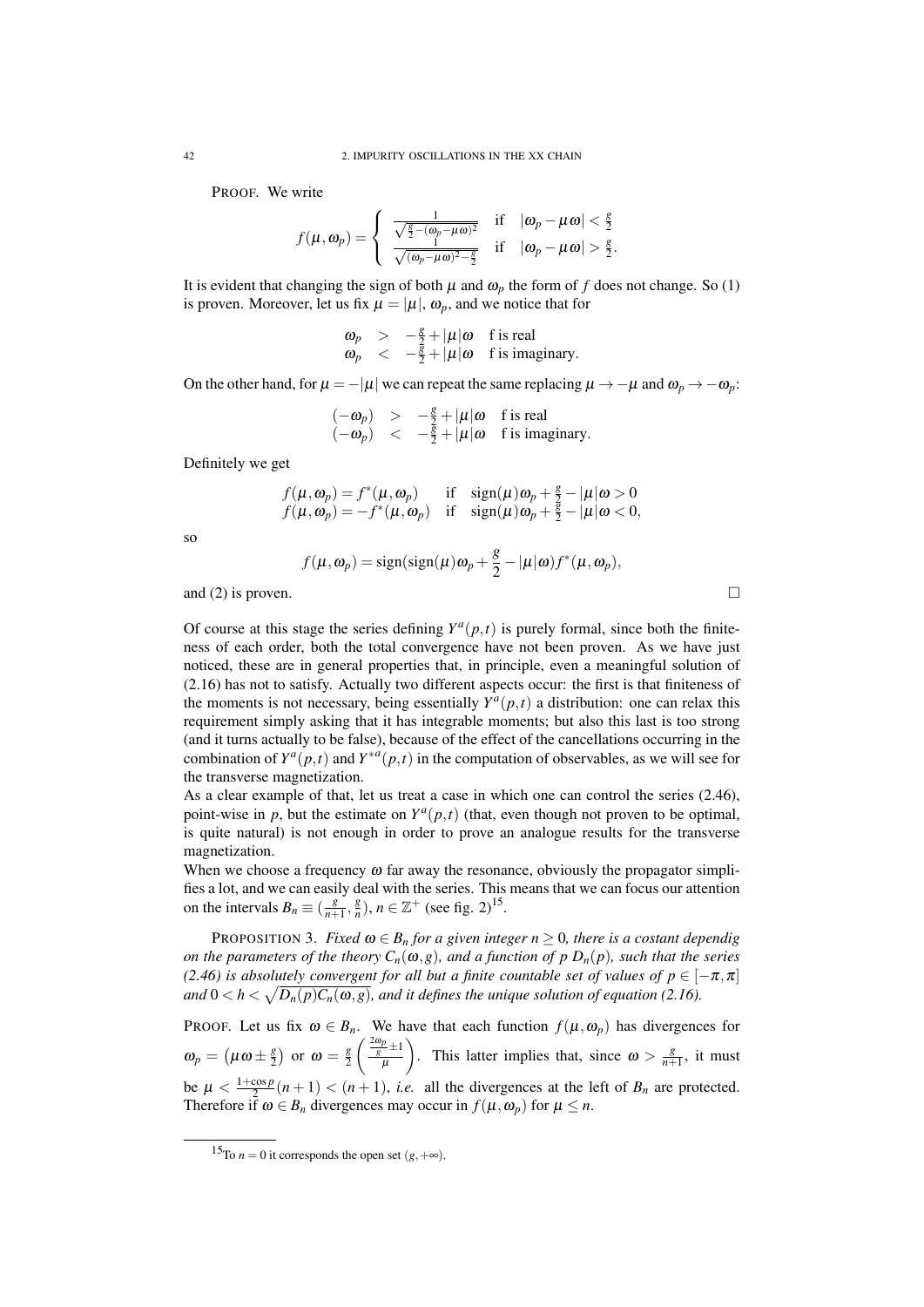We can estimate all the (possibly) divergent propagators with the highest one: this will be determined by *p*. Indeed the denominator appearig in  $f(\mu, \omega_p)$ 

$$
\frac{1}{\sqrt{\left| \left( \frac{g}{2} \right)^2 - (\omega_p - n\omega)^2 \right|}}
$$

is divergent for

$$
\cos^2 p = \left(\frac{2\omega\mu}{g} \pm 1\right)^2.
$$

Now for  $\mu \ge 0$ , we have that  $\frac{2\omega\mu}{g} + 1 \ge 1$ , so the above relation is never satisfied, unless  $\mu = 0$ ; in the same way it is for  $\mu \le 0$   $\frac{2\omega\mu}{g} + 1 < -1$  unless  $\mu = 0$ . So we can discard these two cases, since they are of course included also in the opposite choice of signs. In order to fix the ideas let us take  $\mu > 0$ . We have that  $\frac{2\omega\mu}{g} - 1$  is in general in [-1,1], since  $\omega\mu \leq g$ . So there is a *p* such that

$$
\cos^2 p = \left(\frac{2\omega\mu}{g} - 1\right)^2,
$$

and the last relation selects two specific values of  $\mu_p$  (correspondingo to the *minus* and *plus* solution)

$$
\mu_p' = \frac{g}{\omega} \cos^2 \frac{p}{2}
$$
  

$$
\mu_p'' = \frac{g}{\omega} \sin^2 \frac{p}{2}.
$$

For a given  $p \in [-\pi, \pi]$ , the functions  $f(\pm \mu_p', \omega_p)$  and  $f(\pm \mu_p'', \omega_p)$  are singular. But we notice that

$$
\mu'_p+\mu''_p=\frac{g}{\omega}
$$

and, since  $\omega \in B_n$ ,  $\frac{g}{\omega}$  $\frac{g}{\omega}$  cannot be an integer number: thus only one of  $\mu'_p$  and  $\mu''_p$  is an integer; we will name this number simply  $\mu_p$ . But  $\mu_p$  can assume the values  $\{0,1,...,n\}$ : hence, in order to assure the boundedness of the propagators, we have to invert the previous relation, by excluding a countable set of values of *p*:

$$
p_{\mu}^{+} = \pm 2 \arccos \sqrt{\frac{|\mu|\omega}{g}}
$$
 or  $p_{\mu}^{-} = \pm 2 \arcsin \sqrt{\frac{|\mu|\omega}{g}}$ ,  $|\mu| = 0, 1, ..., n$ .

So we have that, for a fixed *p*, divergences arises only in  $f(\pm \mu_p, \omega_p)$ . They exhibit a behavior like

$$
\frac{1}{\sqrt{\left|\left(\frac{g}{2}\right)^2 - (\omega_p - \mu\omega)^2\right|}} = \frac{1}{\frac{g}{2}\sqrt{\left|\left(\cos p_\mu^+ - \cos p\right)\left(\cos p_\mu^- - \cos p\right)\right|}}.
$$

It is handsome to define the following function of *p*:

$$
D_n^{-1}(p) \equiv \sup_{0 \le \mu \le n} \frac{1}{\sqrt{\left| \left( \frac{g}{2} \right)^2 - (\omega_p - \mu \omega)^2 \right|}}.
$$

Let us say that at order *k*, we have at most  $\frac{k}{2}$  terms like this last<sup>16</sup>. The other  $\frac{k}{2}$  terms are given by propagators of other momenta. We notice that the maximum among them is reached for propagator bringing  $n + 1$  or  $n + 2$ : at fixed order *k* only one among these

<sup>&</sup>lt;sup>16</sup>For  $k \le n$  it is easily seen that we have only diverging temrs, while for  $k > n$  lines bringing propagators with other momenta appears; however, *p* by *p*, only one among them will be dominant, namely  $D_n(p)$ .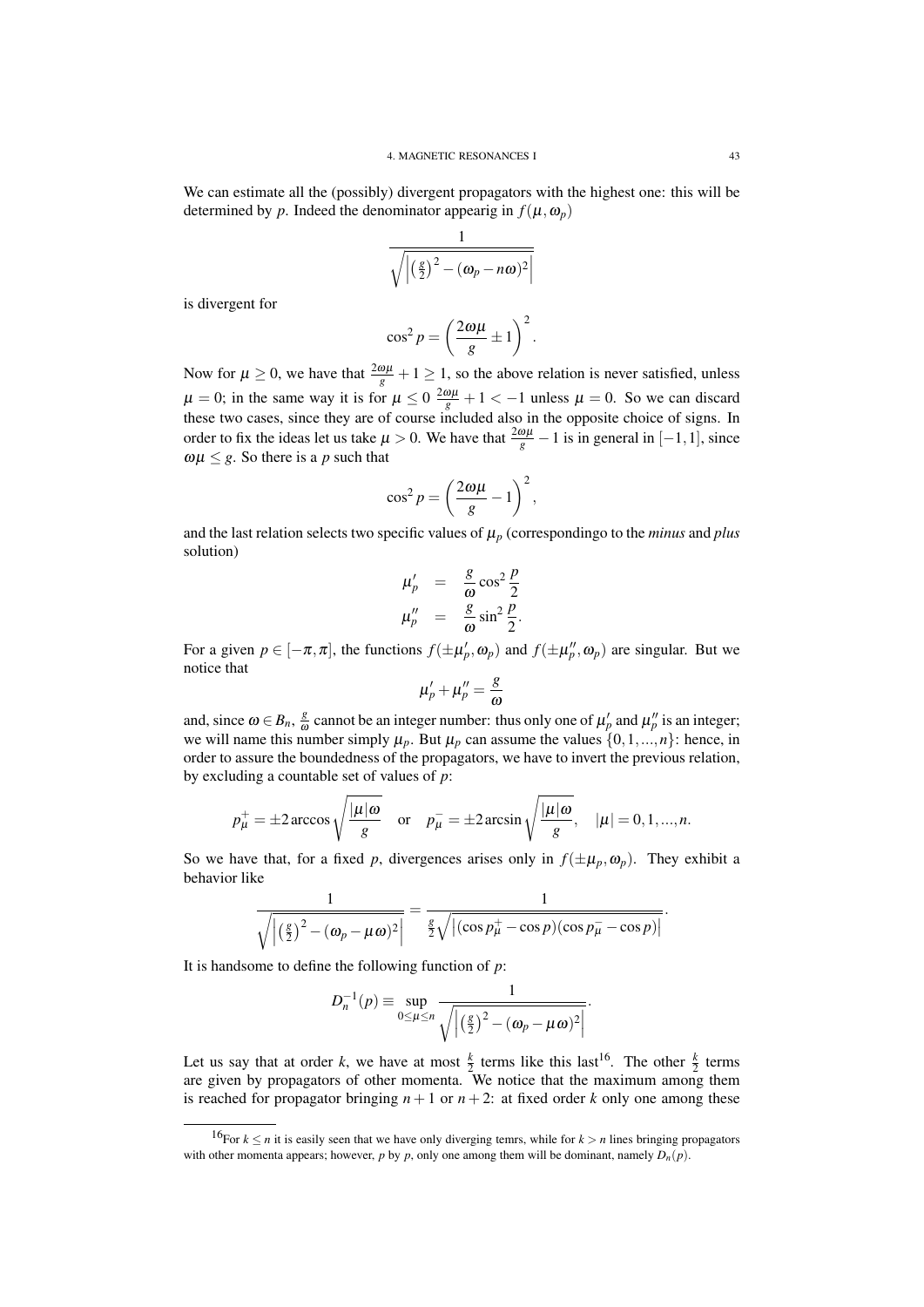momenta is allowed, since if  $n+1 \in I_k$  then  $n+2 \in I_{k+1}$ , and  $I_k \cap I_{k+1} = \emptyset$ . Thus for the other lines we use the estimate

$$
\frac{1}{\sqrt{\left|\left(\frac{\mathcal{E}}{2}\right)^2 - (\omega_p - (n+1)\omega)^2\right|}} \le \frac{1}{\sqrt{\left|\left(\frac{\mathcal{E}}{2}\right)^2 - \left(\frac{\mathcal{E}}{2} - (n+1)\omega\right)^2\right|}}
$$

and we set

$$
C_n^{-1}(\omega, g) \equiv \max \left[ \frac{1}{\sqrt{\left| \left( \frac{g}{2} \right)^2 - \left( \frac{g}{2} - (n+1)\omega \right)^2 \right|}}, \frac{1}{\sqrt{\left| \left( \frac{g}{2} \right)^2 - \left( \frac{g}{2} - (n+2)\omega \right)^2 \right|}} \right].
$$

Definitely, the value function can be bounded by

$$
\text{Val}(\delta_k) \leq \left(\frac{1}{D_n(p)C_n(\omega,g)}\right)^{\frac{k}{2}}.
$$

So

$$
|Y^{a}(p,t,\omega)| \leq \sum_{k\geq 0} \left(\frac{h}{\sqrt{D_n(p)C_n(\omega,g)}}\right)^{k}
$$
  
= 
$$
\frac{1}{1-\frac{h}{\sqrt{D_n(p)C_n(\omega)}}},
$$

that is well defined of course only if

$$
0
$$

that is

$$
0 < h^2 < 2\frac{\omega}{g}D_n(p)\min\left[(n+1)^2\left(\frac{g}{n+1}-\omega\right),(n+2)^2\left(\omega-\frac{g}{n+2}\right)\right].\tag{2.48}
$$

In order to extend the same task to the magnetization, we need a different approach, essentially for the following reason: if we write

$$
m = \sum_{k \ge 1} h^k \sum_{k_1 + k_2 = k} \frac{2}{\pi} \int_0^{\pi} dp Y_{k_1}^* Y_{k_2}
$$

and we use the rough estimates

$$
|Y_k| \leq \left(\frac{1}{D_n(p)C_n(\omega,g)}\right)^{\frac{k}{2}},
$$

we get

$$
|m| \leq \frac{2}{\pi} \sum_{k \geq 1} \left( \frac{h}{\sqrt{C_n(\omega, g)}} \right)^k \int_0^{\pi} \frac{dp}{D_n(p)^{k/2}} \tag{2.49}
$$

where the integral is in general divergent for every  $\omega$ . This approach is therefore too naif: cancellations occur in order to eliminate all that terms that have divergences.

Anyway from condition (2.48) we have an important information: uniformly in *p*, by the bound  $D_n(p) \leq 1$ , the perturbative scheme breaks down for

$$
\omega = \frac{g}{n+1} \left( 1 + \left(\frac{h}{g}\right)^2 \right) + O\left(\frac{h}{g}\right)^3.
$$

For  $n = 0$  we recover exactly the Bloch-Siegert relation (2.5). For higher harmonics we have a results similar to the one by Winter (2.6), but we see that the form of the shift is different and we have not yet excluded the even harmonics. This aspects are linked each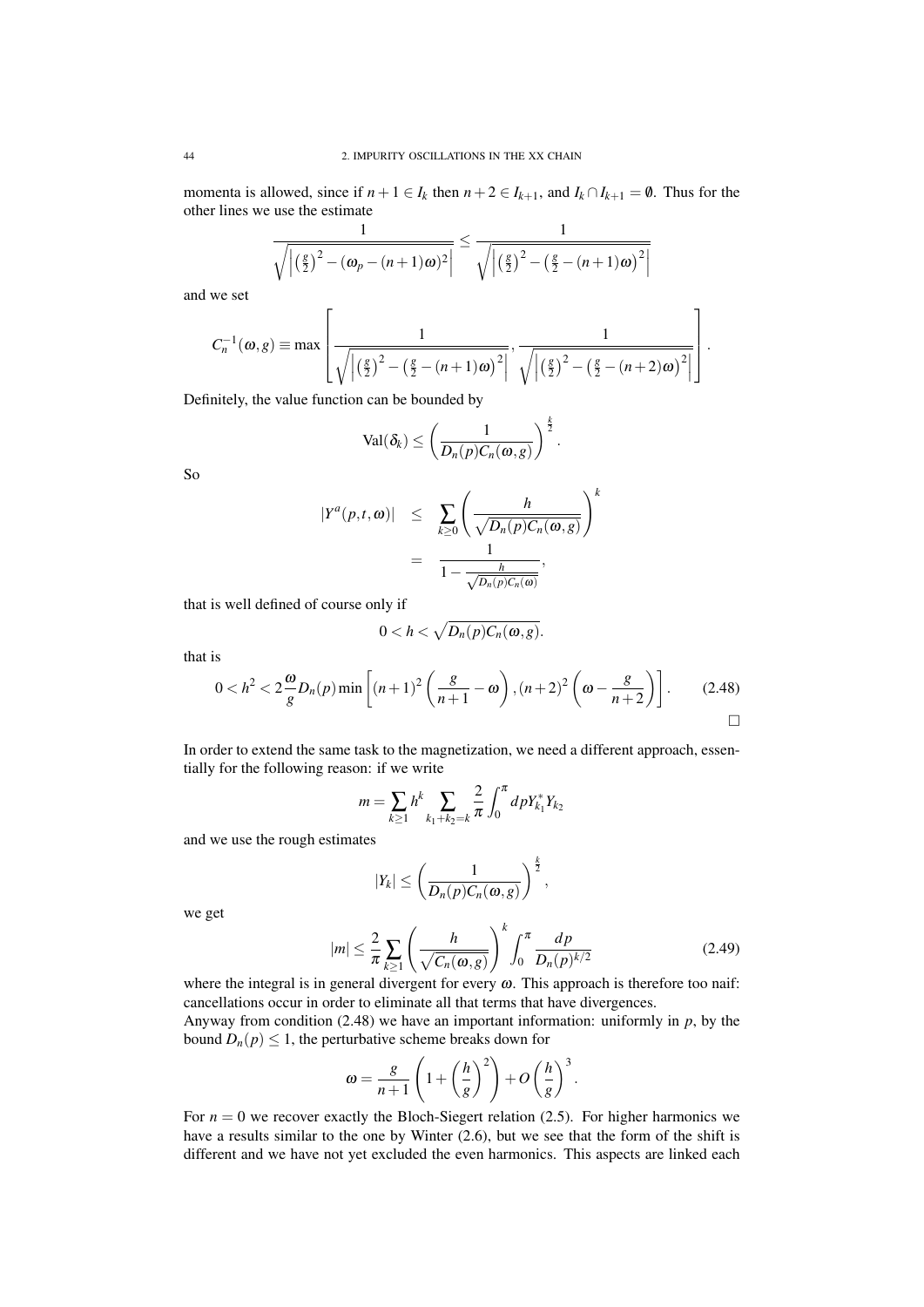#### 5. NOTES 45

other, and definitely they are related to the rough estimate of the line propagator via the definition of  $C_n(\omega, g)$ , that can be improved in order to get a better control. However it is important to stress once again that the achievements of Winter have been obtained by studying a particular observable, *i.e.* the transverse magnetization: we will try to recover them in what follows.

## 5. Notes

As general textbook references on magnetic resonances it has been used [1][20].

The theory of the motion of an isolated spin has been reviewed also by Bloch, in the paper where he derives the Bloch equations [6]. The rotating coordinate method has been introduced (a least in a systematic way) by Rabi, Schwinger and Ramsey [17], and then generalized in a geometric interpretation for every oscillating two state system (*maser*) by Feynman, Vernon and Hellwarth [9]. The difference occurring between oscillating and rotating fields is subtle, and not deepened by all the authors addressing this kind of problem, even after the paper by Bloch and Siegert [7]. A clear study can be found in the work of Autler and Townes [4]: they insert in a more clear picture (namely, Floquet theory) the results by Bloch and Siegert, and studying them in the context of Stark effect (the perturbation is a electric field) rather than Zeeman effect (the perturbation is a magnetic field). The key work for our purpose is instead the thesis of Winter [22], in which he find and discuss the new effects given by oscillating fields, in particular the occurrence of resonances for higher harmonics of the frequency. His theory has been reinterpreted in a more general framework, again by using Floquet theory, by Shirley [19].

The theory of Bloch equation was firstly presented in [6], and it is widely treated also in [1][20]. An almost contemporary and even fundamental works on the absorption of magnetic resonances are [16] and [8]: in these paper the authors present both a theoretical and experimental approaches.

The problem of validity of Bloch equation for quantum spin chains has obtained a very little attention in the literature. Tjon in [21] discussed it in a model very close to the one here exposed, namely the XX chain with an impurity on the border. Tjon conclusion is that the Bloch theory is not valid for describing the model.

On the other hand, more or less at the same time, some results were achieved indicating that the magnetization in quantum spin chain is in general a non ergodic observable. Mazur [15], formulated a general criterion in order to determine the non ergodic behaviour of an observable *X* in a classical physical system. Mazur condition is espressed in terms of an inequality for the autocorrelation function of a given observable

$$
R(X) = \lim_{T \to \infty} \frac{1}{T} \int_0^T dt \left\langle X(0)X(t) \right\rangle,
$$

and a quantity  $Q(X)$  that is a certain modified mean value of X with respect to a given ensemble depending on the structure of the model. If

## $R(X) < Q(X)$ ,

*X* is not ergodic. Then this result has been applied to the total magnetization of the quantum XY model, finding that it satisfies this condition, *i.e.* violates ergodicity. Anyway the extension to the quantum regime is not very deepened in the beautiful paper of Mazur, as it has been also noticed in [5]. A rigorous derivation of Mazur inequality in the quantum case is still lacking in literature. On the other hand, other works on XY chain confirmed Mazur's achievement for the total magnetization, for instance [12][5].

An attempt to extend these results to local observables was done by Tion [21] and Abraham, Barouch, Gallavotti and Martin-Löf [2][3]. They both studied (with different approaches) the magnetization of an impurity of the XX chain, finding that it does not approach to its equilibrium value at infinite time. In particular our microscopic model for magnetic resonance absorption, by using the XX impurity chain, was firstly studied in [3].